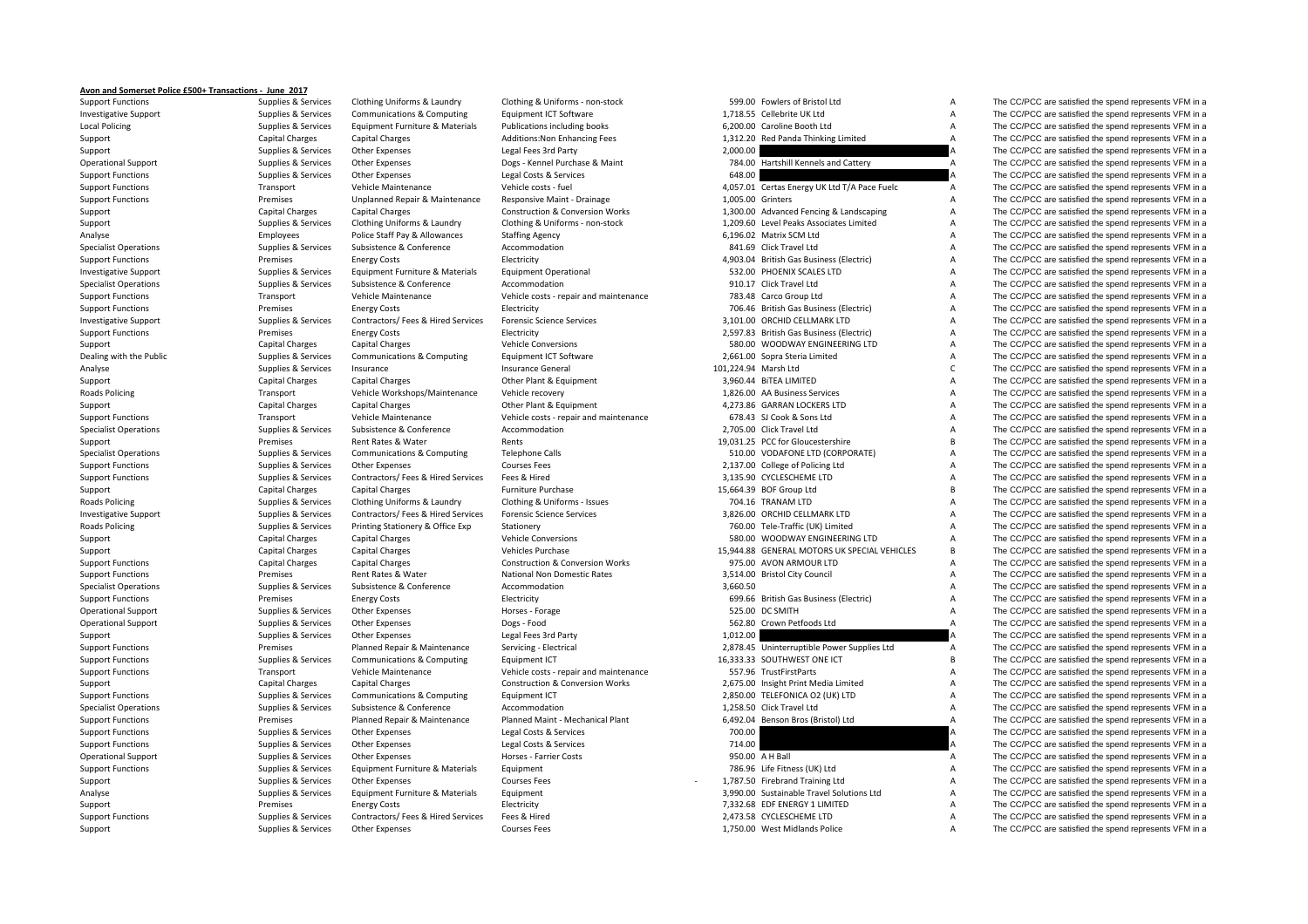| <b>Specialist Operations</b>            | Supplies & Services    | Communications & Computing         | <b>Telephone Calls</b>                     |          | 718.24 Vodafone Corporate Limited            | А              | The CC/PCC are satisfied the spend represents VFM in a |
|-----------------------------------------|------------------------|------------------------------------|--------------------------------------------|----------|----------------------------------------------|----------------|--------------------------------------------------------|
| Analyse                                 | Supplies & Services    | Equipment Furniture & Materials    | Equipment                                  |          | 3,990.00 Sustainable Travel Solutions Ltd    | А              | The CC/PCC are satisfied the spend represents VFM in a |
| <b>Support Functions</b>                | Third Party Payments   | <b>Other Agencies</b>              | <b>Contract Payment</b>                    |          | 1,200,249.91 Southwest One Unitary Charge    | $\mathsf{C}$   | The CC/PCC are satisfied the spend represents VFM in a |
| Support                                 | <b>Capital Charges</b> | <b>Capital Charges</b>             | Additions: Non Enhanc Cn&Wk B&I            |          | 2,910.56 Avrils Fencing & Timber Products Lt | Α              | The CC/PCC are satisfied the spend represents VFM in a |
| Support                                 | <b>Capital Charges</b> | <b>Capital Charges</b>             | <b>Vehicles Purchase</b>                   |          | 13,871.00 FORD MOTOR CO LTD                  | B.             | The CC/PCC are satisfied the spend represents VFM in a |
| Support                                 | Supplies & Services    | <b>Other Expenses</b>              | Legal Costs & Services                     | 550.00   |                                              |                | The CC/PCC are satisfied the spend represents VFM in a |
| <b>Support Functions</b>                | Supplies & Services    | Communications & Computing         | Equipment ICT                              |          | 2,272.97 TELEFONICA O2 (UK) LTD              | A              | The CC/PCC are satisfied the spend represents VFM in a |
| <b>Support Functions</b>                | Premises               | Rent Rates & Water                 | National Non Domestic Rates                |          | 43,589.00 Bath & North East Somerset         | B.             | The CC/PCC are satisfied the spend represents VFM in a |
| Support                                 | <b>Capital Charges</b> | <b>Capital Charges</b>             | <b>Construction &amp; Conversion Works</b> |          | 784.84 Cablecom Networking Ltd               | А              | The CC/PCC are satisfied the spend represents VFM in a |
| <b>Support Functions</b>                | Transport              | Vehicle Maintenance                | Vehicle costs - commissioning              |          | 6,661.76 RSG ENGINEERING LTD                 | A              | The CC/PCC are satisfied the spend represents VFM in a |
| <b>Support Functions</b>                | Third Party Payments   | <b>Other Agencies</b>              | <b>Contract Payment</b>                    |          | 70,798.00 Southwest One Unitary Charge       | $\mathsf{C}$   | The CC/PCC are satisfied the spend represents VFM in a |
| <b>Support Functions</b>                | Premises               | Rent Rates & Water                 | National Non Domestic Rates                |          | 531.00 South Somerset District Council       | Α              | The CC/PCC are satisfied the spend represents VFM in a |
| Support                                 | Premises               | Unplanned Repair & Maintenance     | Responsive Maint - Internal Wall or Door   |          | 560.00 Kensington Systems Ltd                | A              | The CC/PCC are satisfied the spend represents VFM in a |
| Analyse                                 | Supplies & Services    | Insurance                          | Insurance General                          |          | 1,947.00 Marsh Ltd                           | A              | The CC/PCC are satisfied the spend represents VFM in a |
| Investigations                          | Supplies & Services    | Professional Fees & Consultancy    | Professional Fees & Consultancy            |          | 1,045.00 Dr J P Rosie                        | A              | The CC/PCC are satisfied the spend represents VFM in a |
| <b>Support Functions</b>                | Transport              | Vehicle Maintenance                | Vehicle costs - repair and maintenance     |          | 941.93 City West Commercials Ltd             | A              | The CC/PCC are satisfied the spend represents VFM in a |
| <b>Support Functions</b>                | Supplies & Services    | Catering                           | Catering                                   |          | 542.85 Charles Saunders Ltd                  | A              | The CC/PCC are satisfied the spend represents VFM in a |
| Support                                 | Supplies & Services    | Subsistence & Conference           | Accommodation                              | 4,800.00 |                                              |                | The CC/PCC are satisfied the spend represents VFM in a |
|                                         | <b>Capital Charges</b> | <b>Capital Charges</b>             | <b>Vehicle Conversions</b>                 |          | 580.00 WOODWAY ENGINEERING LTD               | A              | The CC/PCC are satisfied the spend represents VFM in a |
| Support                                 | Premises               | Planned Repair & Maintenance       | Grounds Maintenance                        |          | 666.00 SOMERLAP FOREST PRODUCTS LTD          | Α              | The CC/PCC are satisfied the spend represents VFM in a |
| Support<br><b>Specialist Operations</b> | Supplies & Services    | Subsistence & Conference           | Accommodation                              |          | 959.33 Click Travel Ltd                      | Α              | The CC/PCC are satisfied the spend represents VFM in a |
|                                         | Supplies & Services    | Clothing Uniforms & Laundry        |                                            |          |                                              | А              | The CC/PCC are satisfied the spend represents VFM in a |
| Support                                 |                        |                                    | Clothing & Uniforms - non-stock            |          | 604.80 Level Peaks Associates Limited        | A              |                                                        |
| Support                                 | Supplies & Services    | Contractors/ Fees & Hired Services | Fees & Hired                               |          | 8,426.50 Securitas Security Services (UK) Lt |                | The CC/PCC are satisfied the spend represents VFM in a |
| Support                                 | Supplies & Services    | Other Expenses                     | Legal Fees 3rd Party                       | 6,264.00 |                                              |                | The CC/PCC are satisfied the spend represents VFM in a |
| Support                                 | Supplies & Services    | Clothing Uniforms & Laundry        | Clothing & Uniforms - non-stock            |          | 1,326.00 TAUNTON LEISURE LTD                 | Α              | The CC/PCC are satisfied the spend represents VFM in a |
| <b>Investigative Support</b>            | Supplies & Services    | Contractors/ Fees & Hired Services | Fees & Hired                               |          | 500.00 VEOLIA ES (UK) LTD                    | A              | The CC/PCC are satisfied the spend represents VFM in a |
| <b>Support Functions</b>                | Premises               | Rent Rates & Water                 | National Non Domestic Rates                |          | 1,222.00 Bristol City Council                | A              | The CC/PCC are satisfied the spend represents VFM in a |
| <b>Support Functions</b>                | Transport              | Vehicle Maintenance                | Vehicle costs - fuel                       |          | 9,022.00 Hall Fuels a trading division of Wa | А              | The CC/PCC are satisfied the spend represents VFM in a |
| Support                                 | Supplies & Services    | Equipment Furniture & Materials    | Equipment                                  |          | 815.33 Weston Garden Machinery               | A              | The CC/PCC are satisfied the spend represents VFM in a |
| <b>Support Functions</b>                | Premises               | Rent Rates & Water                 | National Non Domestic Rates                |          | 23,950.00 Bristol City Council               | B              | The CC/PCC are satisfied the spend represents VFM in a |
| <b>Support Functions</b>                | Supplies & Services    | Communications & Computing         | Equip - Data Maintenence                   |          | 832.00 AVON ARMOUR LTD                       | Α              | The CC/PCC are satisfied the spend represents VFM in a |
| <b>Investigative Support</b>            | Supplies & Services    | Contractors/ Fees & Hired Services | <b>Forensic Science Services</b>           |          | 2,619.00 Environmental Scientifics Group Ltd | A              | The CC/PCC are satisfied the spend represents VFM in a |
| <b>Investigative Support</b>            | Supplies & Services    | Contractors/ Fees & Hired Services | <b>Forensic Science Services</b>           |          | 2,525.50 Key Forensic Services Ltd           | Α              | The CC/PCC are satisfied the spend represents VFM in a |
| <b>Support Functions</b>                | Supplies & Services    | Other Expenses                     | <b>Courses Fees</b>                        |          | 646.60 Lee Hecht Harrison Penna Limited      | A              | The CC/PCC are satisfied the spend represents VFM in a |
| <b>Operational Support</b>              | Third Party Payments   | Other Local Authorities or Forces  | Contributions to Other Forces              |          | 2,437.72 PCC for Dyfed-Powys                 | A              | The CC/PCC are satisfied the spend represents VFM in a |
| <b>Specialist Operations</b>            | Capital Charges        | Capital Charges                    | Additions: Non Enhancing Fees              |          | 6,235.16 Kendall Kingscott Ltd               | A              | The CC/PCC are satisfied the spend represents VFM in a |
| <b>Specialist Operations</b>            | Supplies & Services    | Clothing Uniforms & Laundry        | Clothing & Uniforms - Issues               |          | 1,199.99 Fowlers of Bristol Ltd              | A              | The CC/PCC are satisfied the spend represents VFM in a |
| <b>Support Functions</b>                | Premises               | <b>Energy Costs</b>                | Electricity                                |          | 867.75 British Gas Business (Electric)       | A              | The CC/PCC are satisfied the spend represents VFM in a |
| <b>Support Functions</b>                | Transport              | Vehicle Maintenance                | Vehicle costs - repair and maintenance     |          | 3,366.17 SJ Cook & Sons Ltd                  | A              | The CC/PCC are satisfied the spend represents VFM in a |
| Support                                 | <b>Capital Charges</b> | <b>Capital Charges</b>             | ICT Equipment Purchase                     |          | 2,800.08 TELEFONICA O2 (UK) LTD              | A              | The CC/PCC are satisfied the spend represents VFM in a |
| Local Policing                          | Supplies & Services    | Other Expenses                     | Maintenance of dogs/cats                   |          | 4,884.00 Gilders Transport Limited           | A              | The CC/PCC are satisfied the spend represents VFM in a |
| Support                                 | Supplies & Services    | Contractors/ Fees & Hired Services | Fees & Hired                               |          | 45,060.00 The Behavioural Insights Team      | В              | The CC/PCC are satisfied the spend represents VFM in a |
| <b>Support Functions</b>                | Transport              | Vehicle Maintenance                | Vehicle costs - repair and maintenance     |          | 3,931.04 City West Commercials Ltd           | A              | The CC/PCC are satisfied the spend represents VFM in a |
| <b>Support Functions</b>                | <b>Capital Charges</b> | <b>Capital Charges</b>             | ICT Equipment Purchase                     |          | 668.00 Data Pro                              | A              | The CC/PCC are satisfied the spend represents VFM in a |
| <b>Support Functions</b>                | Supplies & Services    | Catering                           | Catering                                   |          | 783.00 Sodexo Limited                        | A              | The CC/PCC are satisfied the spend represents VFM in a |
| <b>Support Functions</b>                | Transport              | Vehicle Maintenance                | Vehicle costs - repair and maintenance     |          | 500.02 TrustFirstParts                       | А              | The CC/PCC are satisfied the spend represents VFM in a |
| <b>Support Functions</b>                | Employees              | Police Staff Pay & Allowances      | <b>Staffing Agency</b>                     |          | 787.20 Hays Specialist Recruitment Ltd       | A              | The CC/PCC are satisfied the spend represents VFM in a |
| Support                                 | Capital Charges        | <b>Capital Charges</b>             | Furniture Purchase                         |          | 937.20 GARRAN LOCKERS LTD                    | A              | The CC/PCC are satisfied the spend represents VFM in a |
| <b>Support Functions</b>                | Premises               | <b>Energy Costs</b>                | Electricity                                |          | 3,904.45 British Gas Business (Electric)     | A              | The CC/PCC are satisfied the spend represents VFM in a |
| Support                                 | Supplies & Services    | Other Expenses                     | Legal Fees 3rd Party                       | 562.67   |                                              |                | The CC/PCC are satisfied the spend represents VFM in a |
|                                         | Premises               | Rent Rates & Water                 | Landlords Service Charge                   | 550.00   |                                              |                | The CC/PCC are satisfied the spend represents VFM in a |
| <b>Support Functions</b><br>Support     | Supplies & Services    | Equipment Furniture & Materials    | Loose Furniture                            |          | 540.00 PRESTIGE EQUIPMENT HIRE LIMITED       | A              | The CC/PCC are satisfied the spend represents VFM in a |
| Analyse                                 | Supplies & Services    | Professional Fees & Consultancy    | Professional Fees & Consultancy            |          | 4,800.00 MENDIP DISTRICT COUNCIL             | $\overline{A}$ | The CC/PCC are satisfied the spend represents VFM in a |
|                                         |                        |                                    |                                            |          |                                              | A              |                                                        |
| <b>Specialist Operations</b>            | <b>Capital Charges</b> | Capital Charges                    | Other Plant & Equipment                    |          | 771.75 Primetake Ltd                         |                | The CC/PCC are satisfied the spend represents VFM in a |
| Support                                 | Supplies & Services    | Other Expenses                     | Legal Fees 3rd Party                       | 665.00   |                                              |                | The CC/PCC are satisfied the spend represents VFM in a |
| <b>Specialist Operations</b>            | Supplies & Services    | Subsistence & Conference           | Accommodation                              | 4,000.00 |                                              | A              | The CC/PCC are satisfied the spend represents VFM in a |
| <b>Support Functions</b>                | Supplies & Services    | Contractors/ Fees & Hired Services | <b>Forensic Science Services</b>           |          | 585.00 Alere Toxicology PLC                  | А              | The CC/PCC are satisfied the spend represents VFM in a |
| <b>Support Functions</b>                | Premises               | <b>Energy Costs</b>                | Electricity                                |          | 747.81 British Gas Business (Electric)       | A              | The CC/PCC are satisfied the spend represents VFM in a |
| Support                                 | Supplies & Services    | Equipment Furniture & Materials    | Equipment                                  | 1,700.00 |                                              |                | The CC/PCC are satisfied the spend represents VFM in a |
| <b>Support Functions</b>                | Supplies & Services    | Communications & Computing         | Equipment ICT                              |          | 1,212.00 TELEFONICA O2 (UK) LTD              | Α              | The CC/PCC are satisfied the spend represents VFM in a |
| <b>Support Functions</b>                | Transport              | Vehicle Maintenance                | Vehicle costs - repair and maintenance     |          | 1,006.07 WBC Automotive Limited              | A              | The CC/PCC are satisfied the spend represents VFM in a |
| Sunnort                                 | Premises               | Rent Rates & Water                 | Water Charges/Sewerages                    |          | 637.11 Water2Business                        |                | The CC/PCC are satisfied the spend represents VEM in a |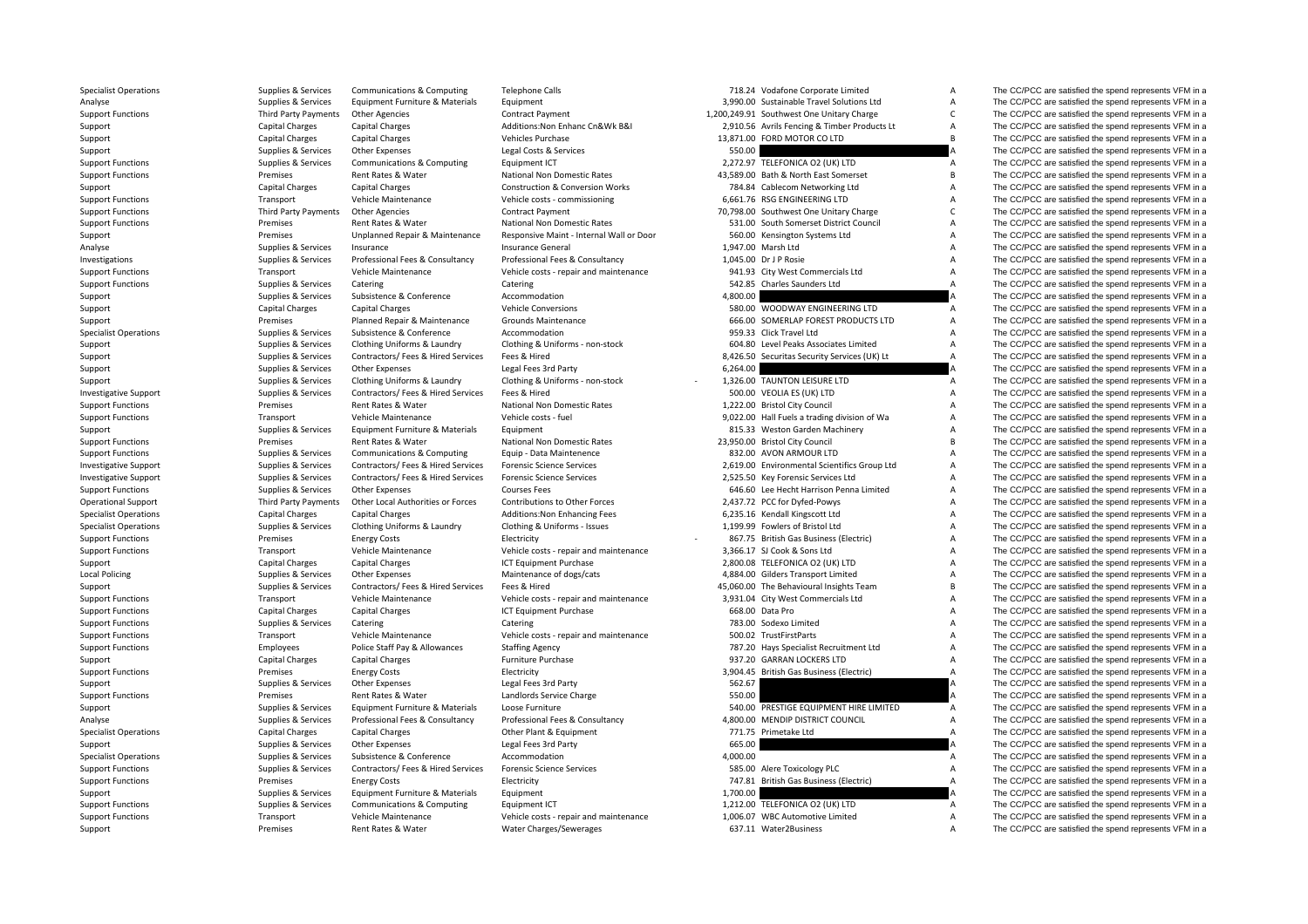PCC Premises PCC Third Party Payments **Roads Policing** 

Support Functions Employees Police Staff Pay & Allowances Staffing Agency 970.88 Hays Specialist Recruitment Ltd A The CC/PCC are satisfied the spend represents VFM in a Rates &

Support Functions Transitions Premises Rent Rates & Water Rents Rents Rents Rents Rent Rates Rent Rates & Water Rents Rents Rents Rents Rents Rents Rents Rent Rents Rent Rents Rent Rents Rent Rents Rent Rents Rent Rent Ren Supplies Services Subsistence & Conference Accommodation 953.33 Click Travel Ltd A The CC/PCC are satisfied the spend represents VFM in a Support Functions Capital Charges Capital Charges Capital Charges ICT Equipment Purchase 1,050.00 Vodafone A The CC/PCC are satisfied the spend represents VFM in a Support Capital Charges Capital Charges Capital Charges Vehicles Purchase Vehicles Purchase 13,871.00 FORD MOTOR CO LTD B The CC/PCC are satisfied the spend represents VFM in a Support Functions Supplies Services Equipment Furniture & Materials Foundment Operational 3,985.00 GMK Ltd A The CC/PCC are satisfied the spend represents VFM in a Support Functions Supplies & Services Clothing Uniforms & Laundry Clothing & Uniforms - non-stock 2,195.63 PCC for Gloucestershire A The CC/PCC are satisfied the spend represents VFM in a Support Functions Support Functions Premises Planned Repair & Maintenance Alterations to Buildings 6,639.20 Data-Path Office Network Services L A The CC/PCC are satisfied the spend represents VFM in a Support Functions Pre Support Functions Premises Planned Repair & Maintenance Fire Alarms 1,072.79 Sovereign Fire & Security Ltd A The CC/PCC are satisfied the spend represents VFM in a Support Premises Rent Rates & Water Water Charges/Sewerages 575.00 PCC for Gloucestershire A The CC/PCC are satisfied the spend represents VFM in a Support Functions Supplies & Services Communications & Computing Equipment ICT Repairs & Maintenance 3,000.00 Capita Secure Information Solutions A The CC/PCC are satisfied the spend represents VFM in a Support Functions Support Functions Premises Energy Costs Electricity Electricity Electricity and the Development<br>Support A The CC/PCC are satisfied the spend represents VFM in a Capital Charges Capital Charges Capital Cha Support Capital Charges Capital Charges Capital Charges Other Plant & Foulpment 609.92 BOF Group Ltd A The CC/PCC are satisfied the spend represents VFM in a Support Functions **Electricity** Energy Costs Electricity Electricity **Functions** Electricity **Functions** A The CC/PCC are satisfied the spend represents VFM in a Support Capital Charges Capital Charges Capital Charges Vehicles Purchase Vehicles Purchase 13,871.00 FORD MOTOR CO LTD B The CC/PCC are satisfied the spend represents VFM in a Support Functions Transport Vehicle Maintenance Vehicle costs ‐ tyres and tubes 596.20 CABOT TYRE SERVICE LTD A The CC/PCC are satisfied the spend represents VFM in a Hire of Accommodation https://water.org/induction 5,419.82 Double Tree by Hilton - Cadbury Hou A The CC/PCC are satisfied the spend represents VFM in a Analyse Employees Police Staff Pay & Allowances Staffing Agency 6,368.46 Matrix SCM Ltd A The CC/PCC are satisfied the spend represents VFM in a Support Functions Supplies & Services Communications & Computing Equipment ICT Repairs & Maintenance 6,272.66 INSIGHT DIRECT (UK) LTD A The CC/PCC are satisfied the spend represents VFM in a Specialist Operations Premises Premises Planned Repair & Maintenance Premises Costs 2,952.45 Uninterruptible Power Supplies Ltd A The CC/PCC are satisfied the spend represents VFM in a Operational Support Supplies & Services Other Expenses Horses - Farrier Costs 598.50 A H Ball A The CC/PCC are satisfied the spend represents VFM in a Support Functions Transport Vehicle Maintenance Vehicle costs ‐ repair and maintenance 506.22 TrustFirstParts A The CC/PCC are satisfied the spend represents VFM in a Support Functions Supplies & Services Other Expenses Legal Costs & Services Legal Costs & Services 1,356.25 A The CC/PCC are satisfied the spend represents VFM in a Support Functions Capital Charges Capital Charges Capital Charges ICT Equipment Purchase 2,586.00 Data Pro A The CC/PCC are satisfied the spend represents VFM in a University of the CO/PCC are satisfied the spend represent Investigations Supplies & Services Contractors/ Fees & Hired Services Fees & Hired 1,334.00 HM Courts & Tribunal Service A The CC/PCC are satisfied the spend represents VFM in a Support Support Support Support Support Support Support Support Courses Fees 2,798.50 Firebrand Training Ltd A The CC/PCC are satisfied the spend represents VFM in a Support Functions **Support Functions** Premises Rent Rates & Water Rents Rents Rents and Support Rent Rates & Water Rent Rates & Water Rents Rent Rents and Rents and America and America are satisfied the spend represents VF Support Support Support Support Support Support Support Support Support Support Support Support Support Support Support Support Support Support Support Support Support Support Support Support Support Support Support Suppor Support Functions **Examples ART Rent Rates & Water** Rents Rents Rents **Rents Article CO/PCC are satisfied the spend represents VFM in a** Support Premises Rent Rates & Water Landlords Service Charge 564.63 DTZ DTL A The CC/PCC are satisfied the spend represents VFM in a Support Functions **Electricity** Energy Costs Electricity Electricity **A** The CC/PCC are satisfied the spend represents VFM in a Support Functions Supplies Supplies & Services Other Expenses Courses Fees Support Courses Fees Supplies and the Courses Fees Supplies A The CC/PCC are satisfied the spend represents VFM in a Support Functions **Energy Costs** Energy Costs Gas Gas Bases Content Content Content Content Content Content Content Content Content Content of the CC/PCC are satisfied the spend represents VFM in a Support Support Support Support Supporter Supporter Accommodation Accommodation ST6.25 Click Travel Ltd A The CC/PCC are satisfied the spend represents VFM in a Support Capital Charges Capital Charges Capital Charges Vehicle Conversions Vehicle Conversions 580.00 WOODWAY ENGINEERING LTD A The CC/PCC are satisfied the spend represents VFM in a Investigative Support Support Support Support Supported Supported Services Contractors/ Fees & Hired Services Forensic Science Services Protes Services Protes and Supported Services on the Support of the Support of the Sup Support Functions Supplies & Services Communications & Computing Equipment ICT 1,655.00 Everything Everywhere Ltd A The CC/PCC are satisfied the spend represents VFM in a Support Premises Rent Rates & Water Rents Rents Rents Rents 2,666.66 BATH & NORTH EAST SOMERSET COUNCIL A The CC/PCC are satisfied the spend represents VFM in a Support Functions Supplies & Services Communications & Computing Equipment ICT Repairs & Maintenance 4,122.00 ASSA ABLOY Ltd T/A Traka A The CC/PCC are satisfied the spend represents VFM in a Support Functions energy Costs Energy Costs Electricity Electricity **Functions** and the Support Functions and the CC/PCC are satisfied the spend represents VFM in a Support Functions **Energy Costs** Energy Costs Electricity Electricity 3,530.97 EDF ENERGY 1 LIMITED A The CC/PCC are satisfied the spend represents VFM in a Specialist Operations Supplies & Services Subsistence & Conference Accommodation Accommodation 730.00 Click Travel Ltd A The CC/PCC are satisfied the spend represents VFM in a Operational Support Third Party Payments Other Local Authorities or Forces Contributions to Other Forces 4,293.00 PCC for Wiltshire A The CC/PCC are satisfied the spend represents VFM in a Specialist Operations Supplies & Services Other Expenses Courses Fees Courses Fees 900.00 College of Policing Ltd A The CC/PCC are satisfied the spend represents VFM in a Support Capital Charges Capital Charges Capital Charges Vehicle Conversions Vehicle Conversions 580.00 WOODWAY ENGINEERING LTD A The CC/PCC are satisfied the spend represents VFM in a Payments to Clients Grants - Voluntary Orgs 24,747.75 Victim Support B The CC/PCC are satisfied the spend represents VFM in a Support Functions Supplies Supplies & Services Communications & Computing Equipment ICT Repairs & Maintenance 3,000.00 Capita Secure Information Solutions A The CC/PCC are satisfied the spend represents VFM in a Support Supplies & Services Equipment Furniture & Materials Equipment Operational 884.00 EDGAR BROTHERS A The CC/PCC are satisfied the spend represents VFM in a Support Functions Supplies & Services Contractors/ Fees & Hired Services Fees & Hired 2003 Fees & Hired 2003 Fees & Hired 2003 Fees & Hired 2003 Fees & Hired 2003 Fees & Hired 2003 Fees & Hired 2003 Fees & Hired 2003 Fees Supplies & Services Printing Stationery & Office Exp Postage States and A Supplies Supplies Supplies A The CC/PCC are satisfied the spend represents VFM in a Specialist Operations **Energy Costs** Energy Costs Electricity Electricity 3,558.76 BRITISH GAS A The CC/PCC are satisfied the spend represents VFM in a Support Functions Supplies & Services Professional Fees & Consultancy Professional Fees & Consultancy Consultancy 2,050.00 Dave Marshall Consultancy Ltd A The CC/PCC are satisfied the spend represents VFM in a Specialist Operations Supplies & Services Equipment Furniture & Materials Equipment 598.50 DMS Technologies A The CC/PCC are satisfied the spend represents VFM in a Investigations Supplies & Services Professional Fees & Consultancy Professional Fees & Consultancy Professional Fees & Consultancy 1,717.00 St Andrew's Healthcare A The CC/PCC are satisfied the spend represents VFM in a Support Capital Charges Capital Charges Capital Charges Construction & Conversion Works 870.00 Advanced Fencing & Landscaping A The CC/PCC are satisfied the spend represents VFM in a Investigative Support Supplies Supplies & Services Contractors/ Fees & Hired Services Forensic Science Services Contractors/ Fees & Hired Services Forensic Science Services 615.63 Key Forensic Services Ltd A The CC/PCC are Support Functions Supplies & Services Contractors/ Fees & Hired Services Fees & Hired 1,189.13 CYCLESCHEME LTD A The CC/PCC are satisfied the spend represents VFM in a Support Functions Public Premises Planned Repair & Maintenance Servicing - Electrical 765.69 Uninterruptible Power Supplies Ltd A The CC/PCC are satisfied the spend represents VFM in a Support Functions Support Public Supp Support Supplies & Services Clothing Uniforms & Laundry Clothing & Uniforms - non‐stock 1,578.28 Level Peaks Associates Limited A The CC/PCC are satisfied the spend represents VFM in a Support Functions Premises Premises Unplanned Repair & Maintenance Responsive Maint ‐ Internal Wall or Door 3,090.00 HAG Ltd A The CC/PCC are satisfied the spend represents VFM in a Support Functions Premises Rent Rates & Water National Non Domestic Rates 1,027.00 North Somerset Council A The CC/PCC are satisfied the spend represents VFM in a Support Functions Supplies & Services Equipment Furniture & Materials Equipment Curries Equipment Curries A The CC/PCC are satisfied the spend represents VFM in a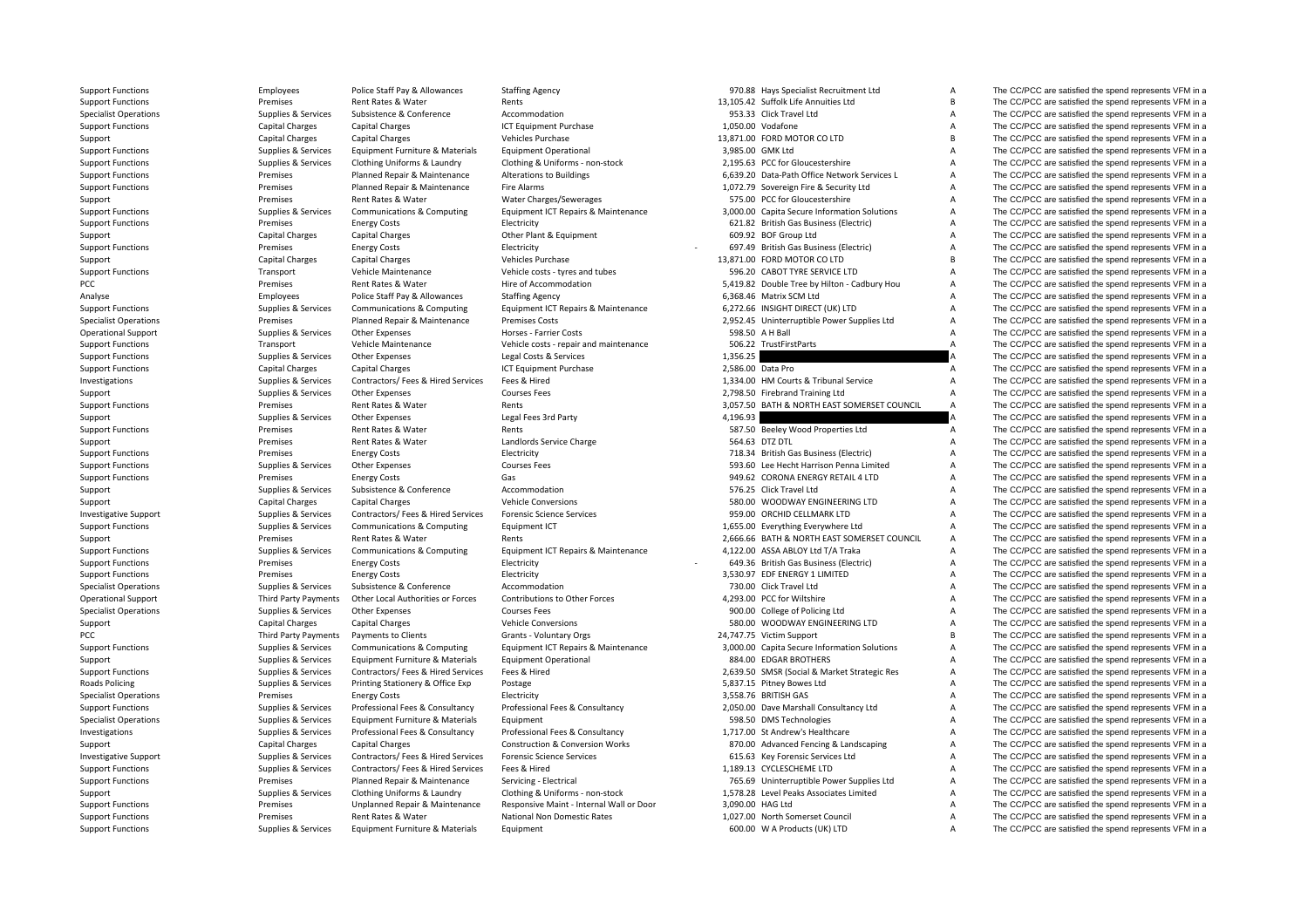**Roads Policing Local Policing Roads Policing** Criminal Justice**Local Policing Roads Policing** 

Support Functions **Premises** Rent Rates & Water Landlords Service Charge 6,047.70 GVA Grimley Ltd Client A/C re A The CC/PCC are satisfied the spend represents VFM in a

Specialist Operations Supplies Services Clothing Uniforms & Laundry Clothing & Uniforms - Issues 799.98 Fowlers of Bristol Ltd A The CC/PCC are satisfied the spend represents VFM in a Supplies & Services Rent Rates & Water Support Functions **Examples** Rent Rates Rent Rates & Water Landlords Service Charge 650.00 FPG (UK) Ltd A The CC/PCC are satisfied the spend represents VFM in a Policing Supplies & Services Equipment Furniture & Materials Equipment 1,812.00 D.tec International Limited A The CC/PCC are satisfied the spend represents VFM in a Policing Supplies & Services Other Expenses Donations 548.61 Avon Riding Centre for the Disabled A The CC/PCC are satisfied the spend represents VFM in a Support Functions Premises Premises Unplanned Repair & Maintenance Responsive Maint - Redecorations 520.00 THE PAINTING & DECORATING CO LTD A The CC/PCC are satisfied the spend represents VFM in a Specialist Operations Supplies & Services Subsistence & Conference Accommodation Accommodation 980.98 Click Travel Ltd A The CC/PCC are satisfied the spend represents VFM in a Support Functions Premises Premises Planned Repair & Maintenance Servicing - Electrical 620.00 NETWORK SECURITY SYSTEMS EUROPE (UK A The CC/PCC are satisfied the spend represents VFM in a Support Premises Energy Costs Electricity Electricity A,762.16 British Gas Business (Electric) A The CC/PCC are satisfied the spend represents VFM in a Support Functions Supplies Supplies & Services Printing Stationery & Office Exp Postage Printing Stationery & Office Exp Postage 1,68.00 NEOPOST FINANCE LIMITED A The CC/PCC are satisfied the spend represents VFM in a law Investigative Support Support Supplies & Services Contractors/ Fees & Hired Services Forensic Science Services 1,780.10 APJ Psychological Consulting Ltd A The CC/PCC are satisfied the spend represents VFM in a Specialist Operations Supplies Services Communications & Computing Telephone Calls 652.00 Bristol Airport Computing A The CC/PCC are satisfied the spend represents VFM in a Specialist Operations of Computing Construction & Specialist Operations Capital Charges Capital Charges Construction & Conversion Works 1,720.00 Insight Print Media Limited A The CC/PCC are satisfied the spend represents VFM in a Specialist Operations **Specialist Operations** Premises Rent Rent Rents Rents Rents Rents Rent Rents 11,625.00 Bristol Airport B The CC/PCC are satisfied the spend represents VFM in a Support Functions Supplies Services Communications & Computing Faultoment ICT Repairs & Maintenance 22,321.25 Capita Secure Information Solutions B The CC/PCC are satisfied the spend represents VFM in a Support Functions **Premises** Cleaning & Domestic Supplies Cleaning Charges 23,466.17 Sodexo Limited B The CC/PCC are satisfied the spend represents VFM in a Support Functions Transport Vehicle Maintenance Vehicle costs ‐ repair and maintenance 517.55 TrustFirstParts A The CC/PCC are satisfied the spend represents VFM in a Support Supplies & Services Communications & Computing Tel Enquiry Service 1,094.00 PCC for Wiltshire A The CC/PCC are satisfied the spend represents VFM in a Support Functions Premises Rent Rates & Water National Non Domestic Rates 1,410.00 Sedgemoor District Council A The CC/PCC are satisfied the spend represents VFM in a Support Functions Premises Rent Rates & Water National Non Domestic Rates 1,027.00 North Somerset Council A The CC/PCC are satisfied the spend represents VFM in a Analyse Supplies & Services Medical Fees Rehabilitation Rehabilitation 1,056.60 3M United Kingdom PLC A The CC/PCC are satisfied the spend represents VFM in a Support Functions **Premises** Planned Repair & Maintenance CCTV **CCTV** 1,986.49 Sovereign Fire & Security Ltd A The CC/PCC are satisfied the spend represents VFM in a Investigative Support Support Supplies & Services Contractors/ Fees & Hired Services Forensic Science Services 4,813.00 ORCHID CELLMARK LTD A The CC/PCC are satisfied the spend represents VFM in a Support Capital Charges Capital Charges Capital Charges Other Plant & Equipment 28,020.50 BOF Group Ltd B The CC/PCC are satisfied the spend represents VFM in a Support Functions **Premises** Cleaning & Domestic Supplies Cleaning Charges A Cleaning Charges 4,060.36 Sodexo Limited A The CC/PCC are satisfied the spend represents VFM in a Operational Support Supplies & Services Other Expenses Dogs - Equipment Dogs - Equipment 3,607.00 Sherlocks of Chichester Ltd A The CC/PCC are satisfied the spend represents VFM in a Support Capital Charges Capital Charges Capital Charges Construction & Conversion Works 1,140.00 STATIC SYSTEMS GROUP PLC A The CC/PCC are satisfied the spend represents VFM in a support of the spend represents VFM in a su Investigative Support Support Support Support Support Support Support Support Support Support Support Support Support Support Support Support Support Support Support Support Support Support Support Support Support Support Support Functions Supplies & Services Communications & Computing Equipment ICT 73,208.88 Southwest One C The CC/PCC are satisfied the spend represents VFM in a Support Functions **Premises** Waste Disposal – Premises Waste Disposal – Premises Waste Disposal – Premises Waste Disposal – Premises and Fecovery UK Ltd A The CC/PCC are satisfied the spend represents VFM in a Support Functions Premises Planned Repair & Maintenance Alterations to Buildings 6,319.84 Benson Bros (Bristol) Ltd A The CC/PCC are satisfied the spend represents VFM in a Support Functions Premises Planned Repair & Maintenance Estates Costs 1,250.00 CSJ PLANNING CONSULTANTS LTD A The CC/PCC are satisfied the spend represents VFM in a Support Functions Supplies A Services Other Expenses Legal Costs & Services Support Support Functions A The CC/PCC are satisfied the spend represents VFM in a Support Functions Supplies & Services Equipment Furniture & Materials Equipment 2,548.82 Life Fitness (UK) Ltd A The CC/PCC are satisfied the spend represents VFM in a Specialist Operations Supplies & Services Subsistence & Conference Accommodation Accommodation 953.33 Click Travel Ltd A The CC/PCC are satisfied the spend represents VFM in a Support Functions Transport Vehicle Maintenance Vehicle costs ‐ repair and maintenance 1,065.24 Yeovil Land Rover A The CC/PCC are satisfied the spend represents VFM in a Support Functions Premises Rent Rates & Water National Non Domestic Rates 571.00 North Somerset Council A The CC/PCC are satisfied the spend represents VFM in a Support Functions Support Energy Costs Energy Costs Electricity Electricity S,548.46 British Gas Business (Electric) A The CC/PCC are satisfied the spend represents VFM in a Support Functions Supplies & Services Communications & Computing Equip ICT - Telephones/pagers 2,465.00 Endpoint. Projects Ltd A The CC/PCC are satisfied the spend represents VFM in a Policing Supplies & Services Clothing Uniforms & Laundry Clothing & Uniforms ‐ Issues 1,191.68 TRANAM LTD A The CC/PCC are satisfied the spend represents VFM in a Support Functions Transport Vehicle Maintenance Vehicle costs ‐ fuel 2,345.43 Hall Fuels a trading division of Wa A The CC/PCC are satisfied the spend represents VFM in a Arrangements Supplies & Services Medical Fees Doctors ‐ call out fees 130,781.83 G4S Forensic & Medical Services Ltd C The CC/PCC are satisfied the spend represents VFM in a Investigative Support Support Supplies & Services Contractors/ Fees & Hired Services Forensic Science Services 622.00 Key Forensic Services Ltd A The CC/PCC are satisfied the spend represents VFM in a Support Capital Charges Capital Charges Additions:Non Enhancing Fees 12,843.75 Kendall Kingscott Ltd B The CC/PCC are satisfied the spend represents VFM in a Support Functions **Examples** Premises Functions Energy Costs Electricity Electricity **Examples Energy Costs** Electricity **Examples** Electricity **668.87 British Gas Business (Electricity** A The CC/PCC are satisfied the spen Investigations Supplies & Services Other Expenses Courses Fees Courses Fees 1,083.00 National Crime Agency A The CC/PCC are satisfied the spend represents VFM in a Support Capital Charges Capital Charges Capital Charges ICT Equipment Purchase 3,600.00 Sabio Limited A The CC/PCC are satisfied the spend represents VFM in a PCC Employees Indirect Employee Expenses Training - Course Fees 5,000.00 Common Purpose UK A The CC/PCC are satisfied the spend represents VFM in a Support Functions **Premises** Planned Repair & Maintenance Planned Maint - Roof repairs 3,950.00 Kraken Cleaning A The CC/PCC are satisfied the spend represents VFM in a Policing Supplies & Services Other Expenses Courses Fees 2,016.88 Babcock Training Ltd A The CC/PCC are satisfied the spend represents VFM in a Support Functions Supplies Supplies & Services Other Expenses Courses Fees Courses Fees Support Support Functions A The CC/PCC are satisfied the spend represents VFM in a Support Functions Transport Vehicle Maintenance Veh Support Functions Transport Vehicle Maintenance Vehicle costs - tyres and tubes 1,561.44 GOODYEAR DUNLOP TYRES UK LTD A The CC/PCC are satisfied the spend represents VFM in a Support Functions **Energy Costs** Energy Costs Gas Gas Based Content Content Content Content Content Content Content Content Content of the CC/PCC are satisfied the spend represents VFM in a Support Functions Supplies & Services Contractors/ Fees & Hired Services Forensic Science Services 520.00 Alere Toxicology PLC A The CC/PCC are satisfied the spend represents VFM in a Support Functions energy Costs Energy Costs Electricity Electricity **Functions** Premises Energy Costs Electricity Electricity **Functions** and the Spend represents VFM in a Support Capital Charges Capital Charges Capital Charges Construction & Conversion Works 647.47 Cablecom Networking Ltd A The CC/PCC are satisfied the spend represents VFM in a Support Capital Charges Capital Charges Capital Charges Construction & Conversion Works 41,375.00 Solar Valley Electrical Limited B The CC/PCC are satisfied the spend represents VFM in a PCC PEC Supplies A Supplies A Services Printing Stationery & Office Exp Reprographics 600.00 Workhouse Creative Marketing A The CC/PCC are satisfied the spend represents VFM in a Supplies & Services Printing Stationery & O Support Functions Support Functions Support Functions of the Support Functions Support Functions Support Functions of the CC/PCC are satisfied the spend represents VFM in a Support of the Support of the Support of the Supp Supplies & Services Printing Stationery & Office Exp Postage 5,459.58 ROYAL MAIL GROUP LTD A The CC/PCC are satisfied the spend represents VFM in a Investigative Support Support Support Support Support Support Support Support Support Support Support Support Support Support Support Support Support Support Support Support Support Support Support Support Support Support Support Employees Police Pay & Allowances Police Sergeant - Basic Pay/NI/OT/Pension 32.761.16 PCC for Gloucestershire A The CC/PCC are satisfied the spend represents VFM in a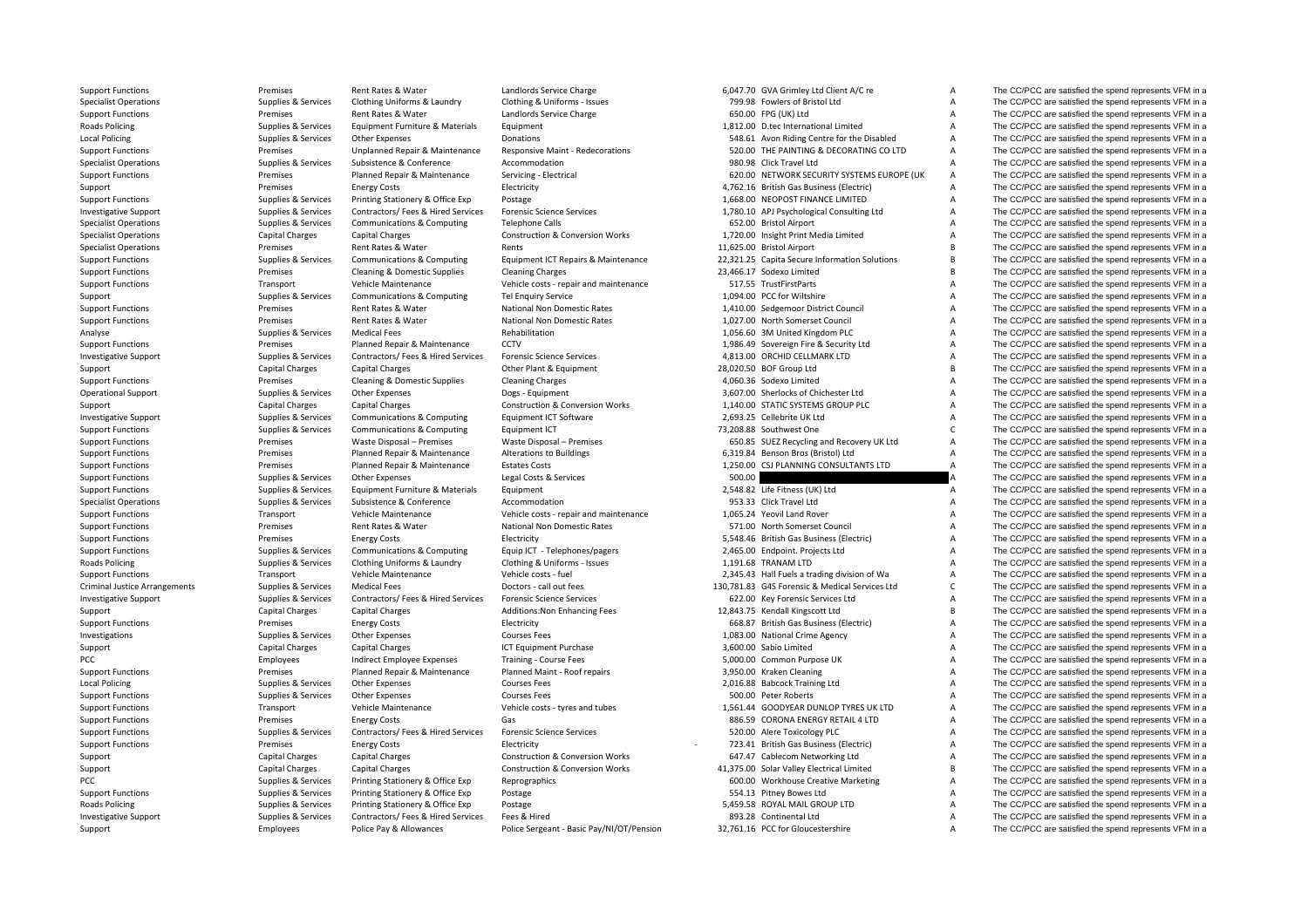Criminal Justice

Support Functions Supplies Supplies & Services Contractors/ Fees & Hired Services Fees & Hired - Accreditation S60.00 Pearson A The CC/PCC are satisfied the spend represents VFM in a

Support Support Employees Police Staff Pay & Allowances Police Staff - Basic Pay Police Staff - Basic Pay and A<br>Support Functions A The CC/PCC are satisfied the spend represents VFM in a The Scape of the spend represents V Support Functions Premises Rent Rates & Water National Non Domestic Rates 2,983.00 North Somerset Council A The CC/PCC are satisfied the spend represents VFM in a Arrangements Supplies & Services Other Expenses Maintenance of dogs/cats 750.00 Overhill Kennels & Exports A The CC/PCC are satisfied the spend represents VFM in a Support Functions Transport Vehicle Maintenance Vehicle costs - fuel 28,697.06 Arval UK Ltd B The CC/PCC are satisfied the spend represents VFM in a Investigations Supplies A Services Contractors/ Fees & Hired Services Fees & Hired 4,950.00 Coller IP Management Ltd A The CC/PCC are satisfied the spend represents VFM in a Specialist Operations Transport Vehicle Maintenance Vehicle costs ‐ fuel 4,408.91 A The CC/PCC are satisfied the spend represents VFM in a Support Capital Charges Capital Charges Capital Charges Vehicle Conversions Vehicle Conversions 580.00 WOODWAY ENGINEERING LTD A The CC/PCC are satisfied the spend represents VFM in a Support Supplies & Services Equipment Furniture & Materials Equipment Caracker Ltd 680.00 Safe Cracker Ltd A The CC/PCC are satisfied the spend represents VFM in a Support Functions Supplies Supplies & Services Other Expenses Courses Fees Courses Fees 600.00 National Assoc of Police Chaplains A The CC/PCC are satisfied the spend represents VFM in a Supplies & Services Communications Support Functions Supplies & Services Communications & Computing Equipment ICT 67,345.00 SOUTHWEST ONE ICT C The CC/PCC are satisfied the spend represents VFM in a Investigative Support Supplies A Services Contractors/ Fees & Hired Services Forensic Science Services Forensic Science Services 597.00 MASS SPEC ANALYTICAL LTD A The CC/PCC are satisfied the spend represents VFM in a supp Support Support Support Support Support Support Support Support Support Support Support Support Support Support Support Support Support Support Support Support Support Support Support Support Support Support Support Suppor Support Supplies & Services Clothing Uniforms & Laundry Clothing & Uniforms - non‐stock 2,242.24 Level Peaks Associates Limited A The CC/PCC are satisfied the spend represents VFM in a Support Capital Charges Capital Charges Capital Charges Construction & Conversion Works 1,614.00 Office Furniture Online A The CC/PCC are satisfied the spend represents VFM in a Support Functions Supplies Services Other Expenses Legal Costs & Services 1,500.00 A The CC/PCC are satisfied the spend represents VFM in a Analyse Employees Police Staff Pay & Allowances Staffing Agency 6,468.27 Matrix SCM Ltd A The CC/PCC are satisfied the spend represents VFM in a Support Supplies & Services Other Expenses Legal Fees 3rd Party 9,085.00 9,085.00 A The CC/PCC are satisfied the spend represents VFM in a Investigations Supplies & Services Communications & Computing Equipment ICT Hardware Purch 3,448.04 Stone Computers Limited A The CC/PCC are satisfied the spend represents VFM in a Supplies Supplies & Services Communications & Computing Tel Enquiry Service 2,408.00 PCC for Wiltshire A The CC/PCC are satisfied the spend represents VFM in a Support Supplies & Services Other Expenses Legal Costs & Services 700.00 700.00 A The CC/PCC are satisfied the spend represents VFM in a Specialist Operations **Premises** Rent Rates & Water National Non Domestic Rates 6,583.00 North Somerset Council A The CC/PCC are satisfied the spend represents VFM in a Operational Support **Premises** Planned Repair & Maintenance Grounds Maintenance 1,200.00 Landscape Services South West Ltd A The CC/PCC are satisfied the spend represents VFM in a Support Capital Charges Capital Charges Capital Charges ICT Equipment Purchase 7,974.30 Stone Comptuers Limited A The CC/PCC are satisfied the spend represents VFM in a Support Supplies Supplies & Services Supplies & Services Equipment - Consumables Consumables 658.75 W A Products (UK) LTD A The CC/PCC are satisfied the spend represents VFM in a Support Functions & Support Support Functio Support Functions Supplies & Services Communications & Computing Equip ICT - Telephones/pagers 2,465.00 Endpoint. Projects Ltd A The CC/PCC are satisfied the spend represents VFM in a Specialist Operations Specialist Operations Capital Charges Capital Charges Additions:Non Enhancing Fees 4,029.00 Red Panda Thinking Limited A The CC/PCC are satisfied the spend represents VFM in a Specialist Operations: A Support Functions **Premises** Planned Repair & Maintenance Security **1996** Security 571.00 AVON ARMOUR LTD A The CC/PCC are satisfied the spend represents VFM in a Operational Support Supplies & Services Other Expenses Dogs - Kennel Purchase & Maint 682.00 Abbots Leigh Boarding Kennels A The CC/PCC are satisfied the spend represents VFM in a Support Functions Transport Vehicle Maintenance Vehicle costs ‐ fuel 9,175.65 Hall Fuels a trading division of Wa A The CC/PCC are satisfied the spend represents VFM in a Specialist Operations Supplies & Services Equipment Furniture & Materials Equipment Furniture 3 Materials Supplies A The CC/PCC are satisfied the spend represents VFM in a Support Capital Charges Capital Charges Capital Charges ICT Equipment Purchase 41,125.77 Specialist Computer Centres B The CC/PCC are satisfied the spend represents VFM in a Dealing with the Public Supplies Airwave Supplies & Services Communications & Computing Airwave and Airwave 89,938.40 AIRWAVE SOLUTIONS LTD C The CC/PCC are satisfied the spend represents VFM in a Investigations Supplies & Services Contractors/ Fees & Hired Services Fees & Hired Service Press and Service Bundle 904.00 HM Courts & Tribunal Service A The CC/PCC are satisfied the spend represents VFM in a Support Capital Charges Capital Charges Capital Charges Construction & Conversion Works 650.00 Advanced Fencing & Landscaping A The CC/PCC are satisfied the spend represents VFM in a Support Premises Rent Rates & Water Premises Leases Rent Rates are a set as a set and the CC/PCC are satisfied the spend represents VFM in a Support Capital Charges Capital Charges Capital Charges Vehicle Conversions Vehicle Conversions 11,901.54 FORD MOTOR CO LTD B The CC/PCC are satisfied the spend represents VFM in a Support Capital Charges Capital Charges Capital Charges Construction & Conversion Works 41,050.00 Solar Valley Electrical Limited B The CC/PCC are satisfied the spend represents VFM in a Support Functions **Electricity** Energy Costs Energy Costs Electricity Electricity 33,536.35 EDF ENERGY 1 LIMITED B The CC/PCC are satisfied the spend represents VFM in a Specialist Operations Supplies & Services Subsistence & Conference Accommodation Accommodation 841.69 Click Travel Ltd A The CC/PCC are satisfied the spend represents VFM in a Operational Support Supplies & Services Other Expenses Vet Fees & Supplies Vet Fees & Supplies 691.13 Golden Valley Veterinary Hospital A The CC/PCC are satisfied the spend represents VFM in a Support Functions **Energy Costs** Energy Costs Electricity Electricity **A Support Functions** A The CC/PCC are satisfied the spend represents VFM in a Support Functions Premises Rent Rates & Water Water Charges/Sewerages 3,791.86 Water2Business A The CC/PCC are satisfied the spend represents VFM in a Support Capital Charges Capital Charges Vehicle Conversions Vehicle Conversions 580.00 WOODWAY ENGINEERING LTD A The CC/PCC are satisfied the spend represents VFM in a Specialist Operations Subsistence Subsistence  $S$  Conference Accommodation Accommodation 1,635.00 A The CC/PCC are satisfied the spend represents VFM in a Specialist Operations Supplies & Services Other Expenses Supplies & Services Supplies & Services 1,120.70 Commercial Transfer Limited A The CC/PCC are satisfied the spend represents VFM in a Support Functions Premises Premises Unplanned Repair & Maintenance Responsive Maint - Ext Works 1,650.00 Advanced Fencing & Landscaping A The CC/PCC are satisfied the spend represents VFM in a Support Functions Supplies & Services Communications & Computing Telephone Calls 13,343.06 Vodafone 15,343.06 Vodafone B The CC/PCC are satisfied the spend represents VFM in a Support Functions Transport Vehicle Maintenance Vehicle costs ‐ repair and maintenance 548.17 City West Commercials Ltd A The CC/PCC are satisfied the spend represents VFM in a Support Functions Supplies Services Communications & Computing Faultoment ICT Repairs & Maintenance 1,090.44 INSIGHT DIRECT (UK) LTD A The CC/PCC are satisfied the spend represents VFM in a Support Functions Supplies & Services Clothing Uniforms & Laundry Laundry & Dry Cleaning 1,559.31 Royal Devon and Exeter NHS Foundati A The CC/PCC are satisfied the spend represents VFM in a Support Functions **Energy Costs** Energy Costs Electricity Electricity 3,561.91 BRITISH GAS A The CC/PCC are satisfied the spend represents VFM in a Operational Support Supplies & Services Communications & Computing Equipment ICT Hardware Purch 5,130.00 Data Pro A The CC/PCC are satisfied the spend represents VFM in a Support Functions Transport Vehicle Maintenance Vehicle costs ‐ repair and maintenance 505.88 City West Commercials Ltd A The CC/PCC are satisfied the spend represents VFM in a Specialist Operations Employees Police Pay & Allowances Police PC - Basic Pay/NI/Pension 13,640.94 PCC for Wiltshire A The CC/PCC are satisfied the spend represents VFM in a Support Functions Supplies & Services Communications & Computing Equipment ICT 16,333.33 SOUTHWEST ONE ICT B The CC/PCC are satisfied the spend represents VFM in a Support Functions Supplies A Services Other Expenses Legal Costs & Services 632.00 A The CC/PCC are satisfied the spend represents VFM in a Support Functions Public Premises Planned Repair & Maintenance Servicing - Electrical 4,230.78 Uninterruptible Power Supplies Ltd A The CC/PCC are satisfied the spend represents VFM in a Supplies & Services Legal Costs & S Support Functions Supplies Support Support Support Support Services Control Costs & Services A Services 850.00 A The CC/PCC are satisfied the spend represents VFM in a Support Supplies & Services Other Expenses 2,600 Courses Fees 2,607.75 QA Ltd A The CC/PCC are satisfied the spend represents VFM in a Support Functions Premises Planned Repair & Maintenance Estates Costs 3,673.00 Burtonwood Generator & Switchgear A The CC/PCC are satisfied the spend represents VFM in a Support Functions Premises Rent Rates & Water National Non Domestic Rates 1,943.87 Mendip District Council A The CC/PCC are satisfied the spend represents VFM in a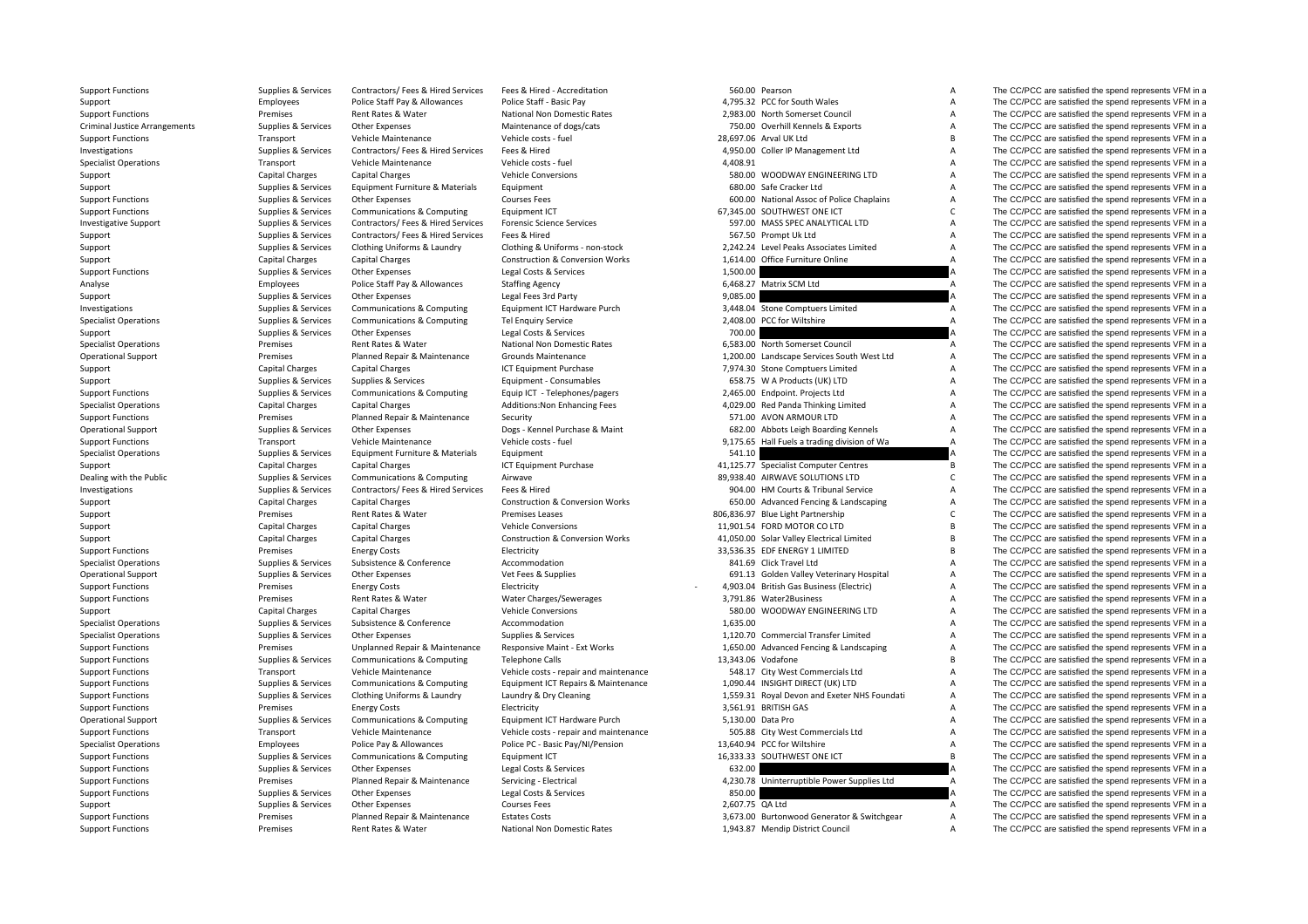Local Policing Local Policing **Roads Policing** 

Support Functions Premises Energy Costs Electricity 2,177.73 British Gas Business (Electric) A The CC/PCC are satisfied the spend represents VFM in a

Investigations Third Party Payments Other Local Authorities or Forces Safeguarding Boards Contribution 15,000.00 South Gloucestershire Council B The CC/PCC are satisfied the spend represents VFM in a Policing Supplies & Services Other Expenses Courses Fees 2,756.00 College of Policing Ltd A The CC/PCC are satisfied the spend represents VFM in a Support Functions Support Support Support Subscriptions Subscriptions Subscriptions Subscriptions Subscriptions Subscriptions and the Support of the CC/PCC are satisfied the spend represents VFM in a Support Functions Supplies & Services Equipment Furniture & Materials Equipment Repairs & Maintenance 1,987.71 Walker Fire UK Ltd A The CC/PCC are satisfied the spend represents VFM in a Premises Rent Rates & Water Landlords Service Charge 6,000,00 North Somerset Council A The CC/PCC are satisfied the spend represents VFM in a Support Functions Premises Planned Repair & Maintenance Servicing - Lifts 1,907.00 Jackson Lift Services Ltd A The CC/PCC are satisfied the spend represents VFM in a Support Functions Supplies A Services Other Expenses Legal Costs & Services 2016 2017 2018.00 A The CC/PCC are satisfied the spend represents VFM in a Support Functions energy Costs Energy Costs Gas Gas Gas And the CORONA ENERGY RETAIL 4 LTD A The CC/PCC are satisfied the spend represents VFM in a Support Capital Charges Capital Charges Additions:Non Enhancing Fees - 503.91 CSJ PLANNING CONSULTANTS LTD A The CC/PCC are satisfied the spend represents VFM in a Support Functions Premises Premises Unplanned Repair & Maintenance Responsive Maint - Ext Works 4,150.00 NAILSEA CONSTRUCTION LTD A The CC/PCC are satisfied the spend represents VFM in a Support Functions Premises Planned Repair & Maintenance Servicing - Electrical 620.00 NETWORK SECURITY SYSTEMS EUROPE (UK A The CC/PCC are satisfied the spend represents VFM in a Support Functions Premises Rent Rates & Water National Non Domestic Rates 559.00 Bristol City Council A The CC/PCC are satisfied the spend represents VFM in a Support Functions **Premises** Premises Unplanned Repair & Maintenance Responsive Maint - Drainage 816.00 AWP Services Ltd A The CC/PCC are satisfied the spend represents VFM in a Support Support Support Services Other Expenses Payment of Claims - 3rd Party 1,300.00 A The CC/PCC are satisfied the spend represents VFM in a Support Supplies & Services Other Expenses Legal Fees 3rd Party 2,340,00 2,340,00 A The CC/PCC are satisfied the spend represents VFM in a Investigative Support Supplies & Services Contractors/ Fees & Hired Services Forensic Science Services 3,116.15 ORCHID CELLMARK LTD A The CC/PCC are satisfied the spend represents VFM in a Support Premises Rent Rates & Water Rents 18,333.30 NATIONAL CAR PARKS LTD B The CC/PCC are satisfied the spend represents VFM in a Support Functions **Premises** Cleaning & Domestic Supplies Cleaning Charges **Cleaning Charges** Cleaning Charges **Cleaning Charges** Cleaning Charges **625.25** Sodexo Limited A The CC/PCC are satisfied the spend represents VFM Specialist Operations Supplies & Services Subsistence & Conference Accommodation Accommodation 1,263.49 Click Travel Ltd A The CC/PCC are satisfied the spend represents VFM in a Investigative Support Support Supplies & Services Communications & Computing Equipment ICT Software 2,565.00 Cellebrite UK Ltd A The CC/PCC are satisfied the spend represents VFM in a Support Functions **Electricity** Energy Costs Electricity Electricity **Electricity** 557.38 British Gas Business (Electric) A The CC/PCC are satisfied the spend represents VFM in a Support Supplies & Services Other Expenses Courses Fees Courses Fees 2,108.00 College of Policing Ltd A The CC/PCC are satisfied the spend represents VFM in a Support Functions Supplies & Services Equipment Furniture & Materials Equipment Operational 2,130.00 GMK Ltd A The CC/PCC are satisfied the spend represents VFM in a Support Functions **Electricity** Energy Costs Electricity Electricity 3,358.34 British Gas Business (Electric) A The CC/PCC are satisfied the spend represents VFM in a Support Premises Cleaning & Domestic Supplies Cleaning Charges Cleaning Charges 1,436.08 Sodexo Limited A The CC/PCC are satisfied the spend represents VFM in a Specialist Operations Specialist Capital Charges Capital Charges Capital Charges Additions:Non Enhancing Fees 3,045.00 Red Panda Thinking Limited A The CC/PCC are satisfied the spend represents VFM in a Specialist Operatio Specialist Operations Transport Vehicle Maintenance Vehicle costs ‐ fuel 4,254.83 A The CC/PCC are satisfied the spend represents VFM in a Support Functions Supplies & Services Equipment Furniture & Materials Publications including books 2,000.00 The Group of Seven Ltd A The CC/PCC are satisfied the spend represents VFM in a Support Capital Charges Capital Charges Capital Charges Construction & Conversion Works 1,410.30 CJ Freeman & Co Ltd A The CC/PCC are satisfied the spend represents VFM in a Investigative Support Support Supplies & Services Other Expenses Courses Fees Courses Fees 1,680.00 Nuix Technology UK Limited A The CC/PCC are satisfied the spend represents VFM in a Specialist Operations Supplies & Services Subsistence & Conference Accommodation Accommodation 1,333.33 Click Travel Ltd A The CC/PCC are satisfied the spend represents VFM in a Analyse Supplies & Services Grants & Subscriptions Subscriptions Subscriptions Subscriptions A A The CC/PCC are satisfied the spend represents VFM in a Support Premises Rent Rates & Water Landlords Service Charge 804.00 HARTNELL TAYLOR COOK CLIENT A/C A The CC/PCC are satisfied the spend represents VFM in a Support Premises Rent Rates & Water National Non Domestic Rates 26,106.00 Bristol City Council B The CC/PCC are satisfied the spend represents VFM in a Support Supplies & Services Catering Catering Catering Catering Catering Catering Catering 1,300.00 Sodexo Limited A The CC/PCC are satisfied the spend represents VFM in a Support Functions Supplies & Services Communications & Computing Equipment ICT Repairs & Maintenance 22,321.25 Capita Secure Information Solutions B The CC/PCC are satisfied the spend represents VFM in a Support Functions **Premises** Planned Repair & Maintenance Servicing Agreements 2,805.00 AVON ARMOUR LTD A The CC/PCC are satisfied the spend represents VFM in a Support Capital Charges Capital Charges Capital Charges Construction & Conversion Works 2,850.00 NAILSEA CONSTRUCTION LTD A The CC/PCC are satisfied the spend represents VFM in a Support Capital Charges Capital Charges Capital Charges Vehicle Conversions Vehicle Conversions 580.00 WOODWAY ENGINEERING LTD A The CC/PCC are satisfied the spend represents VFM in a Support Functions **Premises** Premises Rent Rates & Water National Non Domestic Rates 44,068.00 South Gloucestershire B The CC/PCC are satisfied the spend represents VFM in a Support Functions **Premises** Planned Repair & Maintenance Servicing Agreements 793.00 Fullstop Fire & Security Ltd A The CC/PCC are satisfied the spend represents VFM in a Policing Supplies & Services Equipment Furniture & Materials Equipment Operational 5,580.00 Westcotec Ltd A The CC/PCC are satisfied the spend represents VFM in a Support Premises Rent Rates & Water National Non Domestic Rates 1,433.00 North Somerset Council A The CC/PCC are satisfied the spend represents VFM in a Support Capital Charges Capital Charges Capital Charges Other Plant & Foulpment 4,105.00 Senator International Ltd A The CC/PCC are satisfied the spend represents VFM in a Specialist Operations Specialist Operations Capital Charges Capital Charges Capital Charges Capital Charges ICT Equipment Purchase 9,993.85 Cablecom Networking Ltd A The CC/PCC are satisfied the spend represents VFM in a S Specialist Operations Supplies & Services Equipment Furniture & Materials Equipment Furniture 3 and Services Supplies & Services Equipment Furniture & Materials Founded and Services Supplies & Services Equipment Furniture Support Functions **Premises** Rent Rates & Water National Non Domestic Rates 640.00 Taunton Deane Borough Council A The CC/PCC are satisfied the spend represents VFM in a Support Functions Transport Vehicle Maintenance Vehicle costs ‐ commissioning 3,200.00 Vehicle Livery Solutions Ltd A The CC/PCC are satisfied the spend represents VFM in a Support Functions Supplies & Services Communications & Computing Faultoment ICT 151,326.49 South West One Limited C The CC/PCC are satisfied the spend represents VFM in a Support Capital Charges Capital Charges Capital Charges Vehicle Conversions Vehicle Conversions 580.00 WOODWAY ENGINEERING LTD A The CC/PCC are satisfied the spend represents VFM in a Support **Exercise Energy Costs** Energy Costs Electricity Electricity **Electricity** 1,904.96 PCC for Gloucestershire A The CC/PCC are satisfied the spend represents VFM in a Support Capital Charges Capital Charges Capital Charges Vehicle Conversions Vehicle Conversions 580.00 WOODWAY ENGINEERING LTD A The CC/PCC are satisfied the spend represents VFM in a Support Supplies & Services Clothing Uniforms & Laundry Clothing & Uniforms - non‐stock 3,628.80 Level Peaks Associates Limited A The CC/PCC are satisfied the spend represents VFM in a Investigative Support Supplies & Services Contractors/ Fees & Hired Services Forensic Science Services 6,996.00 ORCHID CELLMARK LTD A The CC/PCC are satisfied the spend represents VFM in a Support Premises Energy Costs Gas Gas Gas Base and Coronal ENERGY RETAIL 4 LTD A The CC/PCC are satisfied the spend represents VFM in a Support Functions Supplies & Services Printing Stationery & Office Exp Postage Printing Stationery & Office Exp Postage 770.52 PURCHASE POWER A The CC/PCC are satisfied the spend represents VFM in a Specialist Operations Specialist Operations Specialist Operations Employees Police Pay & Allowances Police Inspector - Basic Pay / NI/ Pension 6,108.79 PCC for Wiltshire A The CC/PCC are satisfied the spend represents VFM Support Functions Capital Charges Capital Charges Construction & Conversion Works 1,709.00 Insight Print Media Limited A The CC/PCC are satisfied the spend represents VFM in a Specialist Operations Supplies & Services Subsistence Subsistence Subsistence Subsistence Subsistence Subsistence Subsistence Subsistence Subsistence Subsistence Subsistence Subsistence Subsistence Subsistence Subsistence Support Functions Premises Planned Repair & Maintenance Planned Maint - External Painting 6,984.50 THE PAINTING & DECORATING CO LTD A The CC/PCC are satisfied the spend represents VFM in a Investigative Support Support Support Support Support Support Support Support Support Support Support Support Support Support Support Support Support Support Support Support Support Support Support Support Support Support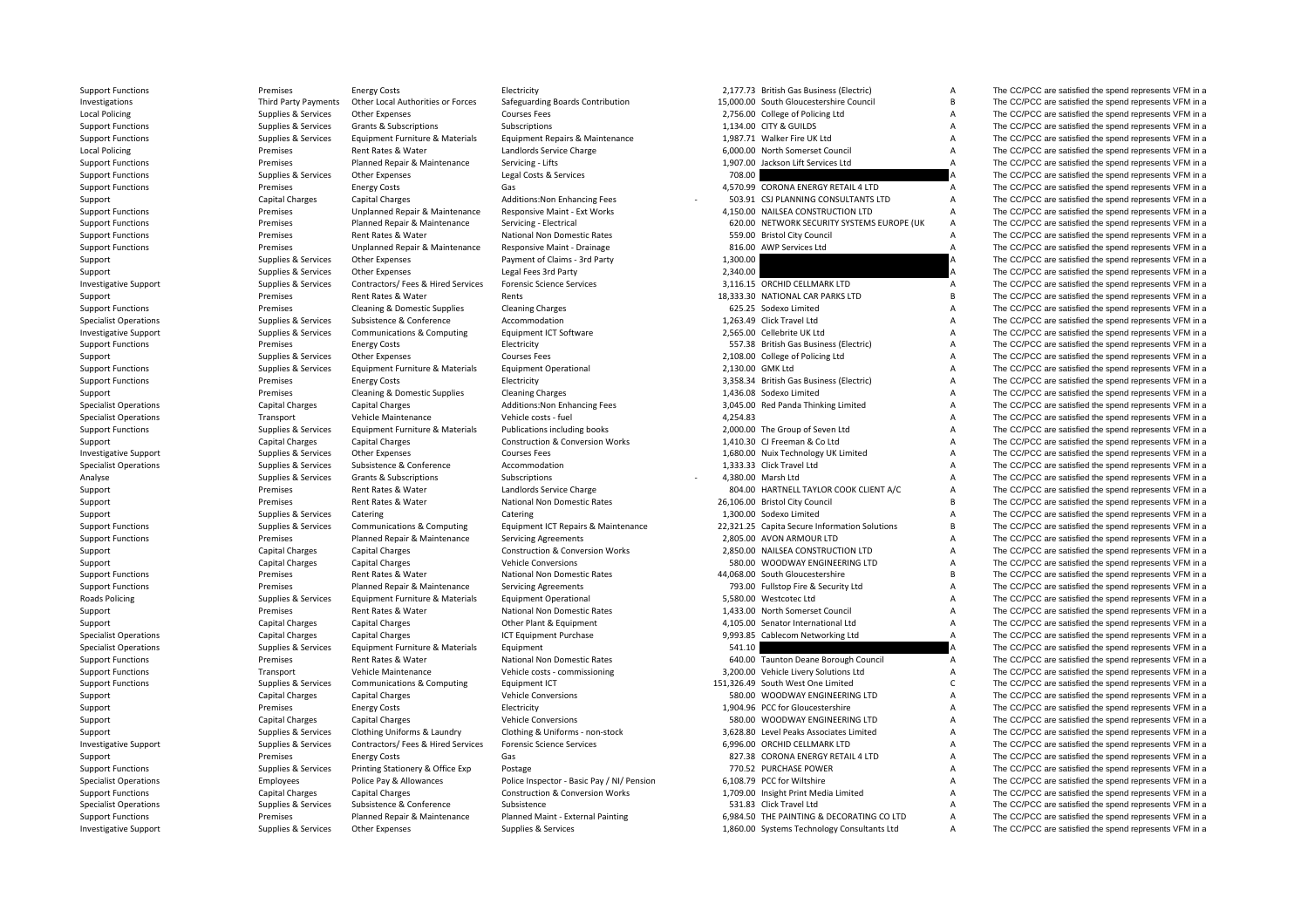| Support                                       | Capital Charges             | Capital Charges                                             | Additions:Professional Fees                                     | 1,200.00 BUCKLEY-LEWIS PARTNERSHIP LTD                        | A              | The CC/PCC are satisfied the spend represents VFM in a                                                           |
|-----------------------------------------------|-----------------------------|-------------------------------------------------------------|-----------------------------------------------------------------|---------------------------------------------------------------|----------------|------------------------------------------------------------------------------------------------------------------|
| <b>Specialist Operations</b>                  | Capital Charges             | <b>Capital Charges</b>                                      | Additions: Non Enhancing Fees                                   | 3,348.00 Gary Gabriel Associates                              | A              | The CC/PCC are satisfied the spend represents VFM in a                                                           |
| <b>Specialist Operations</b>                  | Supplies & Services         | Subsistence & Conference                                    | Accommodation                                                   | 1,260.98 Click Travel Ltd                                     | $\overline{A}$ | The CC/PCC are satisfied the spend represents VFM in a                                                           |
| <b>Support Functions</b>                      | Premises                    | Planned Repair & Maintenance                                | Servicing - Fire Alarm                                          | 12,840.00 STATIC SYSTEMS GROUP PLC                            | B              | The CC/PCC are satisfied the spend represents VFM in a                                                           |
| Support                                       | Capital Charges             | <b>Capital Charges</b>                                      | <b>Construction &amp; Conversion Works</b>                      | 674.64 DRA Maintenance Ltd                                    | A              | The CC/PCC are satisfied the spend represents VFM in a                                                           |
| Support                                       | Capital Charges             | <b>Capital Charges</b>                                      | Vehicle Conversions                                             | 8,456.23 HONDA (UK)                                           | $\overline{A}$ | The CC/PCC are satisfied the spend represents VFM in a                                                           |
| Roads Policing                                | Supplies & Services         | Printing Stationery & Office Exp                            | Postage                                                         | 6,781.15 ROYAL MAIL GROUP LTD                                 | $\overline{A}$ | The CC/PCC are satisfied the spend represents VFM in a                                                           |
| <b>Support Functions</b>                      | Supplies & Services         | Other Expenses                                              | Legal Costs & Services                                          | 3,842.00                                                      |                | The CC/PCC are satisfied the spend represents VFM in a                                                           |
| Analyse                                       | Supplies & Services         | Insurance                                                   | <b>Insurance General</b>                                        | 459,560.20 Marsh Ltd                                          | C.             | The CC/PCC are satisfied the spend represents VFM in a                                                           |
| <b>Specialist Operations</b>                  | Supplies & Services         | Subsistence & Conference                                    | Accommodation                                                   | 910.17 Click Travel Ltd                                       | A              | The CC/PCC are satisfied the spend represents VFM in a                                                           |
| Support                                       | Supplies & Services         | Contractors/ Fees & Hired Services                          | Fees & Hired                                                    | 510.00 Prompt Uk Ltd                                          | A              | The CC/PCC are satisfied the spend represents VFM in a                                                           |
| <b>Criminal Justice Arrangements</b>          | Supplies & Services         | <b>Medical Fees</b>                                         | Doctors - call out fees                                         | 33,870.38 G4S Forensic & Medical Services Ltd                 | $\overline{B}$ | The CC/PCC are satisfied the spend represents VFM in a                                                           |
| <b>Specialist Operations</b>                  | Supplies & Services         | Subsistence & Conference                                    | Accommodation                                                   | 980.98 Click Travel Ltd                                       | $\overline{A}$ | The CC/PCC are satisfied the spend represents VFM in a                                                           |
|                                               | Premises                    | Rent Rates & Water                                          |                                                                 |                                                               | A              | The CC/PCC are satisfied the spend represents VFM in a                                                           |
| <b>Support Functions</b>                      |                             |                                                             | National Non Domestic Rates                                     | 1,211.00 Mendip District Council                              | $\overline{A}$ |                                                                                                                  |
| <b>Specialist Operations</b>                  | Employees                   | Police Pay & Allowances                                     | Police Sergeant - Basic Pay / Pension                           | 4,420.28 PCC for Devon & Cornwall                             |                | The CC/PCC are satisfied the spend represents VFM in a                                                           |
| <b>Support Functions</b>                      | Supplies & Services         | Other Expenses                                              | <b>Courses Fees</b>                                             | 646.60 Lee Hecht Harrison Penna Limited                       | $\overline{A}$ | The CC/PCC are satisfied the spend represents VFM in a                                                           |
| <b>Support Functions</b>                      | Supplies & Services         | Other Expenses                                              | Legal Costs & Services                                          | 6,102.00                                                      |                | The CC/PCC are satisfied the spend represents VFM in a                                                           |
| Support                                       | Supplies & Services         | Contractors/ Fees & Hired Services                          | Fees & Hired                                                    | 60,000.00 Hampshire County Council                            | $\mathsf{C}$   | The CC/PCC are satisfied the spend represents VFM in a                                                           |
| <b>Specialist Operations</b>                  | Supplies & Services         | Subsistence & Conference                                    | Accommodation                                                   | 1,232.53 Click Travel Ltd                                     | $\overline{A}$ | The CC/PCC are satisfied the spend represents VFM in a                                                           |
| <b>Support Functions</b>                      | Supplies & Services         | Other Expenses                                              | Legal Costs & Services                                          | 2,340.00                                                      |                | The CC/PCC are satisfied the spend represents VFM in a                                                           |
| <b>Support Functions</b>                      | Premises                    | Rent Rates & Water                                          | National Non Domestic Rates                                     | 1,344.00 North Somerset Council                               | A              | The CC/PCC are satisfied the spend represents VFM in a                                                           |
| <b>Investigative Support</b>                  | Supplies & Services         | Communications & Computing                                  | Equipment ICT Software                                          | 2,565.00 Cellebrite UK Ltd                                    | A              | The CC/PCC are satisfied the spend represents VFM in a                                                           |
| Local Policing                                | Supplies & Services         | Equipment Furniture & Materials                             | Equipment                                                       | 529.28 Bath Lock & Key Ltd                                    | A              | The CC/PCC are satisfied the spend represents VFM in a                                                           |
| <b>Specialist Operations</b>                  | Premises                    | Rent Rates & Water                                          | National Non Domestic Rates                                     | 1,211.00 North Somerset Council                               | A              | The CC/PCC are satisfied the spend represents VFM in a                                                           |
| <b>Support Functions</b>                      | Premises                    | Planned Repair & Maintenance                                | Alterations - Health & Safety                                   | 4,739.67 Fullstop Fire & Security Ltd                         | A              | The CC/PCC are satisfied the spend represents VFM in a                                                           |
| Support                                       | <b>Capital Charges</b>      | <b>Capital Charges</b>                                      | Vehicle Conversions                                             | 580.00 WOODWAY ENGINEERING LTD                                | А              | The CC/PCC are satisfied the spend represents VFM in a                                                           |
| <b>Support Functions</b>                      | Premises                    | Planned Repair & Maintenance                                | Servicing - Fire Alarm                                          | 515.00 Trinity Fire & Security Systems Ltd                    | A              | The CC/PCC are satisfied the spend represents VFM in a                                                           |
| <b>Local Policing</b>                         | <b>Third Party Payments</b> | Other Local Authorities or Forces                           | <b>Agency Payments - OLAs</b>                                   | 1,935.30 YMCA Somerset Coast                                  | A              | The CC/PCC are satisfied the spend represents VFM in a                                                           |
| Support                                       | Premises                    | Rent Rates & Water                                          | Rents                                                           | 15,470.00 Kingsmead of Bath                                   | <b>B</b>       | The CC/PCC are satisfied the spend represents VFM in a                                                           |
| Support                                       | Supplies & Services         | Clothing Uniforms & Laundry                                 | Clothing & Uniforms - non-stock                                 | 604.80 Level Peaks Associates Limited                         | A              | The CC/PCC are satisfied the spend represents VFM in a                                                           |
| Support                                       | Premises                    | Planned Repair & Maintenance                                | <b>Alterations to Buildings</b>                                 | 1,359.00 C & R FENCING LTD                                    | $\overline{A}$ | The CC/PCC are satisfied the spend represents VFM in a                                                           |
| Support                                       | Supplies & Services         | Equipment Furniture & Materials                             | Equipment                                                       | 1,790.00                                                      |                | The CC/PCC are satisfied the spend represents VFM in a                                                           |
| <b>Operational Support</b>                    | <b>Third Party Payments</b> | Other Local Authorities or Forces                           | Contributions to Other Forces                                   | 2,632.07 PCC for Gloucestershire                              | $\overline{A}$ | The CC/PCC are satisfied the spend represents VFM in a                                                           |
| <b>Support Functions</b>                      | Premises                    | Rent Rates & Water                                          | National Non Domestic Rates                                     | 11,831.00 South Somerset District Council                     | $\overline{B}$ | The CC/PCC are satisfied the spend represents VFM in a                                                           |
| <b>Support Functions</b>                      | Supplies & Services         | Other Expenses                                              | <b>Courses Fees</b>                                             | 500.00                                                        |                | The CC/PCC are satisfied the spend represents VFM in a                                                           |
| <b>Support Functions</b>                      | Premises                    | Rent Rates & Water                                          | National Non Domestic Rates                                     | 2,807.00 South Gloucestershire                                | A              | The CC/PCC are satisfied the spend represents VFM in a                                                           |
| <b>Support Functions</b>                      | Premises                    | <b>Energy Costs</b>                                         | Gas                                                             | 728.30 CORONA ENERGY RETAIL 4 LTD                             | A              | The CC/PCC are satisfied the spend represents VFM in a                                                           |
| <b>Support Functions</b>                      | Transport                   | Vehicle Maintenance                                         | Vehicle costs - fuel                                            | 28,870.40 Arval UK Ltd                                        | B              | The CC/PCC are satisfied the spend represents VFM in a                                                           |
|                                               |                             |                                                             | <b>Courses Fees</b>                                             |                                                               | A              |                                                                                                                  |
| Investigations                                | Supplies & Services         | Other Expenses                                              |                                                                 | 1,300.00 College of Policing Ltd                              | A              | The CC/PCC are satisfied the spend represents VFM in a                                                           |
| <b>Specialist Operations</b>                  | Employees                   | Police Pay & Allowances                                     | Police Sergeant - Basic Pay / NI/Pension                        | 6,285.38 PCC for Wiltshire                                    |                | The CC/PCC are satisfied the spend represents VFM in a                                                           |
| <b>Support Functions</b>                      | Supplies & Services         | Communications & Computing                                  | <b>Equipment ICT Consumables</b>                                | 2.230.40 INSIGHT DIRECT (UK) LTD                              | A              | The CC/PCC are satisfied the spend represents VFM in a                                                           |
| <b>Support Functions</b>                      | Premises                    | Rent Rates & Water                                          | National Non Domestic Rates                                     | 68,497.00 North Somerset Council                              | $\mathsf{C}$   | The CC/PCC are satisfied the spend represents VFM in a                                                           |
| <b>Specialist Operations</b>                  | Supplies & Services         | Other Expenses                                              | <b>Courses Fees</b>                                             | 1,375.00 City of London Police                                | $\overline{A}$ | The CC/PCC are satisfied the spend represents VFM in a                                                           |
| <b>Support Functions</b>                      | Premises                    | Unplanned Repair & Maintenance                              | Responsive Maint - Drainage                                     | 580.00 Aquarius Waste Management Ltd                          | $\overline{A}$ | The CC/PCC are satisfied the spend represents VFM in a                                                           |
| <b>Support Functions</b>                      | Supplies & Services         | Other Expenses                                              | Legal Costs & Services                                          | 3,000.00                                                      |                | The CC/PCC are satisfied the spend represents VFM in a                                                           |
| Investigative Support                         | Supplies & Services         | Contractors/ Fees & Hired Services                          | <b>Forensic Science Services</b>                                | 13,497.00 ORCHID CELLMARK LTD                                 | B              | The CC/PCC are satisfied the spend represents VFM in a                                                           |
| <b>Specialist Operations</b>                  | Premises                    | Planned Repair & Maintenance                                | <b>Premises Costs</b>                                           | 4,081.34 Uninterruptible Power Supplies Ltd                   | $\overline{A}$ | The CC/PCC are satisfied the spend represents VFM in a                                                           |
| <b>Specialist Operations</b>                  | Supplies & Services         | Subsistence & Conference                                    | Subsistence                                                     | 677.57 PCC for Gloucestershire                                | A              | The CC/PCC are satisfied the spend represents VFM in a                                                           |
| Support                                       | Premises                    | Cleaning & Domestic Supplies                                | <b>Cleaning Charges</b>                                         | 505.67 Sodexo Limited                                         | $\overline{A}$ | The CC/PCC are satisfied the spend represents VFM in a                                                           |
| <b>Specialist Operations</b>                  | Employees                   | Police Pay & Allowances                                     | Police Chief Inspector - Basic Pay /NI/pension                  | 26,692.09 PCC for Gloucestershire                             | A              | The CC/PCC are satisfied the spend represents VFM in a                                                           |
| <b>Specialist Operations</b>                  | Supplies & Services         | Subsistence & Conference                                    | Accommodation                                                   | 910.17 Click Travel Ltd                                       | A              | The CC/PCC are satisfied the spend represents VFM in a                                                           |
| Support                                       | <b>Capital Charges</b>      | <b>Capital Charges</b>                                      | <b>Vehicle Conversions</b>                                      | 11,901.54 FORD MOTOR CO LTD                                   | $\overline{B}$ | The CC/PCC are satisfied the spend represents VFM in a                                                           |
| <b>Specialist Operations</b>                  | Employees                   | Police Staff Pay & Allowances                               | Police Staff - Basic Pay                                        | 2,799.75 PCC for Dorset                                       | A              | The CC/PCC are satisfied the spend represents VFM in a                                                           |
| Support                                       | Supplies & Services         | Contractors/ Fees & Hired Services                          | Fees & Hired - Accreditation                                    | 762.00 ORCHID CELLMARK LTD                                    | $\overline{A}$ | The CC/PCC are satisfied the spend represents VFM in a                                                           |
| PCC                                           | <b>Third Party Payments</b> | Payments to Clients                                         | Grants - Voluntary Orgs                                         | 24,747.75 Victim Support                                      | B              | The CC/PCC are satisfied the spend represents VFM in a                                                           |
| Support                                       | Capital Charges             | <b>Capital Charges</b>                                      | <b>ICT Equipment Purchase</b>                                   | 1,177.76 TELEFONICA O2 (UK) LTD                               | $\overline{A}$ | The CC/PCC are satisfied the spend represents VFM in a                                                           |
| <b>Support Functions</b>                      | Premises                    | Rent Rates & Water                                          | National Non Domestic Rates                                     | 1,344.00 North Somerset Council                               | $\overline{A}$ | The CC/PCC are satisfied the spend represents VFM in a                                                           |
| Local Policing                                | <b>Third Party Payments</b> | Payments to Clients                                         | Grants - Voluntary Orgs                                         | 21,634.50 North Somerset Council                              | B              | The CC/PCC are satisfied the spend represents VFM in a                                                           |
| <b>Support Functions</b>                      | Premises                    | <b>Energy Costs</b>                                         | Electricity                                                     | 1,807.85 British Gas Business (Electric)                      | $\overline{A}$ | The CC/PCC are satisfied the spend represents VFM in a                                                           |
| <b>Investigative Support</b>                  | Supplies & Services         | <b>Medical Fees</b>                                         | Pathologists reports                                            | 10,344.00 Dr R J Delaney                                      | $\overline{B}$ | The CC/PCC are satisfied the spend represents VFM in a                                                           |
|                                               |                             |                                                             |                                                                 |                                                               | $\overline{A}$ |                                                                                                                  |
| <b>Support Functions</b><br>Cunnort Eunctions | Supplies & Services         | Communications & Computing<br>Dianned Penair P. Maintenance | Equipment ICT Repairs & Maintenance<br>Altorations to Puildings | 600.50 INSIGHT DIRECT (UK) LTD<br>2.120.00 TEMPLESTOCK UMITED |                | The CC/PCC are satisfied the spend represents VFM in a<br>The CC/BCC are setiglied the spend represents VEM in a |
|                                               |                             |                                                             |                                                                 |                                                               |                |                                                                                                                  |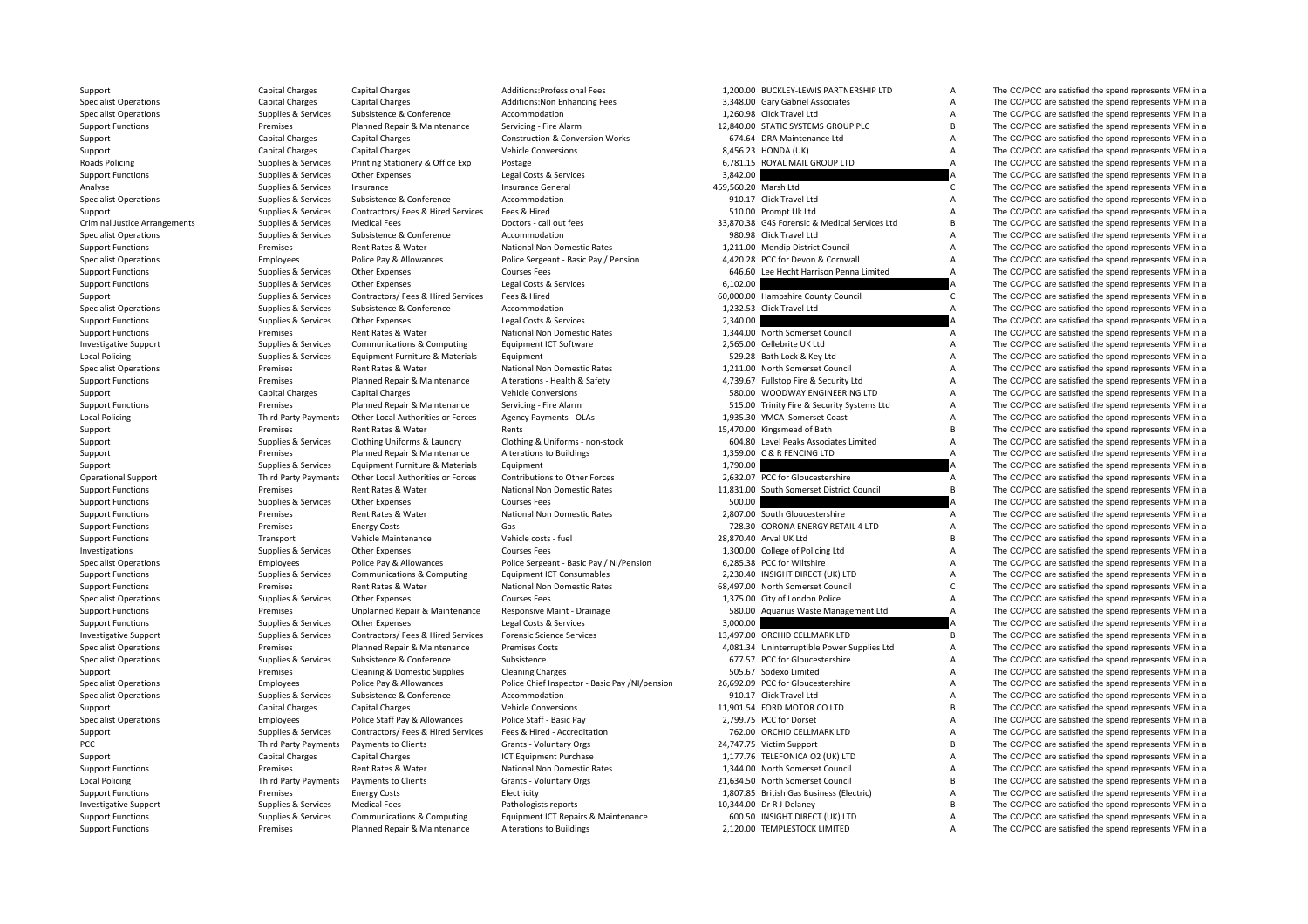PCC Third Party Payments PCC Third Party Payments **Roads Policing Roads Policing Local Policing** PCC **Third** 

Support Functions Premises Functions Premises Functions Energy Costs Gas Gas S35.73 CORONA ENERGY RETAIL 4 LTD A The CC/PCC are satisfied the spend represents VFM in a

Analyse Supplies A Supplies Services Contractors/ Fees & Hired Services Fees & Hired Services Fees & Hired Services Fees & Hired Services Fees & Hired Services Fees & Hired Services Fees & Hired Services Fees & Hired Servi Supplies & Services Equipment Furniture & Materials Equipment 2,985.00 2,985.00 A The CC/PCC are satisfied the spend represents VFM in a Support Functions **Premises** Planned Repair & Maintenance Alterations to Buildings 3,897.09 Data‐Path Office Network Services L A The CC/PCC are satisfied the spend represents VFM in a Analyse Supplies & Services Insurance Supplies A Services Insurance General Insurance General 8,096.00 Marsh Ltd A The CC/PCC are satisfied the spend represents VFM in a Support Functions Premises Premises Planned Repair & Maintenance Servicing - Flectrical 882.12 Uninterruptible Power Supplies Ltd A The CC/PCC are satisfied the spend represents VFM in a Investigative Support Support Supplies & Services Contractors/ Fees & Hired Services Forensic Science Services 1,796.00 ORCHID CELLMARK LTD A The CC/PCC are satisfied the spend represents VFM in a Payments to Clients Grants - Voluntary Orgs 16,215.00 Next Link B The CC/PCC are satisfied the spend represents VFM in a Payments to Clients Crants - Voluntary Orgs 16,256.50 The Southmead Project B The CC/PCC are satisfied the spend represents VFM in a Support Functions Support Functions Premises Energy Costs Electricity Electricity Electricity 524.41 British Gas Business (Electric) A The CC/PCC are satisfied the spend represents VFM in a Supplies & Services Subsistence Specialist Operations Supplies & Services Subsistence & Conference Accommodation Accommodation 953.33 Click Travel Ltd A The CC/PCC are satisfied the spend represents VFM in a Specialist Operations Supplies & Services Equipment Furniture & Materials Equipment Furniture & Materials Equipment Furniture & Materials Equipment S20.00 SONIC COMMUNICATIONS (INT) LTD A The CC/PCC are satisfied the spend Support Functions Transport Vehicle Maintenance Vehicle costs - repair and maintenance 522.26 TrustFirstParts A The CC/PCC are satisfied the spend represents VFM in a Support Functions **Examples** Premises Rent Rates & Water Rents Rents Rents Rents 8,250.00 FPG (UK) Ltd A The CC/PCC are satisfied the spend represents VFM in a Support Functions Premises Rent Rates & Water National Non Domestic Rates 2,202.00 Bath & North Fast Somerset A The CC/PCC are satisfied the spend represents VFM in a Specialist Operations Supplies & Services Communications & Computing Founder ICT 599.25 Vodafone Corporate Limited A The CC/PCC are satisfied the spend represents VFM in a Analyse Supplies & Services Contractors/ Fees & Hired Services Fees & Hired 4 200.00 KRP Consultancy Ltd T/A Alexander A The CC/PCC are satisfied the spend represents VFM in a Support Functions Supplies & Services Communications & Computing Equipment ICT 21,676.00 SOUTHWEST ONE ICT B The CC/PCC are satisfied the spend represents VFM in a Support Capital Charges Capital Charges Construction & Conversion Works 570.00 Advanced Fencing & Landscaping A The CC/PCC are satisfied the spend represents VFM in a Specialist Operations Capital Charges Capital Charges Additions:Non Enhancing Fees 9,846.00 Dickson Powell Partnership A The CC/PCC are satisfied the spend represents VFM in a Support Capital Charges Capital Charges Capital Charges Construction & Conversion Works 550.00 Advanced Fencing & Landscaping A The CC/PCC are satisfied the spend represents VFM in a Support Functions Premises Premises Unplanned Repair & Maintenance Responsive Maint - Roofs 1,636.00 DRA Maintenance Ltd A The CC/PCC are satisfied the spend represents VFM in a Specialist Operations Specialist Operations Employees Police Pay & Allowances Police PC - Basic Pay / Pension 11,032.96 PCC for Devon & Cornwall A The CC/PCC are satisfied the spend represents VFM in a Support Functions Support Functions Premises Planned Repair & Maintenance Alterations to Buildings 786.03 Fox Moving and Storage A The CC/PCC are satisfied the spend represents VFM in a Support Functions of the CR/PCC are Support Capital Charges Capital Charges Capital Charges Capital Charges Other Plant & Equipment 1,570.84 GARRAN LOCKERS LTD A The CC/PCC are satisfied the spend represents VFM in a Support Functions Transport Vehicle Maint Support Functions Transport Vehicle Maintenance Vehicle costs - repair and maintenance 569.29 TrustFirstParts A The CC/PCC are satisfied the spend represents VFM in a Investigative Support Supplies Services Contractors/ Fees & Hired Services Forensic Science Services Forensic Science Services Services Supported and the CC/PCC are satisfied the spend represents VFM in a The CC/PCC are sa Policing Supplies & Services Equipment Furniture & Materials Equipment 663.60 M C Products UK Ltd A The CC/PCC are satisfied the spend represents VFM in a Specialist Operations Special Charges Capital Charges Capital Charges Construction & Conversion Works 800.00 AVON ARMOUR LTD A The CC/PCC are satisfied the spend represents VFM in a Support Functions Supplies A Services Other Expenses External Audit Fee 2,600.00 E3 Sustainability Limited A The CC/PCC are satisfied the spend represents VFM in a Support Functions Supplies & Services Clothing Uniforms & Laundry Clothing & Uniforms - non-stock 700.00 GlobalFLT A The CC/PCC are satisfied the spend represents VFM in a Support Functions Supplies & Services Printing Stationery & Office Exp Postage exp Printing Stationery & Office Exp Postage 4,315.00 PURCHASE POWER A The CC/PCC are satisfied the spend represents VFM in a Support Capital Charges Capital Charges Capital Charges Vehicle Conversions Vehicle Conversions 580.00 WOODWAY ENGINEERING LTD A The CC/PCC are satisfied the spend represents VFM in a Support Functions Supplies Supplies & Services Communications & Computing Equipment ICT Repairs & Maintenance 59,536.92 Southwest One C The CC/PCC are satisfied the spend represents VFM in a Support Functions energy Costs Energy Costs Electricity Electricity and the Support Electricity and the Support Functions and the CC/PCC are satisfied the spend represents VFM in a Supplies & Services Printing Stationery & Office Exp Postage experiences and the supplies and the Supplies CO/PCC are satisfied the spend represents VFM in a Support Functions Premises Rent Rates & Water Rents 16,875.00 B The CC/PCC are satisfied the spend represents VFM in a Investigative Support Supplies & Services Contractors/ Fees & Hired Services Forensic Science Services 585.00 ORCHID CELLMARK LTD A The CC/PCC are satisfied the spend represents VFM in a Investigative Support Support Supplies & Services Contractors/ Fees & Hired Services Fees & Hired 1,720.00 VEOLIA ES (UK) LTD A The CC/PCC are satisfied the spend represents VFM in a Support Third Party Payments Other Local Authorities or Forces Contributions to Other Forces 5,129.11 PCC for South Wales A The CC/PCC are satisfied the spend represents VFM in a Policing Supplies & Services Other Expenses Maintenance of dogs/cats 500.00 Gilders Transport Limited A The CC/PCC are satisfied the spend represents VFM in a Support Functions Supplies & Services Other Expenses Courses Fees Courses Fees 2,187.50 Forensic Solutions Ltd A The CC/PCC are satisfied the spend represents VFM in a Analyse Supplies A Services Insurance Supplies Insurance General Services Insurance General 5,500.00 Marsh Ltd A The CC/PCC are satisfied the spend represents VFM in a Investigative Support Support Supplies & Services Contractors/ Fees & Hired Services Forensic Science Services Manual Developments 2,110.00 Key Forensic Services Ltd A The CC/PCC are satisfied the spend represents VFM in a Support Functions Transport Vehicle Maintenance Vehicle costs - repair and maintenance 2,040.19 Clifford Thames Limited A The CC/PCC are satisfied the spend represents VFM in a Support Premises Rent Rates & Water Rents 820.84 Summervale Surgery A The CC/PCC are satisfied the spend represents VFM in a Investigative Support Support Support Support Support Support Support Support Support Support Support Support Support Support Support Support Support Support Support Support Support Support Support Support Support Support Support Functions **Electricity** Energy Costs Electricity Electricity 757.79 British Gas Business (Electric) A The CC/PCC are satisfied the spend represents VFM in a Support Functions Supplies A Services Communications & Computing Equipment ICT Consumables 1,869.60 INSIGHT DIRECT (UK) LTD A The CC/PCC are satisfied the spend represents VFM in a Support Functions Supplies A Services Other Expenses Legal Costs & Services 600.00 600.00 A The CC/PCC are satisfied the spend represents VFM in a Support Capital Charges Capital Charges Capital Charges Construction & Conversion Works 1,118.48 Avon County Blinds A The CC/PCC are satisfied the spend represents VFM in a Support Capital Charges Capital Charges Additions:Non Enhanc Cn&Wk B&I 2,154.46 Avrils Fencing & Timber Products Lt A The CC/PCC are satisfied the spend represents VFM in a Support Functions Transport Vehicle Maintenance Vehicle costs ‐ commissioning 1,887.00 Vehicle Livery Solutions Ltd A The CC/PCC are satisfied the spend represents VFM in a Analyse Supplies & Services Insurance Supplies Asservices Insurance General Insurance General 245,239.50 Marsh Ltd C The CC/PCC are satisfied the spend represents VFM in a Support Functions Supplies & Services Contractors/ Fees & Hired Services Fees & Hired 1,050.00 South West Councils A The CC/PCC are satisfied the spend represents VFM in a Analyse Employees Police Staff Pay & Allowances Police Staff - Police Pension 280,799.40 Somerset County Council Pension Fun C The CC/PCC are satisfied the spend represents VFM in a Specialist Operations Supplies & Services Subsistence & Conference Accommodation Accommodation 1,198.33 Click Travel Ltd A The CC/PCC are satisfied the spend represents VFM in a Specialist Operations Supplies & Services Subsistence & Conference Accommodation Accommodation 1,260.98 Click Travel Ltd A The CC/PCC are satisfied the spend represents VFM in a Supplies & Services Contractors/ Fees & Hire Investigative Support Support Support Supportes Services Contractors/ Fees & Hired Services Forensic Science Services and the Services 11,277.25 ORCHID CELLMARK LTD B The CC/PCC are satisfied the spend represents VFM in a Support Functions Premises Rent Rates & Water National Non Domestic Rates 3,514.00 Bristol City Council A The CC/PCC are satisfied the spend represents VFM in a Third Party Payments Payments to Clients Crants - Voluntary Orgs Crants Comments and the School of Crants Crants and School of the School and S.365.50 SOMERSET COUNTY COUNCIL A The CC/PCC are satisfied the spend represents Support Functions Capital Charges Capital Charges Capital Charges ICT Equipment Purchase 984.00 Data Pro A The CC/PCC are satisfied the spend represents VFM in a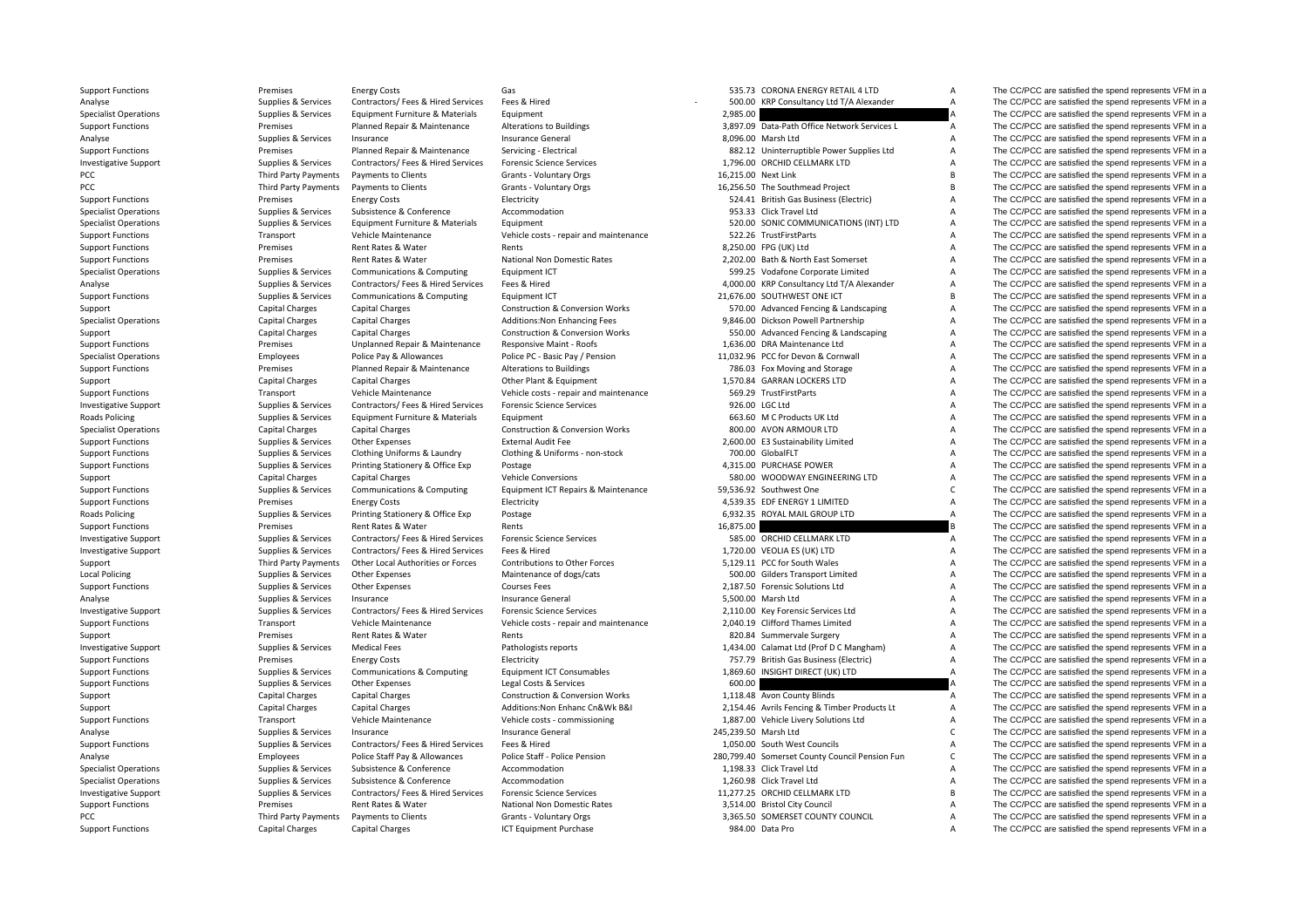| Support                              | Transport              | Vehicle Hire                       | <b>Hired Vehicle Costs</b>                 | 8,000.00                                                     |                | The CC/PCC are satisfied the spend represents VFM in a |
|--------------------------------------|------------------------|------------------------------------|--------------------------------------------|--------------------------------------------------------------|----------------|--------------------------------------------------------|
| Support                              | Capital Charges        | <b>Capital Charges</b>             | Construction & Conversion Works            | 3,426.00 HAG Ltd                                             | A              | The CC/PCC are satisfied the spend represents VFM in a |
| <b>Investigative Support</b>         | Supplies & Services    | Contractors/ Fees & Hired Services | <b>Forensic Science Services</b>           | 883.70 Environmental Scientifics Group Ltd                   | $\overline{A}$ | The CC/PCC are satisfied the spend represents VFM in a |
| <b>Support Functions</b>             | Premises               | Rent Rates & Water                 | National Non Domestic Rates                | 6,754.00 Bristol City Council                                | Α              | The CC/PCC are satisfied the spend represents VFM in a |
| <b>Support Functions</b>             | Premises               | Planned Repair & Maintenance       | CCTV                                       | 2,209.17 Sovereign Fire & Security Ltd                       | A              | The CC/PCC are satisfied the spend represents VFM in a |
| <b>Investigative Support</b>         | Supplies & Services    | Contractors/ Fees & Hired Services | <b>Forensic Science Services</b>           | 3,379.55 ORCHID CELLMARK LTD                                 | A              | The CC/PCC are satisfied the spend represents VFM in a |
| <b>Criminal Justice Arrangements</b> | Supplies & Services    | Equipment Furniture & Materials    | Equipment Repairs & Maintenance            | 675.12 Lift Safe Limited                                     | A              | The CC/PCC are satisfied the spend represents VFM in a |
| Support                              | <b>Capital Charges</b> | Capital Charges                    | Other Plant & Equipment                    | 899.70 GARRAN LOCKERS LTD                                    | $\overline{A}$ | The CC/PCC are satisfied the spend represents VFM in a |
| PCC                                  | Third Party Payments   | Payments to Clients                | Grants - Voluntary Orgs                    | 16,215.00 Next Link                                          | $\overline{B}$ | The CC/PCC are satisfied the spend represents VFM in a |
| <b>Specialist Operations</b>         | Supplies & Services    | Subsistence & Conference           | Accommodation                              | 1,333.33 Click Travel Ltd                                    | $\overline{A}$ | The CC/PCC are satisfied the spend represents VFM in a |
| <b>Support Functions</b>             | Premises               | <b>Energy Costs</b>                | Electricity                                | 686.16 British Gas Business (Electric)                       | A              | The CC/PCC are satisfied the spend represents VFM in a |
| Support                              | <b>Capital Charges</b> | <b>Capital Charges</b>             | <b>Vehicle Conversions</b>                 | 580.00 WOODWAY ENGINEERING LTD                               | A              | The CC/PCC are satisfied the spend represents VFM in a |
| <b>Support Functions</b>             | Premises               | Unplanned Repair & Maintenance     | Responsive Maint - Electrical              | 695.00 Avon Fire & Rescue                                    | A              | The CC/PCC are satisfied the spend represents VFM in a |
| Support                              | Premises               | Rent Rates & Water                 | National Non Domestic Rates                | 1,200.00 Bath & North East Somerset                          | A              | The CC/PCC are satisfied the spend represents VFM in a |
| Investigations                       | Supplies & Services    | Subsistence & Conference           | Accommodation                              | 8,587.00 Julian House                                        | A              | The CC/PCC are satisfied the spend represents VFM in a |
| <b>Operational Support</b>           | Supplies & Services    | <b>Other Expenses</b>              | Horses - Forage                            | 540.00 DC SMITH                                              | A              | The CC/PCC are satisfied the spend represents VFM in a |
| <b>Support Functions</b>             | Premises               | Rent Rates & Water                 | Hire of Accommodation                      | 1,200.00 Cotswold Aero Maintenance Ltd                       | A              | The CC/PCC are satisfied the spend represents VFM in a |
|                                      |                        |                                    | <b>External Audit Fee</b>                  | 2,600.00 E3 Sustainability Limited                           | A              | The CC/PCC are satisfied the spend represents VFM in a |
| <b>Support Functions</b>             | Supplies & Services    | Other Expenses                     |                                            |                                                              | <b>B</b>       |                                                        |
| <b>Support Functions</b>             | Transport              | Vehicle Maintenance                | Vehicle costs - fuel                       | 29,965.87 Arval UK Ltd                                       |                | The CC/PCC are satisfied the spend represents VFM in a |
| <b>Specialist Operations</b>         | Employees              | Indirect Employee Expenses         | <b>Training - Course Fees</b>              | 895.00 College of Policing Ltd                               | $\overline{A}$ | The CC/PCC are satisfied the spend represents VFM in a |
| <b>Investigative Support</b>         | Supplies & Services    | Communications & Computing         | Equipment ICT Software                     | 1,744.20 Cellebrite UK Ltd                                   | $\overline{A}$ | The CC/PCC are satisfied the spend represents VFM in a |
| Support                              | Capital Charges        | Capital Charges                    | ICT Equipment Purchase                     | 3,733.44 TELEFONICA O2 (UK) LTD                              | A              | The CC/PCC are satisfied the spend represents VFM in a |
| <b>Support Functions</b>             | Supplies & Services    | Communications & Computing         | Equipment ICT                              | 2,123.02 TELEFONICA O2 (UK) LTD                              | A              | The CC/PCC are satisfied the spend represents VFM in a |
| Support                              | <b>Capital Charges</b> | <b>Capital Charges</b>             | <b>Construction &amp; Conversion Works</b> | 3,919.66 Electrio Ltd                                        | $\overline{A}$ | The CC/PCC are satisfied the spend represents VFM in a |
| <b>Specialist Operations</b>         | <b>Capital Charges</b> | <b>Capital Charges</b>             | Other Plant & Equipment                    | 1,495.00 Internet Videocommunications Ltd                    | А              | The CC/PCC are satisfied the spend represents VFM in a |
| <b>Support Functions</b>             | Supplies & Services    | Other Expenses                     | <b>Courses Fees</b>                        | 500.00 Peter Roberts                                         | $\overline{A}$ | The CC/PCC are satisfied the spend represents VFM in a |
| Support                              | <b>Capital Charges</b> | <b>Capital Charges</b>             | <b>Construction &amp; Conversion Works</b> | 685.00 Advanced Fencing & Landscaping                        | A              | The CC/PCC are satisfied the spend represents VFM in a |
| Investigative Support                | Supplies & Services    | Other Expenses                     | Supplies & Services                        | 1,080.00 Systems Technology Consultants Ltd                  | A              | The CC/PCC are satisfied the spend represents VFM in a |
| <b>Support Functions</b>             | Supplies & Services    | <b>Other Expenses</b>              | <b>Courses Fees</b>                        | 1,144.80 Lee Hecht Harrison Penna Limited                    | $\overline{A}$ | The CC/PCC are satisfied the spend represents VFM in a |
| <b>Support Functions</b>             | Premises               | Rent Rates & Water                 | Rents                                      | 550.00 Bristol City Council                                  | $\overline{A}$ | The CC/PCC are satisfied the spend represents VFM in a |
| <b>Support Functions</b>             | Premises               | Rent Rates & Water                 | National Non Domestic Rates                | 18,442.00 North Somerset Council                             | B              | The CC/PCC are satisfied the spend represents VFM in a |
| <b>Support Functions</b>             | Premises               | Rent Rates & Water                 | National Non Domestic Rates                | 1,724.00 Bath & North East Somerset                          | A              | The CC/PCC are satisfied the spend represents VFM in a |
| <b>Specialist Operations</b>         | Employees              | Police Pay & Allowances            | Police Inspector - Basic Pay / NI          | 5,998.17 PCC for Devon & Cornwall                            | $\overline{A}$ | The CC/PCC are satisfied the spend represents VFM in a |
| <b>Specialist Operations</b>         | Premises               | Rent Rates & Water                 | Rents                                      | 1,246.78 Bristol Airport                                     | A              | The CC/PCC are satisfied the spend represents VFM in a |
| <b>Support Functions</b>             | Supplies & Services    | <b>Medical Fees</b>                | Drugs & Medical Requisites                 | 600.00 Cardiac Science Holdings (UK) Ltd                     | $\overline{A}$ | The CC/PCC are satisfied the spend represents VFM in a |
| <b>Support Functions</b>             | Supplies & Services    | Printing Stationery & Office Exp   | Postage                                    | 4,000.00 Neopost Ltd                                         | A              | The CC/PCC are satisfied the spend represents VFM in a |
| <b>Specialist Operations</b>         | Capital Charges        | Capital Charges                    | Additions: Non Enhancing Fees              | 2,000.00 Cook Brown Building Control Ltd                     | $\overline{A}$ | The CC/PCC are satisfied the spend represents VFM in a |
| PCC                                  | Supplies & Services    | Contractors/ Fees & Hired Services | Fees & Hired                               | 5,818.75 The Dartington Hall Trust                           | A              | The CC/PCC are satisfied the spend represents VFM in a |
| Investigations                       | Supplies & Services    | Contractors/ Fees & Hired Services | Fees & Hired                               | 655.50 Securitas Security Services (UK) Lt                   | $\overline{A}$ | The CC/PCC are satisfied the spend represents VFM in a |
| <b>Support Functions</b>             | Supplies & Services    | Other Expenses                     | Legal Costs & Services                     | 600.00                                                       | А              | The CC/PCC are satisfied the spend represents VFM in a |
| <b>Support Functions</b>             | Supplies & Services    | Other Expenses                     | Legal Costs & Services                     | 1,005.00                                                     |                | The CC/PCC are satisfied the spend represents VFM in a |
| <b>Support Functions</b>             | Transport              | Vehicle Maintenance                | Vehicle costs - repair and maintenance     | 758.00 TrustFirstParts                                       | A              | The CC/PCC are satisfied the spend represents VFM in a |
| <b>Support Functions</b>             | Supplies & Services    | Communications & Computing         | Equipment ICT Hardware Purch               | 3.336.00 Data Pro                                            | $\overline{A}$ | The CC/PCC are satisfied the spend represents VFM in a |
| <b>Specialist Operations</b>         | Supplies & Services    | Subsistence & Conference           | Accommodation                              | 953.33 Click Travel Ltd                                      | $\overline{A}$ | The CC/PCC are satisfied the spend represents VFM in a |
| <b>Support Functions</b>             | Premises               | Rent Rates & Water                 | National Non Domestic Rates                | 1,305.00 Mendip District Council                             | $\overline{A}$ | The CC/PCC are satisfied the spend represents VFM in a |
|                                      |                        |                                    |                                            |                                                              | A              |                                                        |
| <b>Support Functions</b>             | Transport<br>Premises  | Vehicle Maintenance                | Vehicle costs - repair and maintenance     | 1,649.15 WBC Automotive Limited<br>521.80 SECUREDOR SERVICES | A              | The CC/PCC are satisfied the spend represents VFM in a |
| <b>Support Functions</b>             |                        | Planned Repair & Maintenance       | Alterations to Buildings                   |                                                              |                | The CC/PCC are satisfied the spend represents VFM in a |
| <b>Support Functions</b>             | Supplies & Services    | Communications & Computing         | Equipment ICT Software                     | 2,100.00 Recipero Ltd                                        | A              | The CC/PCC are satisfied the spend represents VFM in a |
| Support                              | <b>Capital Charges</b> | Capital Charges                    | Construction & Conversion Works            | 65,020.78 Benson Bros (Bristol) Ltd                          | $\mathsf{C}$   | The CC/PCC are satisfied the spend represents VFM in a |
| <b>Support Functions</b>             | Supplies & Services    | Clothing Uniforms & Laundry        | Clothing & Uniforms - Issues               | 2,590.00 Axon Public Safety UK Limited                       | $\overline{A}$ | The CC/PCC are satisfied the spend represents VFM in a |
| <b>Support Functions</b>             | Supplies & Services    | Equipment Furniture & Materials    | Loose Furniture                            | 16,638.71                                                    |                | The CC/PCC are satisfied the spend represents VFM in a |
| Roads Policing                       | Supplies & Services    | Communications & Computing         | Equipment ICT Software                     | 5,292.13 NDI Technologies Ltd                                | Α              | The CC/PCC are satisfied the spend represents VFM in a |
| <b>Support Functions</b>             | Supplies & Services    | <b>Other Expenses</b>              | Legal Costs & Services                     | 1,166.66                                                     |                | The CC/PCC are satisfied the spend represents VFM in a |
| <b>Support Functions</b>             | Transport              | Vehicle Maintenance                | Vehicle costs - fuel                       | 8,816.00 Hall Fuels a trading division of Wa                 |                | The CC/PCC are satisfied the spend represents VFM in a |
| <b>Specialist Operations</b>         | Supplies & Services    | Communications & Computing         | Equipment ICT Software                     | 1,881.63 INSIGHT DIRECT (UK) LTD                             | A              | The CC/PCC are satisfied the spend represents VFM in a |
| Dealing with the Public              | Supplies & Services    | Communications & Computing         | Equipment ICT Software                     | 3,339.00 Sopra Steria Limited                                | $\overline{A}$ | The CC/PCC are satisfied the spend represents VFM in a |
| <b>Support Functions</b>             | Supplies & Services    | Catering                           | Catering                                   | 783.00 Sodexo Limited                                        | A              | The CC/PCC are satisfied the spend represents VFM in a |
| Support                              | Supplies & Services    | Equipment Furniture & Materials    | Equipment                                  | 829.00 Yellowbox Solutions Limited                           | $\overline{A}$ | The CC/PCC are satisfied the spend represents VFM in a |
| <b>Support Functions</b>             | Premises               | Planned Repair & Maintenance       | Security                                   | 690.00 AVON ARMOUR LTD                                       | $\overline{A}$ | The CC/PCC are satisfied the spend represents VFM in a |
| <b>Support Functions</b>             | Transport              | Vehicle Maintenance                | Vehicle costs - repair and maintenance     | 551.42 MILL AUTO SUPPLIES                                    | $\overline{A}$ | The CC/PCC are satisfied the spend represents VFM in a |
| <b>Support Functions</b>             | Premises               | Rent Rates & Water                 | Rents                                      | 5,493.75                                                     |                | The CC/PCC are satisfied the spend represents VFM in a |
| $C$ unnort                           | Conital Ch             | Capital Charges                    | Vohicle Conversions                        | 11.001 EALEORD MOTOR COLLED                                  |                | The CC/BCC are setigfied the spand represents VEM in a |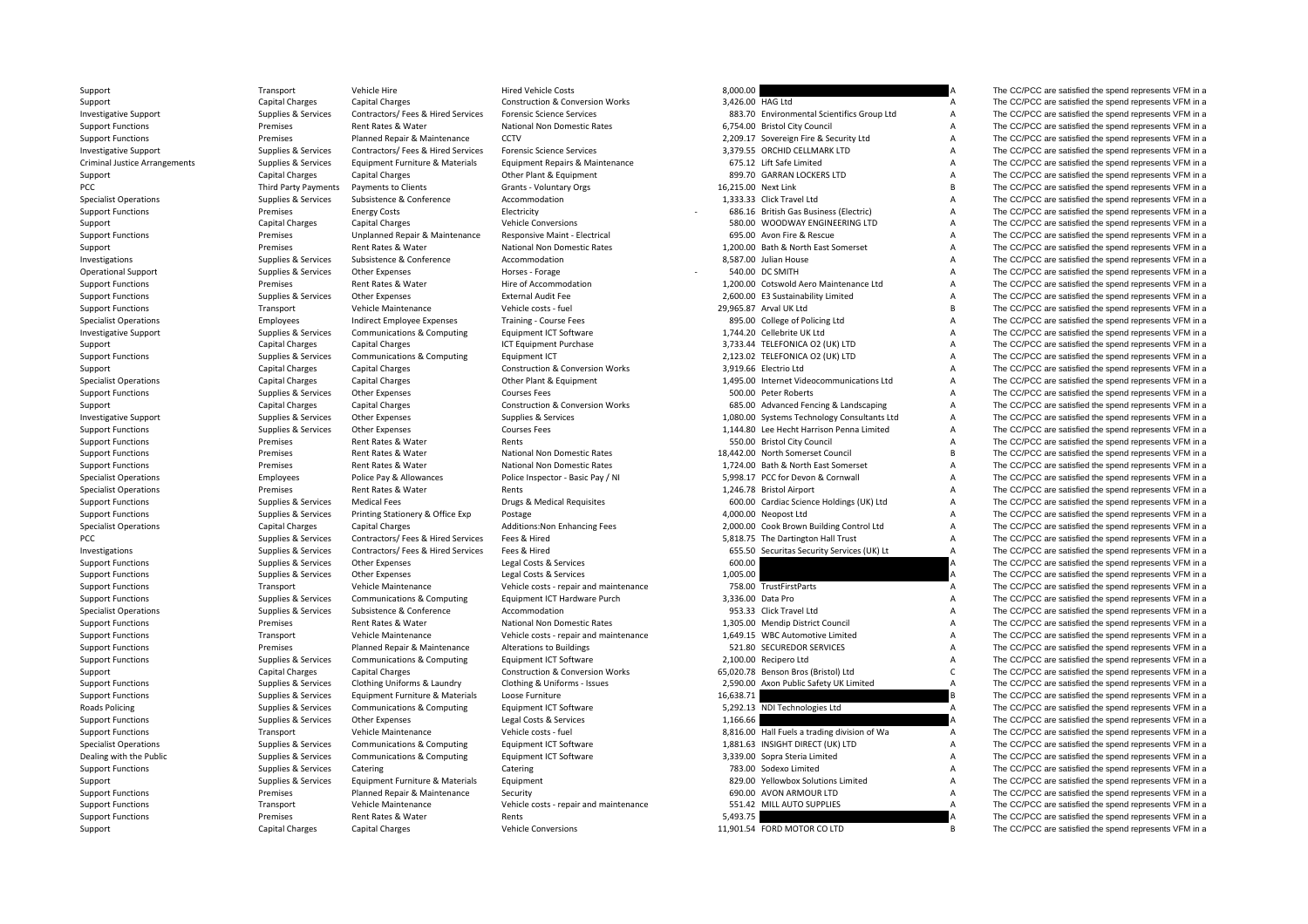| <b>Support Functions</b>     | Supplies & Services         | Other Expenses                        | Legal Costs & Services                     | 963.00   |                                              |                | The CC/PCC are satisfied the spend represents VFM in a |
|------------------------------|-----------------------------|---------------------------------------|--------------------------------------------|----------|----------------------------------------------|----------------|--------------------------------------------------------|
| <b>Support Functions</b>     | Transport                   | Vehicle Maintenance                   | Vehicle costs - licences                   |          | 500.00 Corporate Support HQ Imprest          | $\overline{A}$ | The CC/PCC are satisfied the spend represents VFM in a |
| <b>Support Functions</b>     | Supplies & Services         | Equipment Furniture & Materials       | Equipment                                  |          | 666.00 Fireblitz Extinguisher Ltd            | $\overline{A}$ | The CC/PCC are satisfied the spend represents VFM in a |
| <b>Support Functions</b>     | Premises                    | Cleaning & Domestic Supplies          | <b>Cleaning Charges</b>                    |          | 545.75 Sodexo Limited                        | A              | The CC/PCC are satisfied the spend represents VFM in a |
| <b>Investigative Support</b> | Supplies & Services         | Contractors/ Fees & Hired Services    | <b>Forensic Science Services</b>           |          | 650.00 Key Forensic Services Ltd             | A              | The CC/PCC are satisfied the spend represents VFM in a |
| Support                      | <b>Capital Charges</b>      | <b>Capital Charges</b>                | <b>Construction &amp; Conversion Works</b> |          | 650.00 Advanced Fencing & Landscaping        | $\overline{A}$ | The CC/PCC are satisfied the spend represents VFM in a |
| <b>Support Functions</b>     | Premises                    | Rent Rates & Water                    | National Non Domestic Rates                |          | 1,211.00 Mendip District Council             | $\overline{A}$ | The CC/PCC are satisfied the spend represents VFM in a |
| <b>Support Functions</b>     | Third Party Payments        | Other Local Authorities or Forces     | Contributions to Other Forces              |          | 7,626.56 PCC for Hampshire                   | A              | The CC/PCC are satisfied the spend represents VFM in a |
| Support                      | Supplies & Services         | Contractors/ Fees & Hired Services    | Fees & Hired                               |          | 510.00 Prompt Uk Ltd                         | $\overline{A}$ | The CC/PCC are satisfied the spend represents VFM in a |
| <b>Operational Support</b>   | Premises                    | Planned Repair & Maintenance          | Grounds Maintenance                        |          | 800.00 Landscape Services South West Ltd     | A              | The CC/PCC are satisfied the spend represents VFM in a |
| <b>Support Functions</b>     | Premises                    | <b>Energy Costs</b>                   | Gas                                        |          | 644.28 CORONA ENERGY RETAIL 4 LTD            | A              | The CC/PCC are satisfied the spend represents VFM in a |
| <b>Specialist Operations</b> | Supplies & Services         | Equipment Furniture & Materials       | Equipment                                  | 1,700.00 |                                              |                | The CC/PCC are satisfied the spend represents VFM in a |
| <b>Specialist Operations</b> | Supplies & Services         | <b>Communications &amp; Computing</b> | <b>Telephone Calls</b>                     |          | 1,238.07 TELEFONICA O2 (UK) LTD              | $\overline{A}$ | The CC/PCC are satisfied the spend represents VFM in a |
| <b>Support Functions</b>     | Supplies & Services         | Printing Stationery & Office Exp      | Printing                                   |          | 612.00 Graphics & Exhibitions Limited        | $\overline{A}$ | The CC/PCC are satisfied the spend represents VFM in a |
| <b>Support Functions</b>     | Supplies & Services         | Other Expenses                        | <b>Courses Fees</b>                        |          | 1,144.80 Lee Hecht Harrison Penna Limited    | A              | The CC/PCC are satisfied the spend represents VFM in a |
| <b>Support Functions</b>     | Premises                    | <b>Energy Costs</b>                   | Electricity                                |          | 597.12 British Gas Business (Electric)       | $\overline{A}$ | The CC/PCC are satisfied the spend represents VFM in a |
|                              | Supplies & Services         | Clothing Uniforms & Laundry           | Clothing & Uniforms - non-stock            |          | 7,956.00 TAUNTON LEISURE LTD                 | A              | The CC/PCC are satisfied the spend represents VFM in a |
| Support                      |                             | Payments to Clients                   |                                            |          | 9,628.25 Unseen (UK)                         | $\overline{A}$ | The CC/PCC are satisfied the spend represents VFM in a |
| PCC                          | <b>Third Party Payments</b> |                                       | Grants - Voluntary Orgs                    |          |                                              |                |                                                        |
| <b>Support Functions</b>     | Transport                   | Vehicle Maintenance                   | Vehicle costs - repair and maintenance     |          | 558.47 MILL AUTO SUPPLIES                    | A              | The CC/PCC are satisfied the spend represents VFM in a |
| <b>Specialist Operations</b> | Supplies & Services         | Subsistence & Conference              | Accommodation                              | 4,967.90 |                                              | A              | The CC/PCC are satisfied the spend represents VFM in a |
| <b>Specialist Operations</b> | Premises                    | Rent Rates & Water                    | Water Charges/Sewerages                    |          | 1,232.11 Water2Business                      | A              | The CC/PCC are satisfied the spend represents VFM in a |
| <b>Support Functions</b>     | Transport                   | Vehicle Maintenance                   | Vehicle costs - tyres and tubes            |          | 690.00 GOODYEAR DUNLOP TYRES UK LTD          | A              | The CC/PCC are satisfied the spend represents VFM in a |
| <b>Specialist Operations</b> | Premises                    | Rent Rates & Water                    | Rents                                      |          | 41.250.00 Colliers International             | B              | The CC/PCC are satisfied the spend represents VFM in a |
| <b>Support Functions</b>     | Premises                    | Planned Repair & Maintenance          | Servicing - Electrical                     |          | 3,990.81 Uninterruptible Power Supplies Ltd  | A              | The CC/PCC are satisfied the spend represents VFM in a |
| <b>Support Functions</b>     | Premises                    | <b>Energy Costs</b>                   | Electricity                                |          | 2,386.99 British Gas Business (Electric)     | A              | The CC/PCC are satisfied the spend represents VFM in a |
| Support                      | <b>Capital Charges</b>      | Capital Charges                       | Construction & Conversion Works            |          | 995.00 Solar Valley Electrical Limited       | $\overline{A}$ | The CC/PCC are satisfied the spend represents VFM in a |
| Support                      | Supplies & Services         | Other Expenses                        | Legal Costs & Services                     | 800.00   |                                              | А              | The CC/PCC are satisfied the spend represents VFM in a |
| Support                      | Supplies & Services         | Other Expenses                        | Payment of Claims - 3rd Party              | 2,250.00 |                                              |                | The CC/PCC are satisfied the spend represents VFM in a |
| <b>Support Functions</b>     | Premises                    | <b>Energy Costs</b>                   | Gas                                        |          | 1,434.63 CORONA ENERGY RETAIL 4 LTD          | A              | The CC/PCC are satisfied the spend represents VFM in a |
| <b>Support Functions</b>     | Premises                    | <b>Energy Costs</b>                   | Electricity                                |          | 14,401.62 EDF ENERGY 1 LIMITED               | B.             | The CC/PCC are satisfied the spend represents VFM in a |
| <b>Support Functions</b>     | Premises                    | Rent Rates & Water                    | National Non Domestic Rates                |          | 7,299.00 Bristol City Council                | А              | The CC/PCC are satisfied the spend represents VFM in a |
| <b>Support Functions</b>     | Premises                    | Rent Rates & Water                    | National Non Domestic Rates                |          | 73,287.00 Sedgemoor District Council         | $\mathsf{C}$   | The CC/PCC are satisfied the spend represents VFM in a |
| <b>Support Functions</b>     | Premises                    | <b>Energy Costs</b>                   | Electricity                                |          | 2,477.73 British Gas Business (Electric)     | A              | The CC/PCC are satisfied the spend represents VFM in a |
| <b>Support Functions</b>     | Employees                   | Indirect Employee Expenses            | Reimbursements - Medical                   | 1,800.00 |                                              |                | The CC/PCC are satisfied the spend represents VFM in a |
| <b>Support Functions</b>     | Premises                    | Rent Rates & Water                    | National Non Domestic Rates                |          | 2,201.00 West Somerset Council Rates/Council | A              | The CC/PCC are satisfied the spend represents VFM in a |
| Analyse                      | Employees                   | Police Staff Pay & Allowances         | <b>Staffing Agency</b>                     |          | 10,549.12 Matrix SCM Ltd                     | B              | The CC/PCC are satisfied the spend represents VFM in a |
| <b>Investigative Support</b> | Supplies & Services         | Contractors/ Fees & Hired Services    | <b>Forensic Science Services</b>           |          | 3,626.83 Key Forensic Services Ltd           | $\overline{A}$ | The CC/PCC are satisfied the spend represents VFM in a |
| Support                      | Supplies & Services         | Contractors/ Fees & Hired Services    | Fees & Hired                               |          | 3,707.00 Local World Limited                 | A              | The CC/PCC are satisfied the spend represents VFM in a |
| Support                      | Supplies & Services         | Professional Fees & Consultancy       | Professional Fees & Consultancy            |          | 16,617.00 Babbasa Youth Empowerment Projects | $\overline{B}$ | The CC/PCC are satisfied the spend represents VFM in a |
| Support                      | Supplies & Services         | Professional Fees & Consultancy       | Professional Fees & Consultancy            |          | 19,940.00 Babbasa Youth Empowerment Projects | $\overline{B}$ | The CC/PCC are satisfied the spend represents VFM in a |
| Support                      | Capital Charges             | <b>Capital Charges</b>                | Furniture Purchase                         |          | 1,036.00 Senator International Ltd           | $\overline{A}$ | The CC/PCC are satisfied the spend represents VFM in a |
| <b>Support Functions</b>     | Premises                    | <b>Energy Costs</b>                   | Electricity                                |          | 799.82 British Gas Business (Electric)       | $\overline{A}$ | The CC/PCC are satisfied the spend represents VFM in a |
| Support                      | Supplies & Services         | Other Expenses                        | <b>Courses Fees</b>                        |          | 875.00 National Crime Agency                 | A              | The CC/PCC are satisfied the spend represents VFM in a |
| Support                      | Capital Charges             | Capital Charges                       | <b>Vehicle Conversions</b>                 |          | 580.00 WOODWAY ENGINEERING LTD               | A              | The CC/PCC are satisfied the spend represents VFM in a |
| <b>Investigative Support</b> | Supplies & Services         | Contractors/ Fees & Hired Services    | <b>Forensic Science Services</b>           |          | 10,616.53 Key Forensic Services Ltd          | B              | The CC/PCC are satisfied the spend represents VFM in a |
| <b>Investigative Support</b> | Supplies & Services         | Contractors/ Fees & Hired Services    | <b>Forensic Science Services</b>           |          | 715.00 ORCHID CELLMARK LTD                   | $\overline{A}$ | The CC/PCC are satisfied the spend represents VFM in a |
| <b>Support Functions</b>     | <b>Capital Charges</b>      | <b>Capital Charges</b>                | ICT Equipment Purchase                     |          | 2,210.00 Data-Path Office Network Services L | A              | The CC/PCC are satisfied the spend represents VFM in a |
| PCC                          | Third Party Payments        | Payments to Clients                   | Grants - Voluntary Orgs                    |          | 41,250.00 North Somerset Council             | B              | The CC/PCC are satisfied the spend represents VFM in a |
| Support                      | Premises                    | Rent Rates & Water                    | National Non Domestic Rates                |          | 33,124.10 PCC for Gloucestershire            | B.             | The CC/PCC are satisfied the spend represents VFM in a |
| <b>Investigative Support</b> | Supplies & Services         | Contractors/ Fees & Hired Services    | <b>Forensic Science Services</b>           |          | 1,304.50 ORCHID CELLMARK LTD                 | $\overline{A}$ | The CC/PCC are satisfied the spend represents VFM in a |
|                              | Supplies & Services         | Catering                              | Catering                                   |          | 1,700.00 Sodexo Limited                      | A              | The CC/PCC are satisfied the spend represents VFM in a |
| Support                      | Premises                    | Planned Repair & Maintenance          | <b>Alterations to Buildings</b>            |          | 6,182.60 Fox Moving and Storage              | A              | The CC/PCC are satisfied the spend represents VFM in a |
| <b>Support Functions</b>     | <b>Capital Charges</b>      | <b>Capital Charges</b>                | Other Plant & Equipment                    |          | 1,188.00 Bristol Storage Equipment Limited   | A              | The CC/PCC are satisfied the spend represents VFM in a |
| Support                      |                             |                                       |                                            |          |                                              | $\overline{A}$ |                                                        |
| <b>Support Functions</b>     | Premises                    | <b>Energy Costs</b>                   | Electricity                                |          | 3,561.97 British Gas Business (Electric)     |                | The CC/PCC are satisfied the spend represents VFM in a |
| <b>Support Functions</b>     | Premises                    | Planned Repair & Maintenance          | Servicing - Electrical                     |          | 620.00 NETWORK SECURITY SYSTEMS EUROPE (UK   | A              | The CC/PCC are satisfied the spend represents VFM in a |
| Analyse                      | Supplies & Services         | Insurance                             | Insurance General                          |          | 3,371.50 Marsh Ltd                           | $\overline{A}$ | The CC/PCC are satisfied the spend represents VFM in a |
| <b>Support Functions</b>     | Transport                   | Vehicle Maintenance                   | Vehicle costs - tyres and tubes            |          | 1,519.24 GOODYEAR DUNLOP TYRES UK LTD        | $\overline{A}$ | The CC/PCC are satisfied the spend represents VFM in a |
| <b>Roads Policing</b>        | Supplies & Services         | Printing Stationery & Office Exp      | Postage                                    |          | 6,500.73 ROYAL MAIL GROUP LTD                | $\overline{A}$ | The CC/PCC are satisfied the spend represents VFM in a |
| <b>Specialist Operations</b> | Supplies & Services         | Equipment Furniture & Materials       | Equipment                                  |          | 1,880.00 SEPURA PLC                          | $\overline{A}$ | The CC/PCC are satisfied the spend represents VFM in a |
| Support                      | Capital Charges             | Capital Charges                       | ICT Equipment Purchase                     |          | 1,730.00 PETER JONES (ILG) LTD               | $\overline{A}$ | The CC/PCC are satisfied the spend represents VFM in a |
| <b>Support Functions</b>     | Supplies & Services         | Printing Stationery & Office Exp      | Postage                                    |          | 863.97 Neopost Ltd                           | A              | The CC/PCC are satisfied the spend represents VFM in a |
| <b>Support Functions</b>     | Supplies & Services         | Other Expenses                        | Legal Costs & Services                     | 601.00   |                                              |                | The CC/PCC are satisfied the spend represents VFM in a |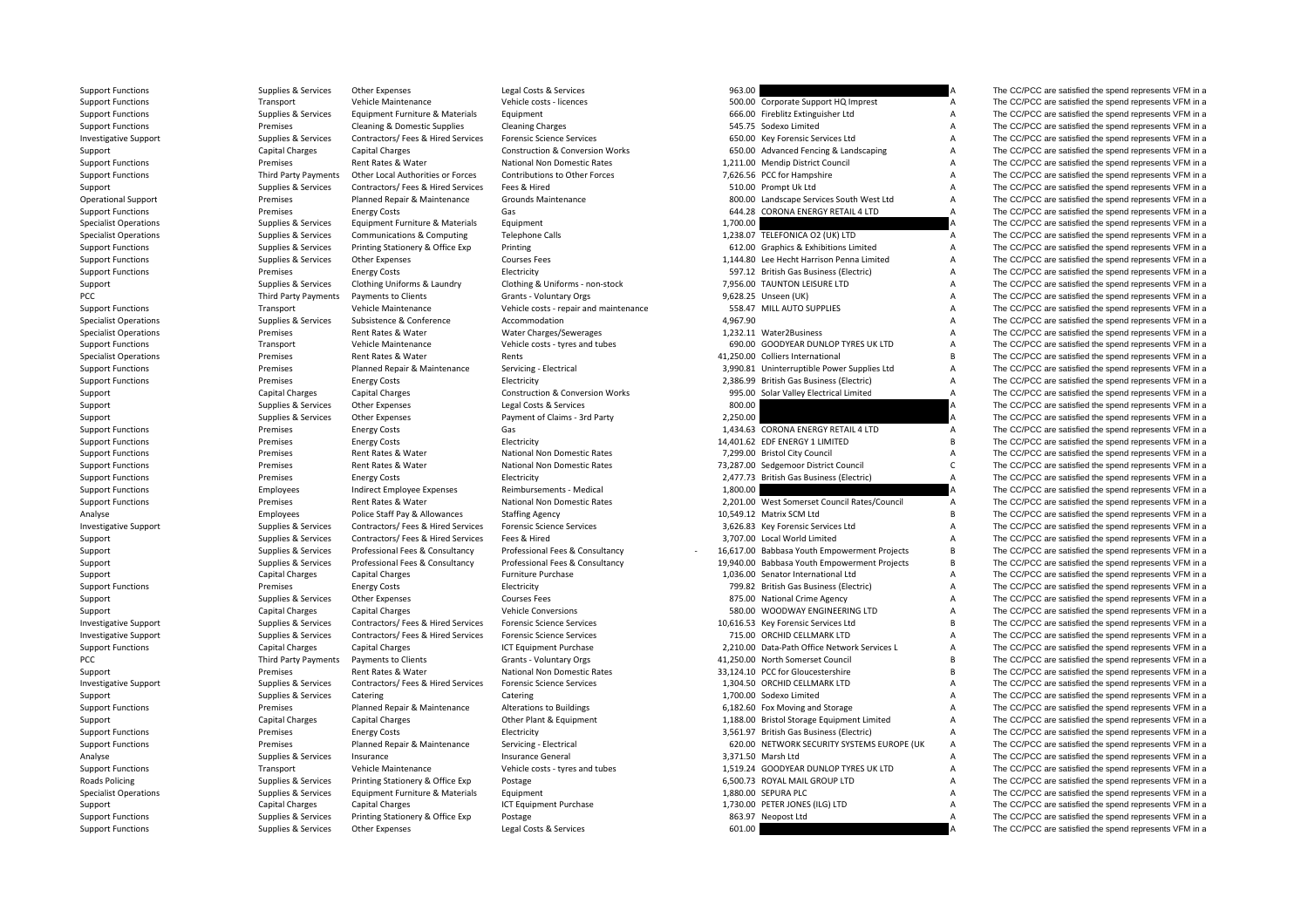| Support                              | Capital Charges             | Capital Charges                       | Other Plant & Equipment                    |          | 1,160.00 BOF Group Ltd                       | A                                | The CC/PCC are satisfied the spend represents VFM in a                                                                                |
|--------------------------------------|-----------------------------|---------------------------------------|--------------------------------------------|----------|----------------------------------------------|----------------------------------|---------------------------------------------------------------------------------------------------------------------------------------|
| <b>Support Functions</b>             | Transport                   | Vehicle Maintenance                   | Vehicle costs - licences                   |          | 1,456.00 Corporate Support HQ Imprest        | A                                | The CC/PCC are satisfied the spend represents VFM in a                                                                                |
| <b>Support Functions</b>             | Premises                    | Rent Rates & Water                    | National Non Domestic Rates                |          | 1,377.00 West Somerset Council Rates/Council | А                                | The CC/PCC are satisfied the spend represents VFM in a                                                                                |
| <b>Support Functions</b>             | Transport                   | Vehicle Maintenance                   | Vehicle costs - repair and maintenance     |          | 529.09 Carco Group Ltd                       | $\overline{A}$                   | The CC/PCC are satisfied the spend represents VFM in a                                                                                |
| <b>Operational Support</b>           | Supplies & Services         | Equipment Furniture & Materials       | <b>Equipment Operational</b>               |          | 6,250.00 Safequip Ltd                        | $\overline{A}$                   | The CC/PCC are satisfied the spend represents VFM in a                                                                                |
| <b>Support Functions</b>             | Premises                    | <b>Energy Costs</b>                   | Electricity                                |          | 699.66 British Gas Business (Electric)       | A                                | The CC/PCC are satisfied the spend represents VFM in a                                                                                |
| <b>Operational Support</b>           | Supplies & Services         | Other Expenses                        | Horses - Forage                            |          | 756.00 A NICHOLS (COW MILLS) LTD             | $\overline{A}$                   | The CC/PCC are satisfied the spend represents VFM in a                                                                                |
| Support                              | Supplies & Services         | Clothing Uniforms & Laundry           | Clothing & Uniforms - non-stock            |          | 604.80 Level Peaks Associates Limited        | A                                | The CC/PCC are satisfied the spend represents VFM in a                                                                                |
| Support                              | Capital Charges             | <b>Capital Charges</b>                | Other Plant & Equipment                    |          | 1,195.48 Senator International Ltd           | $\overline{A}$                   | The CC/PCC are satisfied the spend represents VFM in a                                                                                |
| <b>Investigative Support</b>         | Supplies & Services         | <b>Medical Fees</b>                   | Pathologists reports                       |          | 2,000.00 Dr Kathryn Urankar                  | A                                | The CC/PCC are satisfied the spend represents VFM in a                                                                                |
| <b>Support Functions</b>             | Premises                    | <b>Energy Costs</b>                   | Electricity                                |          | 2,597.83 British Gas Business (Electric)     | $\overline{A}$                   | The CC/PCC are satisfied the spend represents VFM in a                                                                                |
| <b>Support Functions</b>             | Premises                    | <b>Energy Costs</b>                   | Gas                                        |          | 3,268.48 CORONA ENERGY RETAIL 4 LTD          | A                                | The CC/PCC are satisfied the spend represents VFM in a                                                                                |
| Analyse                              | Supplies & Services         | Professional Fees & Consultancy       | Professional Fees & Consultancy            |          | 4,800.00 MENDIP DISTRICT COUNCIL             | $\overline{A}$                   | The CC/PCC are satisfied the spend represents VFM in a                                                                                |
|                                      |                             | Rent Rates & Water                    | <b>National Non Domestic Rates</b>         |          | 781.00 South Gloucestershire                 |                                  |                                                                                                                                       |
| Support                              | Premises                    |                                       |                                            |          |                                              | A                                | The CC/PCC are satisfied the spend represents VFM in a                                                                                |
| <b>Support Functions</b>             | Supplies & Services         | Equipment Furniture & Materials       | Equipment                                  |          | 600.00 TELEFONICA O2 (UK) LTD                | $\overline{A}$<br>$\overline{B}$ | The CC/PCC are satisfied the spend represents VFM in a                                                                                |
| Support                              | <b>Third Party Payments</b> | Other Local Authorities or Forces     | Contributions to Other Forces              |          | 22,680.00 P&CC for Derbyshire                |                                  | The CC/PCC are satisfied the spend represents VFM in a                                                                                |
| Support                              | Supplies & Services         | <b>Other Expenses</b>                 | Legal Costs & Services                     | 2,143.30 |                                              |                                  | The CC/PCC are satisfied the spend represents VFM in a                                                                                |
| <b>Operational Support</b>           | Supplies & Services         | Equipment Furniture & Materials       | <b>Equipment Operational</b>               |          | 2,750.00 Safequip Ltd                        | $\overline{A}$                   | The CC/PCC are satisfied the spend represents VFM in a                                                                                |
| <b>Investigative Support</b>         | Supplies & Services         | Contractors/ Fees & Hired Services    | <b>Forensic Science Services</b>           |          | 2,743.50 ORCHID CELLMARK LTD                 | $\overline{A}$                   | The CC/PCC are satisfied the spend represents VFM in a                                                                                |
| <b>Investigative Support</b>         | Supplies & Services         | Contractors/ Fees & Hired Services    | <b>Forensic Science Services</b>           |          | 1,063.00 ORCHID CELLMARK LTD                 | $\overline{A}$                   | The CC/PCC are satisfied the spend represents VFM in a                                                                                |
| Support                              | Capital Charges             | <b>Capital Charges</b>                | Construction & Conversion Works            |          | 6,270.66 Romac Building Contractors Ltd      | $\overline{A}$                   | The CC/PCC are satisfied the spend represents VFM in a                                                                                |
| <b>Support Functions</b>             | Employees                   | <b>Indirect Employee Expenses</b>     | Reimbursements - Medical                   | 1,080.00 |                                              |                                  | The CC/PCC are satisfied the spend represents VFM in a                                                                                |
| Investigations                       | Third Party Payments        | Other Local Authorities or Forces     | Safeguarding Boards Contribution           |          | 8,000.00 North Somerset Council              | $\overline{A}$                   | The CC/PCC are satisfied the spend represents VFM in a                                                                                |
| <b>Support Functions</b>             | Premises                    | Cleaning & Domestic Supplies          | <b>Cleaning Charges</b>                    |          | 582.83 Sodexo Limited                        | $\overline{A}$                   | The CC/PCC are satisfied the spend represents VFM in a                                                                                |
| <b>Support Functions</b>             | Premises                    | <b>Energy Costs</b>                   | Electricity                                |          | 4.581.48 EDF ENERGY 1 LIMITED                | A                                | The CC/PCC are satisfied the spend represents VFM in a                                                                                |
| <b>Support Functions</b>             | Supplies & Services         | Communications & Computing            | Equipment ICT Repairs & Maintenance        |          | 760.00 Cleartone Telecoms Ltd                | A                                | The CC/PCC are satisfied the spend represents VFM in a                                                                                |
| <b>Support Functions</b>             | Premises                    | <b>Energy Costs</b>                   | Gas                                        |          | 547.62 CORONA ENERGY RETAIL 4 LTD            | A                                | The CC/PCC are satisfied the spend represents VFM in a                                                                                |
| <b>Investigative Support</b>         | Supplies & Services         | Contractors/ Fees & Hired Services    | <b>Forensic Science Services</b>           |          | 2,278.00 Environmental Scientifics Group Ltd | $\overline{A}$                   | The CC/PCC are satisfied the spend represents VFM in a                                                                                |
| Support                              | Capital Charges             | Capital Charges                       | <b>Vehicle Conversions</b>                 |          | 580.00 WOODWAY ENGINEERING LTD               | $\overline{A}$                   | The CC/PCC are satisfied the spend represents VFM in a                                                                                |
| Support                              | Supplies & Services         | Clothing Uniforms & Laundry           | Clothing & Uniforms - non-stock            |          | 604.80 Level Peaks Associates Limited        | $\overline{A}$                   | The CC/PCC are satisfied the spend represents VFM in a                                                                                |
| Support                              | <b>Capital Charges</b>      | Capital Charges                       | <b>Construction &amp; Conversion Works</b> |          | 1,350.00 TEMPLESTOCK LIMITED                 | $\overline{A}$                   | The CC/PCC are satisfied the spend represents VFM in a                                                                                |
| <b>Support Functions</b>             | Employees                   | <b>Indirect Employee Expenses</b>     | Reimbursements - Medical                   | 1,800.00 |                                              |                                  | The CC/PCC are satisfied the spend represents VFM in a                                                                                |
| <b>Support Functions</b>             | Premises                    | Rent Rates & Water                    | National Non Domestic Rates                |          | 9,960.00 Taunton Deane Borough Council       | A                                | The CC/PCC are satisfied the spend represents VFM in a                                                                                |
| <b>Investigative Support</b>         | Supplies & Services         | Contractors/ Fees & Hired Services    | <b>Forensic Science Services</b>           |          | 8,525.50 Key Forensic Services Ltd           | $\overline{A}$                   | The CC/PCC are satisfied the spend represents VFM in a                                                                                |
| Support                              | Supplies & Services         | Other Expenses                        | Payment of Claims - 3rd Party              | 1,520.00 |                                              |                                  | The CC/PCC are satisfied the spend represents VFM in a                                                                                |
| <b>Support Functions</b>             | Supplies & Services         | <b>Communications &amp; Computing</b> | <b>Equipment ICT Software</b>              |          | 2,970.00 Police ICT                          | $\overline{A}$                   | The CC/PCC are satisfied the spend represents VFM in a                                                                                |
| <b>Specialist Operations</b>         | Supplies & Services         | Subsistence & Conference              | Accommodation                              |          | 841.69 Click Travel Ltd                      | A                                | The CC/PCC are satisfied the spend represents VFM in a                                                                                |
| Support                              | Premises                    | <b>Energy Costs</b>                   | Gas                                        |          | 571.52 CORONA ENERGY RETAIL 4 LTD            | $\overline{A}$                   | The CC/PCC are satisfied the spend represents VFM in a                                                                                |
| PCC                                  | Third Party Payments        | Payments to Clients                   | Grants - Voluntary Orgs                    |          | 19,500.00 Barnardos                          | B                                | The CC/PCC are satisfied the spend represents VFM in a                                                                                |
|                                      | Employees                   | Indirect Employee Expenses            | Training - Course Fees                     |          | 895.00 College of Policing Ltd               | $\overline{A}$                   | The CC/PCC are satisfied the spend represents VFM in a                                                                                |
| <b>Specialist Operations</b>         | Premises                    |                                       |                                            |          | 1,115.00 NETWORK SECURITY SYSTEMS EUROPE (UK | A                                | The CC/PCC are satisfied the spend represents VFM in a                                                                                |
| Support                              | Premises                    | Planned Repair & Maintenance          | Servicing - Electrical                     |          | 9,025.00 K9 Patrol Ltd                       | $\overline{A}$                   | The CC/PCC are satisfied the spend represents VFM in a                                                                                |
| <b>Support Functions</b>             |                             | Planned Repair & Maintenance          | Security                                   |          |                                              |                                  |                                                                                                                                       |
| Support                              | Supplies & Services         | Equipment Furniture & Materials       | Equipment                                  | 1,030.00 |                                              |                                  | The CC/PCC are satisfied the spend represents VFM in a                                                                                |
| <b>Support Functions</b>             | Premises                    | Rent Rates & Water                    | National Non Domestic Rates                |          | 850.00 Bristol City Council                  | A                                | The CC/PCC are satisfied the spend represents VFM in a                                                                                |
| Support                              | Capital Charges             | <b>Capital Charges</b>                | Furniture Purchase                         |          | 675.00 Artworks Solutions Ltd                | A                                | The CC/PCC are satisfied the spend represents VFM in a                                                                                |
| <b>Support Functions</b>             | Premises                    | Rent Rates & Water                    | National Non Domestic Rates                |          | 4,503.00 Bristol City Council                | A                                | The CC/PCC are satisfied the spend represents VFM in a                                                                                |
| <b>Support Functions</b>             | Transport                   | Vehicle Maintenance                   | Vehicle costs - fuel                       |          | 29,153.35 Arval UK Ltd                       | $\overline{B}$                   | The CC/PCC are satisfied the spend represents VFM in a                                                                                |
| Support                              | Supplies & Services         | Other Expenses                        | Legal Costs & Services                     | 800.00   |                                              |                                  | The CC/PCC are satisfied the spend represents VFM in a                                                                                |
| <b>Investigative Support</b>         | Supplies & Services         | Contractors/ Fees & Hired Services    | <b>Forensic Science Services</b>           |          | 5,061.00 ORCHID CELLMARK LTD                 | $\overline{A}$                   | The CC/PCC are satisfied the spend represents VFM in a                                                                                |
| <b>Support Functions</b>             | Supplies & Services         | Other Expenses                        | <b>External Audit Fee</b>                  |          | 4,687.50 GRANT THORNTON UK LLP               | A                                | The CC/PCC are satisfied the spend represents VFM in a                                                                                |
| <b>Specialist Operations</b>         | Supplies & Services         | Subsistence & Conference              | Accommodation                              |          | 652.50 Click Travel Ltd                      | $\overline{A}$                   | The CC/PCC are satisfied the spend represents VFM in a                                                                                |
| Support                              | Premises                    | Rent Rates & Water                    | Hire of Accommodation                      | 800.00   |                                              |                                  | The CC/PCC are satisfied the spend represents VFM in a                                                                                |
| <b>Support Functions</b>             | Premises                    | <b>Energy Costs</b>                   | Gas                                        |          | 1,269.06 CORONA ENERGY RETAIL 4 LTD          | $\overline{A}$                   | The CC/PCC are satisfied the spend represents VFM in a                                                                                |
| <b>Specialist Operations</b>         | Employees                   | Police Pay & Allowances               | Police PC - Basic Pay / OT/ NI/Pension     |          | 102,624.44 PCC for Gloucestershire           | $\overline{A}$                   | The CC/PCC are satisfied the spend represents VFM in a                                                                                |
| <b>Operational Support</b>           | Supplies & Services         | <b>Other Expenses</b>                 | Vet Fees & Supplies                        |          | 1,020.22 Quantock Veterinary Hospital Ltd    | A                                | The CC/PCC are satisfied the spend represents VFM in a                                                                                |
| <b>Criminal Justice Arrangements</b> | Supplies & Services         | Clothing Uniforms & Laundry           | Laundry & Dry Cleaning                     |          | 1,030.00 Royal Devon and Exeter NHS Foundati | $\overline{A}$                   | The CC/PCC are satisfied the spend represents VFM in a                                                                                |
| Support                              | Supplies & Services         | Clothing Uniforms & Laundry           | Clothing & Uniforms - non-stock            |          | 4,233.60 Level Peaks Associates Limited      | $\overline{A}$                   | The CC/PCC are satisfied the spend represents VFM in a                                                                                |
| Investigative Support                | Supplies & Services         | Contractors/ Fees & Hired Services    | <b>Forensic Science Services</b>           |          | 2,939.00 Key Forensic Services Ltd           | $\overline{A}$                   | The CC/PCC are satisfied the spend represents VFM in a                                                                                |
| <b>Operational Support</b>           | Supplies & Services         | Other Expenses                        | Horses - Forage                            |          | 1,200.00 DC SMITH                            | A                                | The CC/PCC are satisfied the spend represents VFM in a                                                                                |
| <b>Investigative Support</b>         | Supplies & Services         | Other Expenses                        | Supplies & Services                        |          | 1,860.00 Systems Technology Consultants Ltd  | $\overline{A}$                   | The CC/PCC are satisfied the spend represents VFM in a                                                                                |
| Support                              | Supplies & Services         | Equipment Furniture & Materials       | Equipment                                  | 2,250.00 |                                              |                                  | The CC/PCC are satisfied the spend represents VFM in a                                                                                |
|                                      |                             |                                       |                                            |          |                                              |                                  | $T_{\text{tot}}$ $\wedge$ $\wedge$ $\wedge$ $\wedge$ $\wedge$ $\wedge$ $\wedge$ $\wedge$ $\wedge$ $\wedge$ $\wedge$ $\wedge$ $\wedge$ |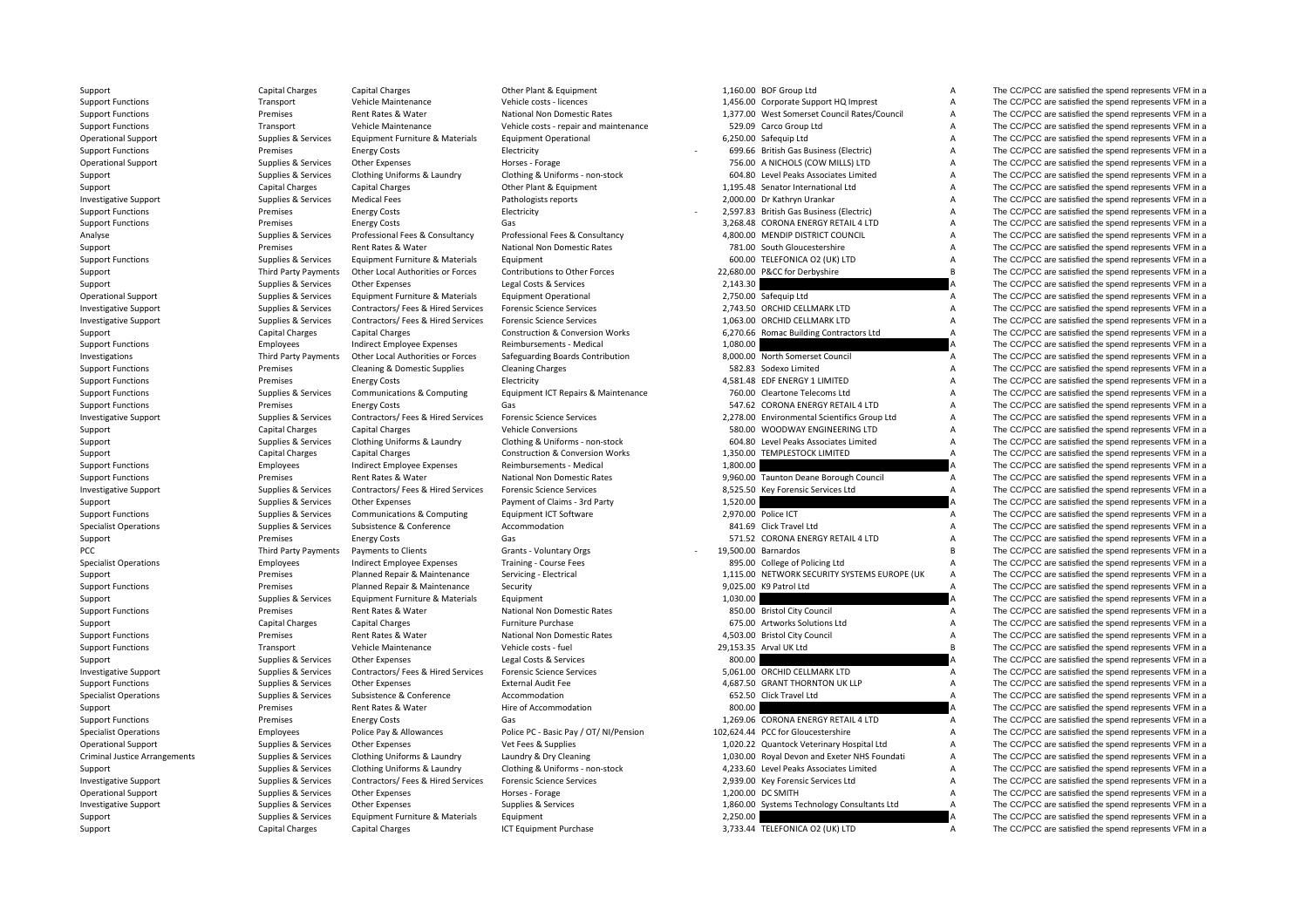**Roads Policing Roads Policing** PCC Third Party Payments

Support Functions Transport Vehicle Maintenance Vehicle costs - tyres and tubes 1,762.50 GOODYFAR DUNLOP TYRES UK LTD A The CC/PCC are satisfied the spend represents VFM in a

Specialist Operations Supplies & Services Communications & Computing Equipment ICT 2,850.00 BiTEA LIMITED A The CC/PCC are satisfied the spend represents VFM in a Support Functions Premises Energy Costs Electricity 1,701.14 British Gas Business (Electric) A The CC/PCC are satisfied the spend represents VFM in a Support Employees Police Pay & Allowances Police PC - Basic Pay / NI / OT /Pension 20,041.86 PCC for Dorset A The CC/PCC are satisfied the spend represents VFM in a Support Functions Support Energy Costs Energy Costs Electricity Electricity 3,538.58 British Gas Business (Electric) A The CC/PCC are satisfied the spend represents VFM in a Investigative Support Support Support Supporter Services Contractors/ Fees & Hired Services Forensic Science Services A 1,220.00 ArroGen Forensics Limited A The CC/PCC are satisfied the spend represents VFM in a Support Functions Supplies & Services Subsistence & Conference Accommodation Accommodation 1,327.50 Click Travel Ltd A The CC/PCC are satisfied the spend represents VFM in a Policing Supplies & Services Contractors/ Fees & Hired Services Fees & Hired 1,960.00 North Somerset Council A The CC/PCC are satisfied the spend represents VFM in a Support Functions Transport Vehicle Maintenance Vehicle costs - repair and maintenance 514.86 MILL AUTO SUPPLIES A The CC/PCC are satisfied the spend represents VFM in a Support Functions Supplies & Services Clothing Uniforms & Laundry Clothing & Uniforms - Issues 720.00 Axon Public Safety UK Limited A The CC/PCC are satisfied the spend represents VFM in a Investigative Support and Supplies & Services Contractors/ Fees & Hired Services Forensic Science Services 2,673.75 Key Forensic Services Ltd A The CC/PCC are satisfied the spend represents VFM in a Support Functions Support Transport Vehicle Maintenance Vehicle costs – fuel Substance Substance Vehicle costs Fuel Support Substance Substance Substance Substance Substance Substance Substance Substance Substance Substanc Specialist Operations Supplies & Services Subsistence Subsistence Subsistence Subsistence Subsistence Subsistence Subsistence Subsistence Subsistence Subsistence Subsistence Subsistence Subsistence Subsistence Subsistence Support Functions Premises Premises Waste Disposal – Premises Waste Disposal – Premises Waste Disposal – Premises Waste Disposal – Premises Waste Disposal – Premises Waste Disposal – Premises Waste Disposal – Premises SS.3 Support Functions Third Party Payments Other Agencies Contract Payment 23,250.00 Southwest One Unitary Charge B The CC/PCC are satisfied the spend represents VFM in a Investigative Support Support Support Support Support Support Support Support Support Support Support Support Support Support Support Support Support Support Support Support Support Support Support Support Support Support Support Capital Charges Capital Charges Capital Charges Additions:Professional Fees 2,370.00 CRADDY Pitchers Ltd A The CC/PCC are satisfied the spend represents VFM in a Investigative Support Support Supplies & Services Communications & Computing Equipment ICT Software 810.00 Cellebrite UK Ltd A The CC/PCC are satisfied the spend represents VFM in a Support Functions **Electricity** Energy Costs Electricity Electricity and a Business (Electric) British Gas Business (Electricity A The CC/PCC are satisfied the spend represents VFM in a Support Functions Supplies & Services Contractors/ Fees & Hired Services Fees & Hired 2,511.25 Siteimprove Ltd A The CC/PCC are satisfied the spend represents VFM in a Support Supplies & Services Clothing Uniforms & Laundry Clothing & Uniforms - non‐stock 2,875.00 Level Peaks Associates Limited A The CC/PCC are satisfied the spend represents VFM in a Specialist Operations Supplies & Services Equipment Furniture & Materials Equipment Repairs & Maintenance 1,500.00 TRL Technology Ltd A The CC/PCC are satisfied the spend represents VFM in a PCC PEC Supplies & Services Other Expenses External Audit Fee 9,088.25 GRANT THORNTON UK LLP A The CC/PCC are satisfied the spend represents VFM in a Support Functions Supplies & Services Equipment Furniture & Materials Loose Furniture 1,747.03 A The CC/PCC are satisfied the spend represents VFM in a Poplics & Services Equipment Furniture & Materials Equipment Repairs & Maintenance 10,920.00 Bristol City Council The CC/PCC are satisfied the spend represents VFM in a Support Functions Supplies & Services Grants & Subscriptions Subscriptions Subscriptions Subscriptions Subscriptions Subscriptions 925.00 BCS Learning & Development Ltd A The CC/PCC are satisfied the spend represents VFM i Support Functions Supplies Supplies & Services Other Expenses Courses Fees Courses Fees Support Support Functions and Courses Courses Fees 3,000.00 Safeguarding Consultancy Ltd A The CC/PCC are satisfied the spend represen Support Premises Rent Rates & Water National Non Domestic Rates 1,400.00 Bath & North East Somerset A The CC/PCC are satisfied the spend represents VFM in a Specialist Operations Supplies & Services Subsistence & Conference Accommodation Accommodation 1,235.87 Click Travel Ltd A The CC/PCC are satisfied the spend represents VFM in a Support Capital Charges Capital Charges Vehicle Conversions 580.00 WOODWAY ENGINEERING LTD A The CC/PCC are satisfied the spend represents VFM in a Support Functions Third Party Payments Other Agencies Contract Payment Contract Payment 44,096.07 Southwest One Unitary Charge B The CC/PCC are satisfied the spend represents VFM in a Support Functions Premises Rent Rates & Water Landlords Service Charge 1,571.50 A The CC/PCC are satisfied the spend represents VFM in a Support Capital Charges Capital Charges Capital Charges Vehicle Conversions Vehicle Conversions 580.00 WOODWAY ENGINEERING LTD A The CC/PCC are satisfied the spend represents VFM in a Specialist Operations Supplies & Services Equipment Furniture & Materials Equipment Furniture and Supplies A Services Equipment Furniture & Materials Equipment 609.06 609.06 A The CC/PCC are satisfied the spend represents Support Functions Supplies & Services Communications & Computing Equipment ICT Software 767.63 Quest Software International Limite A The CC/PCC are satisfied the spend represents VFM in a Support Functions Supplies & Services Subsistence & Conference Accommodation Accommodation 960.00 Click Travel Ltd A The CC/PCC are satisfied the spend represents VFM in a Support Capital Charges Capital Charges Furniture Purchase Furniture Purchase 5,271.22 BOF Group Ltd A The CC/PCC are satisfied the spend represents VFM in a Support Functions **Premises** Premises Rent Rates & Water Water Charges/Sewerages 3,364.73 Water2Business A The CC/PCC are satisfied the spend represents VFM in a Specialist Operations Supplies & Services Subsistence & Conference Accommodation Accommodation 1,260.98 Click Travel Ltd A The CC/PCC are satisfied the spend represents VFM in a Support Capital Charges Capital Charges Capital Charges Construction & Conversion Works 2,850.00 STATIC SYSTEMS GROUP PLC A The CC/PCC are satisfied the spend represents VFM in a Investigations Third Party Payments Other Local Authorities or Forces Safeguarding Boards Contribution 6,684.00 North Somerset Council A The CC/PCC are satisfied the spend represents VFM in a Sunnort Functions and the spen Support Functions employees Functions Employees Indirect Employee Expenses Reimbursements - Medical 1,800.00 A The CC/PCC are satisfied the spend represents VFM in a Analyse Supplies & Services Grants & Subscriptions Subscriptions Subscriptions Subscriptions Subscriptions Subscriptions and a Subscriptions of the CC/PCC are satisfied the spend represents VFM in a Investigations Third Party Payments Other Local Authorities or Forces Safeguarding Boards Contribution 11,100.00 North Somerset Council B The CC/PCC are satisfied the spend represents VFM in a Specialist Operations Capital Charges Capital Charges Additions:Non Enhancing Fees 2,820.00 Dickson Powell Partnership A The CC/PCC are satisfied the spend represents VFM in a Support Capital Charges Capital Charges Capital Charges Vehicle Conversions Vehicle Conversions 580.00 WOODWAY ENGINEERING LTD A The CC/PCC are satisfied the spend represents VFM in a Payments to Clients Crants · Voluntary Orgs Crants Crants Crants Communication C The CC/PCC are satisfied the spend represents VFM in a Support Capital Charges Capital Charges Capital Charges Vehicles Purchase Vehicles Purchase 13,871.00 FORD MOTOR CO LTD B The CC/PCC are satisfied the spend represents VFM in a Support Functions Supplies & Services Contractors/ Fees & Hired Services Fees & Hired 4,500.00 The Web Usability Partnership Ltd A The CC/PCC are satisfied the spend represents VFM in a Support Supplies & Services Other Expenses Legal Fees 3rd Party 1,844.00 A The CC/PCC are satisfied the spend represents VFM in a Support Third Party Payments Other Local Authorities or Forces Contributions to Other Forces 22,680.00 P&CC for Derbyshire B The CC/PCC are satisfied the spend represents VFM in a Support Functions Supplies & Services Communications & Computing Equip ICT - Telephones/pagers 986.00 Endpoint. Projects Ltd A The CC/PCC are satisfied the spend represents VFM in a Support Capital Charges Capital Charges Additions:Non Enhanc Cn&Wk B&I 4,060.99 Avrils Fencing & Timber Products Lt A The CC/PCC are satisfied the spend represents VFM in a Support Functions Supplies & Services Equipment Furniture & Materials Publications including books 600.00 Pearson 600.00 Pearson A The CC/PCC are satisfied the spend represents VFM in a Investigative Support Support Supplies & Services Other Expenses Courses Fees Courses Fees 3,032.00 Nuix Technology UK Limited A The CC/PCC are satisfied the spend represents VFM in a Support Functions Employees Police Staff Pay & Allowances Staffing Agency 970.88 Hays Specialist Recruitment Ltd A The CC/PCC are satisfied the spend represents VFM in a Support Functions **Premises** Premises Rent Rates & Water National Non Domestic Rates 1,433.00 South Gloucestershire A The CC/PCC are satisfied the spend represents VFM in a Support Functions Support Functions Premises Promises Planned Repair & Maintenance Security Security Support and Maintenance Security 3,000.00 K9 Patrol Ltd A The CC/PCC are satisfied the spend represents VFM in a Support Specialist Operations Supplies & Services Professional Fees & Consultancy Professional Fees & Consultancy Professional Fees & Consultancy Professional Fees & Consultancy Professional Fees & Consultancy Professional Fees & Support Functions Transport Vehicle Maintenance Vehicle costs - tyres and tubes 1,135.05 MICHELIN TYRE PLC A The CC/PCC are satisfied the spend represents VFM in a Support Supplies & Services Professional Fees & Consultancy Professional Fees & Consultancy 3,323.00 Babbasa Youth Empowerment Projects A The CC/PCC are satisfied the spend represents VFM in a Support Functions Employees Police Staff Pay & Allowances Staffing Agency Staff Agency 970.88 Hays Specialist Recruitment Ltd A The CC/PCC are satisfied the spend represents VFM in a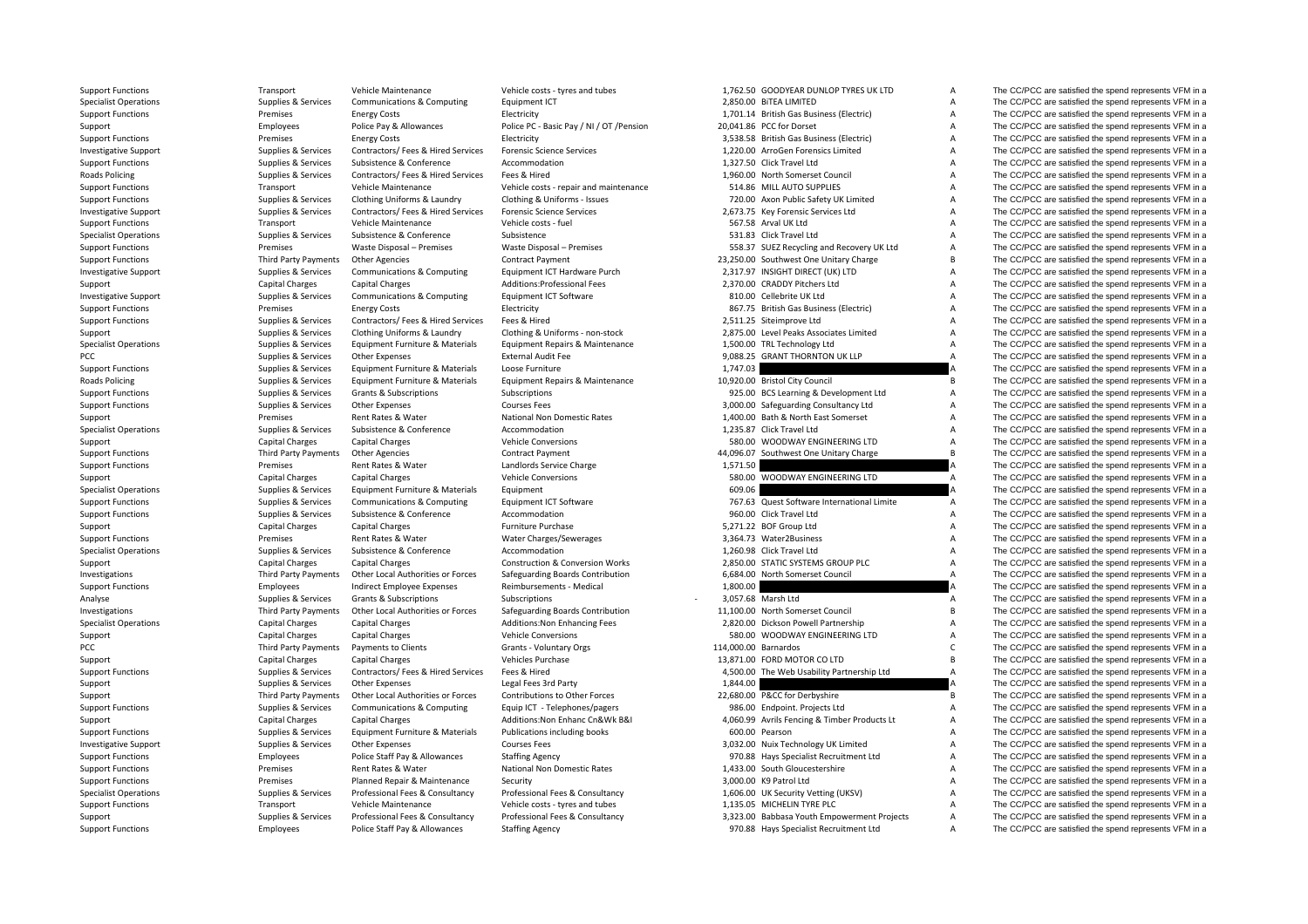| <b>Support Functions</b>             | Premises                    | Rent Rates & Water                 | Hire of Accommodation                      |          | 18,336.00 Hilton Bristol                     | В              | The CC/PCC are satisfied the spend represents VFM in a |
|--------------------------------------|-----------------------------|------------------------------------|--------------------------------------------|----------|----------------------------------------------|----------------|--------------------------------------------------------|
| Support                              | Premises                    | Rent Rates & Water                 | Rents                                      |          | 2,666.66 BATH & NORTH EAST SOMERSET COUNCIL  | A              | The CC/PCC are satisfied the spend represents VFM in a |
| Analyse                              | Supplies & Services         | Equipment Furniture & Materials    | Equipment                                  |          | 520.00 Gordon Stoker & Son Ltd               | $\overline{A}$ | The CC/PCC are satisfied the spend represents VFM in a |
| <b>Support Functions</b>             | Transport                   | Vehicle Maintenance                | Vehicle costs - repair and maintenance     |          | 1.489.03 SJ Cook & Sons Ltd                  | A              | The CC/PCC are satisfied the spend represents VFM in a |
| <b>Support Functions</b>             | Premises                    | <b>Energy Costs</b>                | Electricity                                |          | 758.36 British Gas Business (Electric)       | $\overline{A}$ | The CC/PCC are satisfied the spend represents VFM in a |
| <b>Specialist Operations</b>         | Supplies & Services         | Communications & Computing         | Equipment ICT Repairs & Maintenance        | 7,987.00 |                                              |                | The CC/PCC are satisfied the spend represents VFM in a |
| Support                              | Capital Charges             | <b>Capital Charges</b>             | <b>ICT Equipment Purchase</b>              |          | 1,240.20 Softcat Limited                     | $\overline{A}$ | The CC/PCC are satisfied the spend represents VFM in a |
| <b>Support Functions</b>             | Transport                   | Vehicle Maintenance                | Vehicle costs - repair and maintenance     |          | 674.43 WBC Automotive Limited                | $\overline{A}$ | The CC/PCC are satisfied the spend represents VFM in a |
| <b>Support Functions</b>             | Supplies & Services         | Contractors/ Fees & Hired Services | Fees & Hired                               |          | 2,624.13 CYCLESCHEME LTD                     | $\overline{A}$ | The CC/PCC are satisfied the spend represents VFM in a |
| <b>Support Functions</b>             | Premises                    | Rent Rates & Water                 | Hire of Accommodation                      |          | 44,613.73 Hilton Bristol                     | $\overline{B}$ | The CC/PCC are satisfied the spend represents VFM in a |
| <b>Specialist Operations</b>         | Capital Charges             | <b>Capital Charges</b>             | Additions: Non Enhancing Fees              |          | 2,385.00 Red Panda Thinking Limited          | A              | The CC/PCC are satisfied the spend represents VFM in a |
| <b>Support Functions</b>             | Transport                   | <b>Vehicle Allowances</b>          | Cycle costs                                |          | 3,990.00 Sustainable Travel Solutions Ltd    | $\overline{A}$ | The CC/PCC are satisfied the spend represents VFM in a |
|                                      | <b>Capital Charges</b>      | Capital Charges                    | Other Plant & Equipment                    |          | 950.00 Cardiac Science Holdings (UK) Ltd     | А              | The CC/PCC are satisfied the spend represents VFM in a |
| Support                              | Capital Charges             | Capital Charges                    | <b>Construction &amp; Conversion Works</b> |          | 5,255.00 Romac Building Contractors Ltd      | $\overline{A}$ | The CC/PCC are satisfied the spend represents VFM in a |
| Support                              |                             |                                    |                                            |          | 3,600.00 TELEFONICA O2 (UK) LTD              | A              | The CC/PCC are satisfied the spend represents VFM in a |
| Support                              | Capital Charges             | <b>Capital Charges</b>             | <b>ICT Equipment Purchase</b>              |          |                                              | A              |                                                        |
| <b>Support Functions</b>             | Premises                    | <b>Energy Costs</b>                | Gas                                        |          | 661.75 CORONA ENERGY RETAIL 4 LTD            |                | The CC/PCC are satisfied the spend represents VFM in a |
| <b>Support Functions</b>             | Premises                    | <b>Energy Costs</b>                | Gas                                        |          | 744.85 CORONA ENERGY RETAIL 4 LTD            | $\overline{A}$ | The CC/PCC are satisfied the spend represents VFM in a |
| <b>Support Functions</b>             | Premises                    | <b>Energy Costs</b>                | Electricity                                |          | 795.95 British Gas Business (Electric)       | $\overline{A}$ | The CC/PCC are satisfied the spend represents VFM in a |
| <b>Support Functions</b>             | Premises                    | Rent Rates & Water                 | National Non Domestic Rates                |          | 548.00 South Somerset District Council       | A              | The CC/PCC are satisfied the spend represents VFM in a |
| <b>Support Functions</b>             | Transport                   | Vehicle Maintenance                | Vehicle costs - fuel                       |          | 585.56 Arval UK Ltd                          | $\overline{A}$ | The CC/PCC are satisfied the spend represents VFM in a |
| Support                              | Capital Charges             | <b>Capital Charges</b>             | <b>Vehicle Conversions</b>                 |          | 11,901.54 FORD MOTOR CO LTD                  | <b>B</b>       | The CC/PCC are satisfied the spend represents VFM in a |
| <b>Specialist Operations</b>         | Supplies & Services         | Subsistence & Conference           | Accommodation                              |          | 1,827.50 Click Travel Ltd                    | $\overline{A}$ | The CC/PCC are satisfied the spend represents VFM in a |
| <b>Support Functions</b>             | Supplies & Services         | <b>Other Expenses</b>              | Legal Costs & Services                     | 517.00   |                                              |                | The CC/PCC are satisfied the spend represents VFM in a |
| <b>Local Policing</b>                | Third Party Payments        | Contribution                       | Contribution                               |          | 11.696.50 TREBLE 5 TREBLE 1 LTD              | B              | The CC/PCC are satisfied the spend represents VFM in a |
| <b>Support Functions</b>             | Premises                    | <b>Energy Costs</b>                | Electricity                                |          | 3,561.97 British Gas Business (Electric)     | $\overline{A}$ | The CC/PCC are satisfied the spend represents VFM in a |
| Analyse                              | Supplies & Services         | Insurance                          | Insurance General                          |          | 4,400.00 Marsh Ltd                           | A              | The CC/PCC are satisfied the spend represents VFM in a |
| <b>Operational Support</b>           | Supplies & Services         | Other Expenses                     | Vet Fees & Supplies                        |          | 2,000.00 B & W Equine Group Ltd              | A              | The CC/PCC are satisfied the spend represents VFM in a |
| Investigations                       | Third Party Payments        | Other Local Authorities or Forces  | Safeguarding Boards Contribution           |          | 6,473.00 South Gloucestershire Council       | $\overline{A}$ | The CC/PCC are satisfied the spend represents VFM in a |
| <b>Investigative Support</b>         | Supplies & Services         | Contractors/ Fees & Hired Services | <b>Forensic Science Services</b>           |          | 1,447.75 ORCHID CELLMARK LTD                 | $\overline{A}$ | The CC/PCC are satisfied the spend represents VFM in a |
| <b>Specialist Operations</b>         | Supplies & Services         | Subsistence & Conference           | Accommodation                              | 4,739.50 |                                              | $\overline{A}$ | The CC/PCC are satisfied the spend represents VFM in a |
| Analyse                              | Supplies & Services         | Professional Fees & Consultancy    | Professional Fees & Consultancy            |          | 6,991.93 The Copyright Licensing Agency Limi | $\overline{A}$ | The CC/PCC are satisfied the spend represents VFM in a |
| Criminal Justice Arrangements        | Supplies & Services         | <b>Other Expenses</b>              | <b>VIPER Managed Services</b>              |          | 23,488.75 P & CC for West Yorkshire          | B              | The CC/PCC are satisfied the spend represents VFM in a |
| <b>Support Functions</b>             | Supplies & Services         | Contractors/ Fees & Hired Services | Fees & Hired                               |          | 2,822.00 RPS Consulting Services Ltd         | $\overline{A}$ | The CC/PCC are satisfied the spend represents VFM in a |
| <b>Support Functions</b>             | Supplies & Services         | Equipment Furniture & Materials    | Equipment                                  |          | 16,861.50 Life Fitness (UK) Ltd              | B              | The CC/PCC are satisfied the spend represents VFM in a |
| Support                              | <b>Capital Charges</b>      | <b>Capital Charges</b>             | <b>Construction &amp; Conversion Works</b> |          | 1,325.60 DRA Maintenance Ltd                 | $\overline{A}$ | The CC/PCC are satisfied the spend represents VFM in a |
| <b>Support Functions</b>             | Supplies & Services         | Communications & Computing         | Equipment ICT                              |          | 23,547.04 TELEFONICA O2 (UK) LTD             | $\overline{B}$ | The CC/PCC are satisfied the spend represents VFM in a |
| <b>Criminal Justice Arrangements</b> | Supplies & Services         | Clothing Uniforms & Laundry        | Laundry & Dry Cleaning                     |          | 1,500.00 Royal Devon and Exeter NHS Foundati | $\overline{A}$ | The CC/PCC are satisfied the spend represents VFM in a |
| <b>Support Functions</b>             | Supplies & Services         | Communications & Computing         | Equipment ICT                              |          | 2,850.00 TELEFONICA O2 (UK) LTD              | A              | The CC/PCC are satisfied the spend represents VFM in a |
| <b>Support Functions</b>             | Premises                    | <b>Energy Costs</b>                | Electricity                                |          | 7,123.94 British Gas Business (Electric)     | A              | The CC/PCC are satisfied the spend represents VFM in a |
|                                      |                             |                                    |                                            |          | 950.00 A H Ball                              | A              |                                                        |
| Operational Support                  | Supplies & Services         | Other Expenses                     | Horses - Farrier Costs                     |          |                                              |                | The CC/PCC are satisfied the spend represents VFM in a |
| <b>Support Functions</b>             | Premises                    | Rent Rates & Water                 | National Non Domestic Rates                |          | 719.91 North Somerset Council                | $\overline{A}$ | The CC/PCC are satisfied the spend represents VFM in a |
| <b>Support Functions</b>             | Premises                    | <b>Energy Costs</b>                | Electricity                                |          | 614.25 British Gas Business (Electric)       | $\overline{A}$ | The CC/PCC are satisfied the spend represents VFM in a |
| <b>Investigative Support</b>         | Supplies & Services         | Contractors/Fees & Hired Services  | <b>Forensic Science Services</b>           |          | 8,930.00 ORCHID CELLMARK LTD                 | A              | The CC/PCC are satisfied the spend represents VFM in a |
| <b>Support Functions</b>             | Supplies & Services         | <b>Other Expenses</b>              | <b>Courses Fees</b>                        |          | 3,547.21 Development Processes Group Plc     | Α              | The CC/PCC are satisfied the spend represents VFM in a |
| <b>Support Functions</b>             | Third Party Payments        | Other Local Authorities or Forces  | Contributions to Other Forces              |          | 53,915.00 PCC for Dorset                     | $\mathsf{C}$   | The CC/PCC are satisfied the spend represents VFM in a |
| <b>Operational Support</b>           | Supplies & Services         | Clothing Uniforms & Laundry        | Clothing & Uniforms - Issues               |          | 592.50 Level Peaks Associates Limited        | $\overline{A}$ | The CC/PCC are satisfied the spend represents VFM in a |
| <b>Specialist Operations</b>         | Supplies & Services         | Subsistence & Conference           | Accommodation                              |          | 751.67 Click Travel Ltd                      | A              | The CC/PCC are satisfied the spend represents VFM in a |
| Investigations                       | Third Party Payments        | Other Local Authorities or Forces  | Safeguarding Boards Contribution           |          | 3,000.00 Bristol City Council                | $\overline{A}$ | The CC/PCC are satisfied the spend represents VFM in a |
| <b>Support Functions</b>             | Supplies & Services         | Professional Fees & Consultancy    | Professional Fees & Consultancy            | 700.00   |                                              |                | The CC/PCC are satisfied the spend represents VFM in a |
| <b>Specialist Operations</b>         | Supplies & Services         | Subsistence & Conference           | Accommodation                              | 3,262.00 |                                              | $\overline{A}$ | The CC/PCC are satisfied the spend represents VFM in a |
| <b>Criminal Justice Arrangements</b> | <b>Third Party Payments</b> | Payments to Clients                | Grants - Voluntary Orgs                    |          | 46,118.42 Swanswell Charitable Trust         | B              | The CC/PCC are satisfied the spend represents VFM in a |
| <b>Specialist Operations</b>         | Supplies & Services         | Communications & Computing         | Equipment ICT                              |          | 554.31 TELEFONICA O2 (UK) LTD                | $\overline{A}$ | The CC/PCC are satisfied the spend represents VFM in a |
| Support                              | Supplies & Services         | Contractors/ Fees & Hired Services | Fees & Hired                               |          | 560.00 Prompt Uk Ltd                         | $\overline{A}$ | The CC/PCC are satisfied the spend represents VFM in a |
| <b>Specialist Operations</b>         | Supplies & Services         | Communications & Computing         | Equipment ICT Software                     |          | 1,390.77 INSIGHT DIRECT (UK) LTD             | A              | The CC/PCC are satisfied the spend represents VFM in a |
| <b>Support Functions</b>             | Premises                    | Planned Repair & Maintenance       | Servicing - Electrical                     |          | 620.00 NETWORK SECURITY SYSTEMS EUROPE (UK   | A              | The CC/PCC are satisfied the spend represents VFM in a |
| <b>Operational Support</b>           | Supplies & Services         | Other Expenses                     | Horses - Forage                            |          | 1.125.60 DC SMITH                            | $\overline{A}$ | The CC/PCC are satisfied the spend represents VFM in a |
| Roads Policing                       | Supplies & Services         | Printing Stationery & Office Exp   | Postage                                    |          | 5,978.35 ROYAL MAIL GROUP LTD                | A              | The CC/PCC are satisfied the spend represents VFM in a |
| <b>Support Functions</b>             | Premises                    | Rent Rates & Water                 | National Non Domestic Rates                |          | 3,046.00 North Somerset Council              | A              | The CC/PCC are satisfied the spend represents VFM in a |
| <b>Support Functions</b>             | Supplies & Services         | Communications & Computing         | Equipment ICT                              |          | 23,862.33 TELEFONICA O2 (UK) LTD             | $\overline{B}$ | The CC/PCC are satisfied the spend represents VFM in a |
| Support                              | Capital Charges             | Capital Charges                    | Vehicles Purchase                          |          | 13,871.00 FORD MOTOR CO LTD                  | $\overline{B}$ | The CC/PCC are satisfied the spend represents VFM in a |
| Support                              | Capital Charges             | <b>Capital Charges</b>             | <b>Vehicle Conversions</b>                 |          | 11,901.54 FORD MOTOR CO LTD                  | B              | The CC/PCC are satisfied the spend represents VFM in a |
|                                      |                             |                                    |                                            |          |                                              |                |                                                        |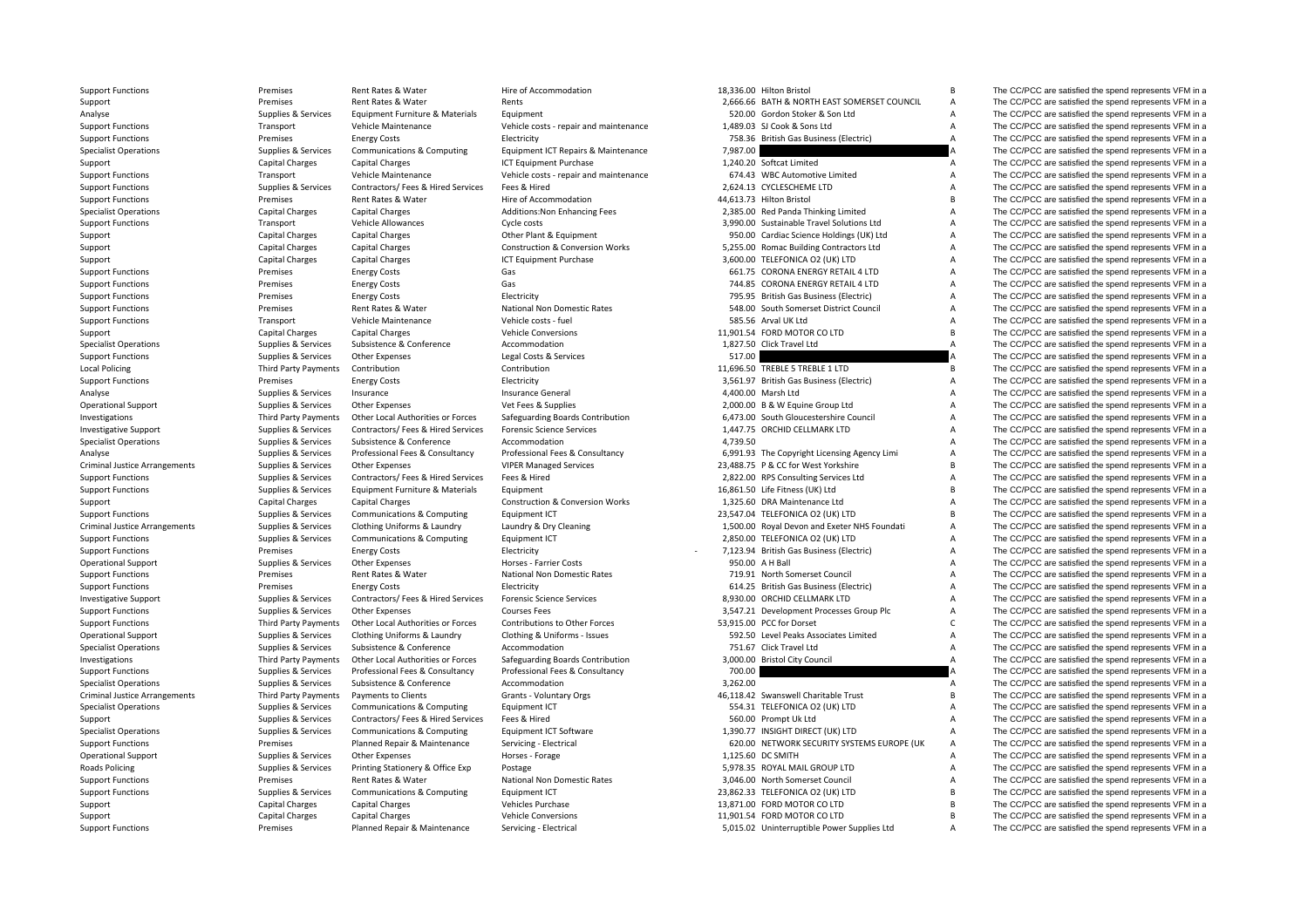**Local Policing** Local Policing **Local Policing** Criminal JusticeCriminal Justice**Roads Policing** 

Support Functions **Examples** Premises Functions Electricity **Electricity Functions Electricity Costs Electricity Costs Electricity Electricity COSTS Examples and represents VFM in a** 

|                   | 598.47 CORONA ENERGY RETAIL 4 LTD            |
|-------------------|----------------------------------------------|
| 1,308.00 Data Pro |                                              |
|                   | 2,250.00 COUNTY CARS                         |
|                   | 2,937.50 Rotolok Trustees of Rotolok         |
|                   | 1,358.00 RS COMPONENTS LTD                   |
| 6,915.00 DTZ DTL  |                                              |
|                   | 13,500.00 KRP Consultancy Ltd T/A Alexander  |
|                   | 820.00 Jammy Lizard Ltd                      |
|                   | 1,509.86 WBC Automotive Limited              |
|                   | 2,543.75 Firebrand Training Ltd              |
|                   | 953.33 Click Travel Ltd                      |
|                   | 891.00 Environmental Scientifics Group Ltd   |
| 1,483.56          |                                              |
|                   | 1,309.43 ARGOS BUSINESS SOLUTIONS LTD        |
| 1,899.30          |                                              |
|                   | 1,511.00 North Somerset Council              |
|                   | 953.33 Click Travel Ltd                      |
|                   | 2,599.95 Qlik Tech UK Limited                |
|                   | 23,170.00 South Gloucestershire Council      |
|                   | 1,258.50 Click Travel Ltd                    |
|                   | 3,583.78 British Gas Business (Electric)     |
|                   | 1,527.51 BT Global Services                  |
|                   | 674.94 Neopost Ltd                           |
|                   | 12,650.00 Level Peaks Associates Limited     |
|                   | 500.00 Ceed Ltd                              |
|                   | 2,032.50 South Gloucestershire Council       |
|                   | 9,431.00 AVON ARMOUR LTD                     |
|                   | 805.00 Aquarius Waste Management Ltd         |
|                   | 13,442.00 Police ICT                         |
|                   | 1,944.00 Vodafone                            |
|                   | 9,243.00 INSIGHT DIRECT (UK) LTD             |
|                   | 8,014.80 HONDA (UK)                          |
|                   | 5,650.00 North Somerset Council              |
|                   | 2,020.00 PURCHASE POWER                      |
|                   | 13,074.76 EDF ENERGY 1 LIMITED               |
|                   | 777.00 UK Security Vetting (UKSV)            |
|                   | 1,871.60 Key Forensic Services Ltd           |
|                   | 7,020.00 NETWORK SECURITY SYSTEMS EUROPE (UK |
|                   | 6,400.00 Cardiac Science Holdings (UK) Ltd   |
|                   | 500.00 Clearstone Solutions Ltd              |
|                   | 1,324.60 Royal Devon and Exeter NHS Foundati |
|                   | 13,255.00 South Gloucestershire              |
|                   | 2,051.00 Key Forensic Services Ltd           |
|                   | 787.20 Hays Specialist Recruitment Ltd       |
|                   | 1,814.40 Level Peaks Associates Limited      |
|                   | 1,271.85 TrustFirstParts                     |
|                   | 758.36 British Gas Business (Electric)       |
|                   | 28,863.06 Arval UK Ltd                       |
|                   | 15,944.88 GENERAL MOTORS UK SPECIAL VEHICLES |
|                   | 645.24 Bidfood                               |
|                   | 858.00 Grinters                              |
|                   | 1,105.00 Alere Toxicology PLC                |
|                   |                                              |

Support Functions Premises Energy Costs Gas Gas Gas S98.47 CORONA ENERGY RETAIL 4 LTD A The CC/PCC are satisfied the spend represents VFM in a Support Functions Capital Charges Capital Charges Capital Charges ICT Equipment Purchase 1,308.00 Data Pro A The CC/PCC are satisfied the spend represents VFM in a Support Functions and Transport Vehicle Hire Hire Hired Vehicle Costs 2,250.00 COUNTY CARS A The CC/PCC are satisfied the spend represents VFM in a Support Functions **Exercises Rent Rates Advantage Rent Rents** Rents Rents Rents 2,937.50 Rotolok Trustees of Rotolok A The CC/PCC are satisfied the spend represents VFM in a Specialist Operations Supplies & Services Equipment Furniture & Materials Equipment 1,358.00 RS COMPONENTS LTD A The CC/PCC are satisfied the spend represents VFM in a Support Premises Rent Rates & Water Rents Rents Rents Rents 6,915.00 DTZ DTL A The CC/PCC are satisfied the spend represents VFM in a Analyse Supplies & Services Contractors/ Fees & Hired Services Fees & Hired 13,500.00 KRP Consultancy Ltd T/A Alexander B The CC/PCC are satisfied the spend represents VFM in a Support Supplies & Services Equipment Furniture & Materials Equipment and Support Support and Support and the Screents VFM in a Support of the Screents VFM in a Support of the Spend represents VFM in a spend represents VFM Support Functions Transport Vehicle Maintenance Vehicle costs - repair and maintenance 1,509.86 WBC Automotive Limited A The CC/PCC are satisfied the spend represents VFM in a Support Supplies & Services Other Expenses 2,543.75 Firebrand Training Ltd A The CC/PCC are satisfied the spend represents VFM in a Specialist Operations Supplies & Services Subsistence & Conference Accommodation Accommodation 953.33 Click Travel Ltd A The CC/PCC are satisfied the spend represents VFM in a Investigative Support Supplies Services Contractors/ Fees & Hired Services Forensic Science Services Forensic Science Services 891.00 Environmental Scientifics Group Ltd A The CC/PCC are satisfied the spend represents VFM Support Burport Employees Support Employee Expenses Refunds - Contributions and the mass of the Support and the CC/PCC are satisfied the spend represents VFM in a Support of the CC/PCC are satisfied the spend represents VF Support Capital Charges Capital Charges Capital Charges Other Plant & Foulpment 1,309.43 ARGOS BUSINESS SOLUTIONS LTD A The CC/PCC are satisfied the spend represents VFM in a Support Employees Support Employees Indirect Employee Expenses Refunds - Contributions 1,899.30 A The CC/PCC are satisfied the spend represents VFM in a Support Functions Premises Rent Rates & Water National Non Domestic Rates 1,511.00 North Somerset Council A The CC/PCC are satisfied the spend represents VFM in a Specialist Operations Supplies & Services Subsistence & Conference Accommodation Accommodation 953.33 Click Travel Ltd A The CC/PCC are satisfied the spend represents VFM in a Support Functions Supplies A Services Communications & Computing Equipment ICT Hardware Purch 2,599.95 Qlik Tech UK Limited A The CC/PCC are satisfied the spend represents VFM in a Policing Third Party Payments Payments to Clients Grants ‐ Voluntary Orgs 23,170.00 South Gloucestershire Council B The CC/PCC are satisfied the spend represents VFM in a Specialist Operations Supplies & Services Subsistence & Conference Accommodation Accommodation 1,258.50 Click Travel Ltd A The CC/PCC are satisfied the spend represents VFM in a Specialist Operations Specialist Operations Premises Energy Costs Electricity Electricity and a subsiness (Electricity 3,583.78 British Gas Business (Electric) A The CC/PCC are satisfied the spend represents VFM in a Support Supplies & Services Communications & Computing Equipment ICT 1,527.51 BT Global Services A The CC/PCC are satisfied the spend represents VFM in a Support Functions Supplies Supplies & Services Printing Stationery & Office Exp Postage Printing Stationery & Coreans of The CO/PCC are satisfied the spend represents VFM in a Supplies & Services Clothing Uniforms & Laundr Support Supplies & Services Clothing Uniforms & Laundry Clothing & Uniforms - non-stock 12,650.00 Level Peaks Associates Limited B The CC/PCC are satisfied the spend represents VFM in a Policing Supplies & Services Other Expenses Donations 500.00 ‐ Ceed Ltd A The CC/PCC are satisfied the spend represents VFM in a Support Functions Support Functions Premises Rent Rates & Water Rents Rents Rents Rents Rent Rates Rent Rates & Water Rents Rents Rents Rents Rents Rents Rents Rents Rents Rents Rents Rents Rents Rents Rents Rents Rents Re Support Capital Charges Capital Charges Capital Charges Construction & Conversion Works 9,431.00 AVON ARMOUR LTD A The CC/PCC are satisfied the spend represents VFM in a Support Functions **Premises** Planned Repair & Maintenance Servicing - Sewerage Pumps & Septic 805.00 Aquarius Waste Management Ltd A The CC/PCC are satisfied the spend represents VFM in a Support Functions Supplies Services Communications & Computing Faultoment ICT Repairs & Maintenance 13,442.00 Police ICT B The CC/PCC are satisfied the spend represents VFM in a Support Functions Supplies & Services Communications & Computing Equipment ICT 1,944.00 Vodafone A The CC/PCC are satisfied the spend represents VFM in a Support Supplies & Services Communications & Computing Equipment ICT Hardware Purch 9,243.00 INSIGHT DIRECT (UK) LTD A The CC/PCC are satisfied the spend represents VFM in a Support Capital Charges Capital Charges Vehicle Conversions Vehicle Conversions 8,014.80 HONDA (UK) A The CC/PCC are satisfied the spend represents VFM in a Premises Rent Rates & Water **Rents Rents Rents Rents Rents Rents A The CC/PCC** are satisfied the spend represents VFM in a Support Functions Supplies & Services Printing Stationery & Office Exp Postage 2,020.00 PURCHASE POWER A The CC/PCC are satisfied the spend represents VFM in a Support Functions energy Costs Energy Costs Energy Costs Electricity Electricity and the Support Functions and the CC/PCC are satisfied the spend represents VFM in a Support Functions Supplies & Services Professional Fees & Consultancy Professional Fees & Consultancy Professional Fees & Consultancy 777.00 UK Security Vetting (UKSV) A The CC/PCC are satisfied the spend represents VFM in Investigative Support Support Supplies & Services Contractors/ Fees & Hired Services Forensic Science Services Material Services 1,871.60 Key Forensic Services Ltd A The CC/PCC are satisfied the spend represents VFM in a Support Functions Premises Planned Repair & Maintenance Servicing - Electrical 7,020.00 NETWORK SECURITY SYSTEMS EUROPE (UK A The CC/PCC are satisfied the spend represents VFM in a Support Capital Charges Capital Charges Capital Charges Other Plant & Equipment 6,400.00 Cardiac Science Holdings (UK) Ltd A The CC/PCC are satisfied the spend represents VFM in a Support Functions Support Functions Cleaning Premises Cleaning Cleaning Cleaning Cleaning Cleaning Cleaning Cleaning Cleaning Cleaning Cleaning Cleaning Cleaning Cleaning Cleaning Cleaning Cleaning Cleaning Cleaning Suppor Supplies & Services Clothing Uniforms & Laundry Laundry & Dry Cleaning 1,324.60 Royal Devon and Exeter NHS Foundati A The CC/PCC are satisfied the spend represents VFM in a Support Functions Premises Rent Rates & Water National Non Domestic Rates 13,255.00 South Gloucestershire B The CC/PCC are satisfied the spend represents VFM in a Investigative Support and Supplies & Services Contractors/ Fees & Hired Services Forensic Science Services 200 Manual 2,051.00 Key Forensic Services Ltd A The CC/PCC are satisfied the spend represents VFM in a Support Functions Employees Police Staff Pay & Allowances Staffing Agency 787.20 Hays Specialist Recruitment Ltd A The CC/PCC are satisfied the spend represents VFM in a Support Supplies & Services Clothing Uniforms & Laundry Clothing & Uniforms - non‐stock 1,814.40 Level Peaks Associates Limited A The CC/PCC are satisfied the spend represents VFM in a Support Functions Transport Vehicle Maintenance Vehicle costs ‐ repair and maintenance 1,271.85 TrustFirstParts A The CC/PCC are satisfied the spend represents VFM in a Support Functions energy Costs Energy Costs Electricity Electricity **Functions** and the Support Functions and the CC/PCC are satisfied the spend represents VFM in a Support Functions Transport Vehicle Maintenance Vehicle costs ‐ fuel 28,863.06 Arval UK Ltd B The CC/PCC are satisfied the spend represents VFM in a Support Capital Charges Capital Charges Vehicles Purchase 15,944.88 GENERAL MOTORS UK SPECIAL VEHICLES B The CC/PCC are satisfied the spend represents VFM in a Supplies & Services Other Expenses Supplies Arrangements VFM in a The CC/PCC are satisfied the spend represents VFM in a Support Functions **Premises** Premises Unplanned Repair & Maintenance Responsive Maint - Ext Works 858.00 Grinters A The CC/PCC are satisfied the spend represents VFM in a Support Functions Supplies & Services Contractors/ Fees & Hired Services Forensic Science Services 1,105.00 Alere Toxicology PLC A The CC/PCC are satisfied the spend represents VFM in a Supplies & Services Printing Stationery & Office Exp Postage exp Postage 5,909.29 ROYAL MAIL GROUP LTD A The CC/PCC are satisfied the spend represents VFM in a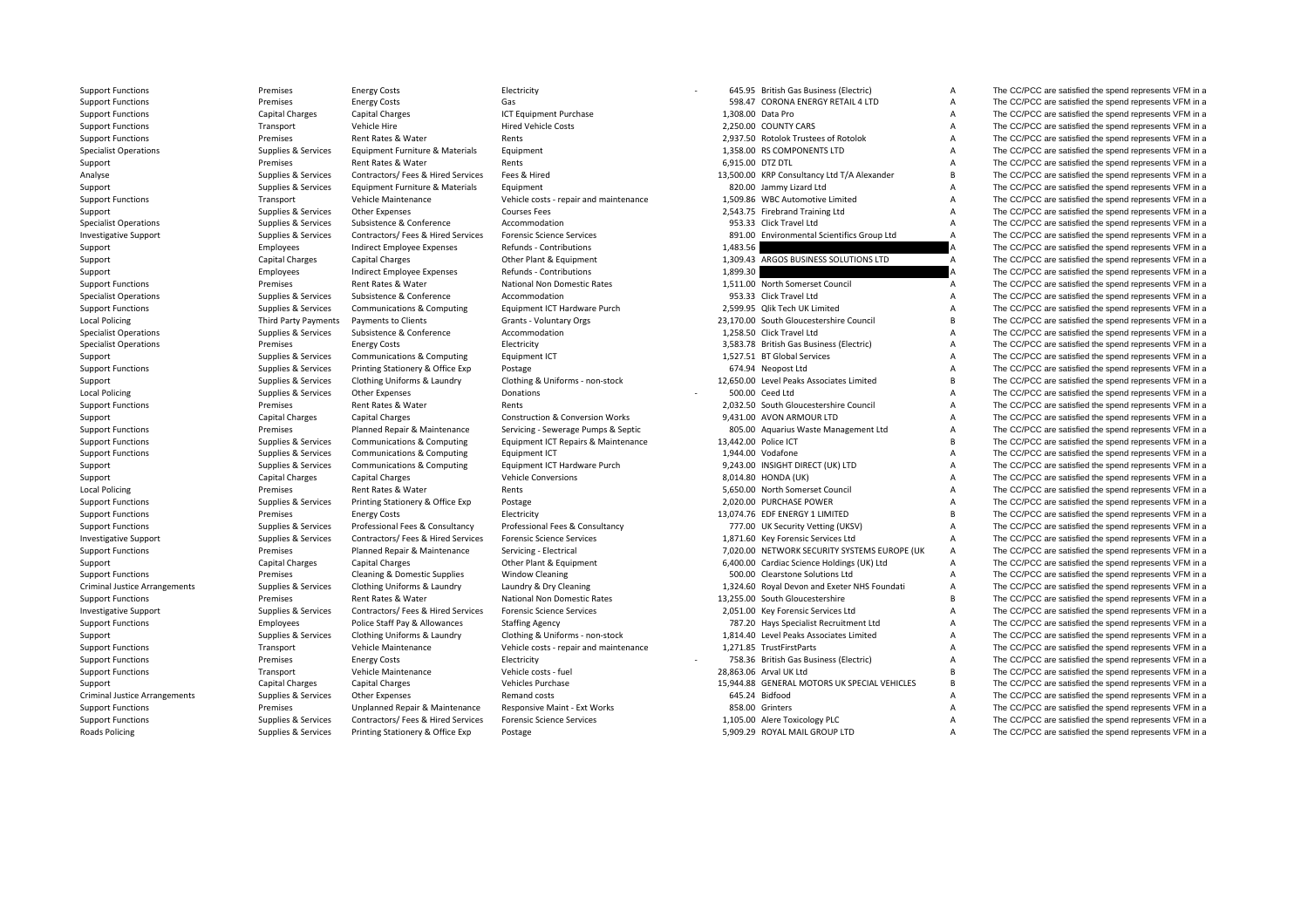accordance with the requirements of category A accordance with the requirements of category A accordance with the requirements of category A accordance with the requirements of category A accordance with the requirements of category A accordance with the requirements of category A accordance with the requirements of category A accordance with the requirements of category A accordance with the requirements of category A accordance with the requirements of category A accordance with the requirements of category A accordance with the requirements of category A accordance with the requirements of category A accordance with the requirements of category A accordance with the requirements of category A accordance with the requirements of category A accordance with the requirements of category A accordance with the requirements of category A accordance with the requirements of category A accordance with the requirements of category A accordance with the requirements of category A accordance with the requirements of category A accordance with the requirements of category C accordance with the requirements of category A accordance with the requirements of category A accordance with the requirements of category A accordance with the requirements of category A accordance with the requirements of category A accordance with the requirements of category B accordance with the requirements of category A accordance with the requirements of category A accordance with the requirements of category A accordance with the requirements of category B accordance with the requirements of category A accordance with the requirements of category A accordance with the requirements of category A accordance with the requirements of category A accordance with the requirements of category B accordance with the requirements of category A accordance with the requirements of category A accordance with the requirements of category A accordance with the requirements of category A accordance with the requirements of category A accordance with the requirements of category A accordance with the requirements of category A accordance with the requirements of category A accordance with the requirements of category B accordance with the requirements of category A accordance with the requirements of category A accordance with the requirements of category A accordance with the requirements of category A accordance with the requirements of category A accordance with the requirements of category A accordance with the requirements of category A accordance with the requirements of category A accordance with the requirements of category A accordance with the requirements of category A accordance with the requirements of category A accordance with the requirements of category A accordance with the requirements of category A accordance with the requirements of category A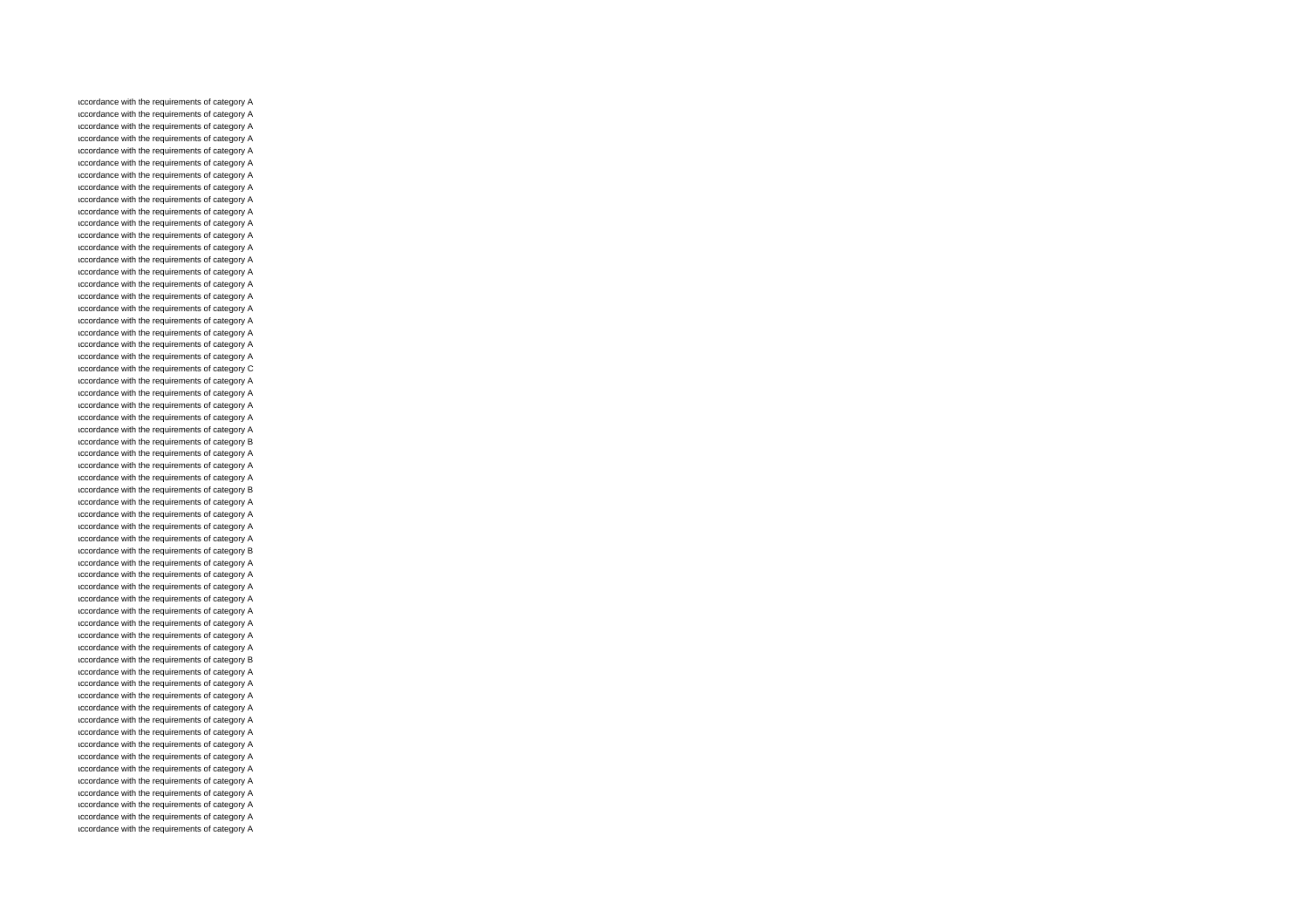accordance with the requirements of category A accordance with the requirements of category A accordance with the requirements of category C accordance with the requirements of category A accordance with the requirements of category B accordance with the requirements of category A accordance with the requirements of category A accordance with the requirements of category B accordance with the requirements of category A accordance with the requirements of category A accordance with the requirements of category C accordance with the requirements of category A accordance with the requirements of category A accordance with the requirements of category A accordance with the requirements of category A accordance with the requirements of category A accordance with the requirements of category A accordance with the requirements of category A accordance with the requirements of category A accordance with the requirements of category A accordance with the requirements of category A accordance with the requirements of category A accordance with the requirements of category A accordance with the requirements of category A accordance with the requirements of category A accordance with the requirements of category A accordance with the requirements of category A accordance with the requirements of category A accordance with the requirements of category A accordance with the requirements of category B accordance with the requirements of category A accordance with the requirements of category A accordance with the requirements of category A accordance with the requirements of category A accordance with the requirements of category A accordance with the requirements of category A accordance with the requirements of category A accordance with the requirements of category A accordance with the requirements of category A accordance with the requirements of category A accordance with the requirements of category A accordance with the requirements of category B accordance with the requirements of category A accordance with the requirements of category A accordance with the requirements of category A accordance with the requirements of category A accordance with the requirements of category A accordance with the requirements of category A accordance with the requirements of category A accordance with the requirements of category A accordance with the requirements of category A accordance with the requirements of category A accordance with the requirements of category A accordance with the requirements of category A accordance with the requirements of category A accordance with the requirements of category A accordance with the requirements of category A accordance with the requirements of category A accordance with the requirements of category A accordance with the requirements of category A accordance with the requirements of category A accordance with the requirements of category A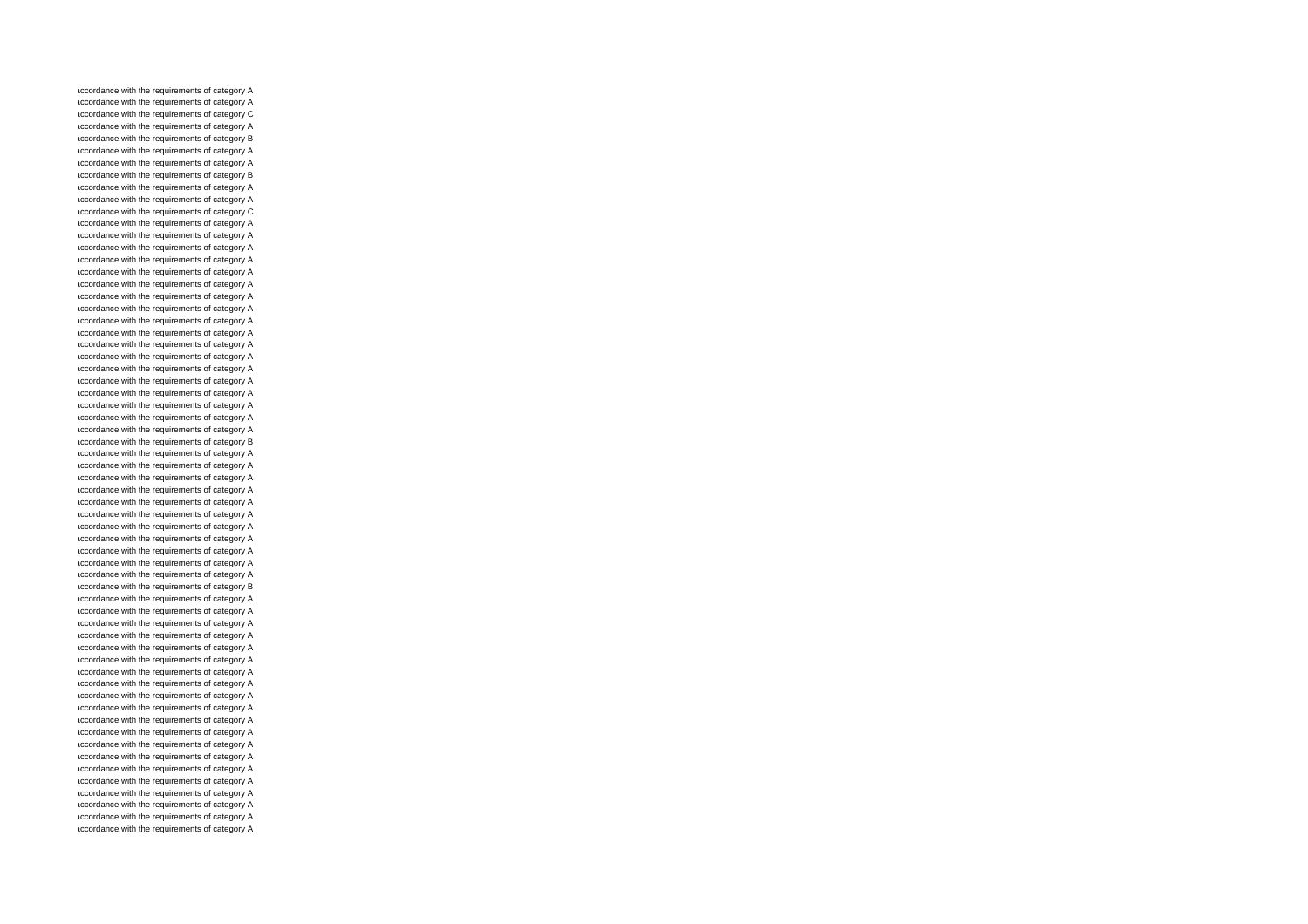accordance with the requirements of category A accordance with the requirements of category B accordance with the requirements of category A accordance with the requirements of category A accordance with the requirements of category B accordance with the requirements of category A accordance with the requirements of category A accordance with the requirements of category A accordance with the requirements of category A accordance with the requirements of category A accordance with the requirements of category A accordance with the requirements of category A accordance with the requirements of category A accordance with the requirements of category A accordance with the requirements of category B accordance with the requirements of category A accordance with the requirements of category A accordance with the requirements of category A accordance with the requirements of category A accordance with the requirements of category A accordance with the requirements of category A accordance with the requirements of category A accordance with the requirements of category A accordance with the requirements of category A accordance with the requirements of category A accordance with the requirements of category A accordance with the requirements of category A accordance with the requirements of category A accordance with the requirements of category A accordance with the requirements of category A accordance with the requirements of category A accordance with the requirements of category A accordance with the requirements of category A accordance with the requirements of category A accordance with the requirements of category A accordance with the requirements of category A accordance with the requirements of category A accordance with the requirements of category A accordance with the requirements of category A accordance with the requirements of category A accordance with the requirements of category A accordance with the requirements of category A accordance with the requirements of category A accordance with the requirements of category A accordance with the requirements of category A accordance with the requirements of category B accordance with the requirements of category A accordance with the requirements of category A accordance with the requirements of category A accordance with the requirements of category A accordance with the requirements of category A accordance with the requirements of category A accordance with the requirements of category A accordance with the requirements of category A accordance with the requirements of category A accordance with the requirements of category A accordance with the requirements of category A accordance with the requirements of category A accordance with the requirements of category A accordance with the requirements of category A accordance with the requirements of category A accordance with the requirements of category A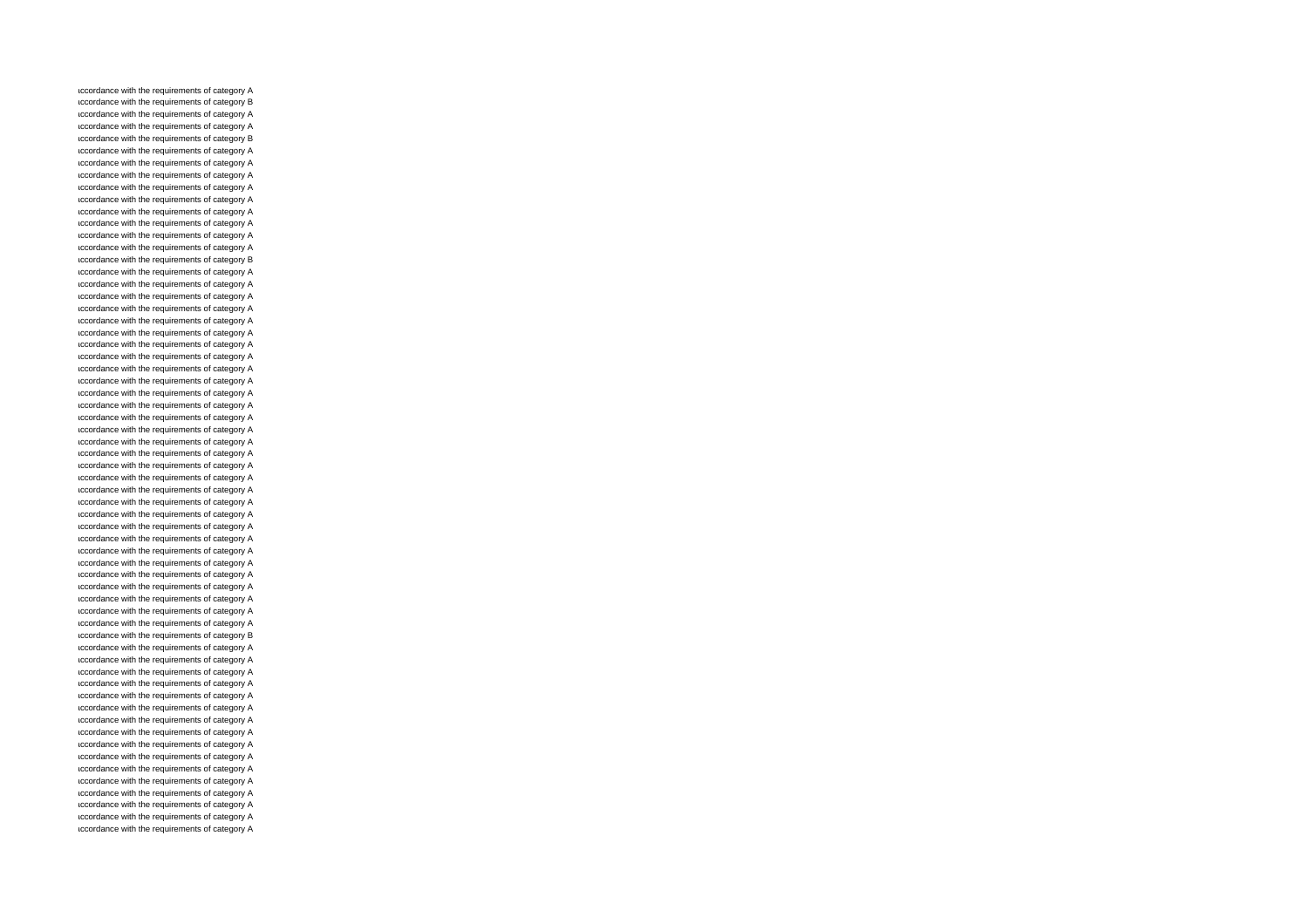accordance with the requirements of category A accordance with the requirements of category A accordance with the requirements of category A accordance with the requirements of category A accordance with the requirements of category A accordance with the requirements of category A accordance with the requirements of category A accordance with the requirements of category A accordance with the requirements of category A accordance with the requirements of category A accordance with the requirements of category A accordance with the requirements of category A accordance with the requirements of category A accordance with the requirements of category B accordance with the requirements of category B accordance with the requirements of category B accordance with the requirements of category A accordance with the requirements of category A accordance with the requirements of category A accordance with the requirements of category A accordance with the requirements of category A accordance with the requirements of category A accordance with the requirements of category A accordance with the requirements of category B accordance with the requirements of category A accordance with the requirements of category A accordance with the requirements of category A accordance with the requirements of category A accordance with the requirements of category C accordance with the requirements of category A accordance with the requirements of category A accordance with the requirements of category A accordance with the requirements of category A accordance with the requirements of category A accordance with the requirements of category A accordance with the requirements of category A accordance with the requirements of category A accordance with the requirements of category A accordance with the requirements of category A accordance with the requirements of category A accordance with the requirements of category A accordance with the requirements of category C accordance with the requirements of category A accordance with the requirements of category B accordance with the requirements of category A accordance with the requirements of category A accordance with the requirements of category A accordance with the requirements of category A accordance with the requirements of category A accordance with the requirements of category A accordance with the requirements of category A accordance with the requirements of category A accordance with the requirements of category A accordance with the requirements of category A accordance with the requirements of category A accordance with the requirements of category A accordance with the requirements of category B accordance with the requirements of category A accordance with the requirements of category A accordance with the requirements of category A accordance with the requirements of category A accordance with the requirements of category A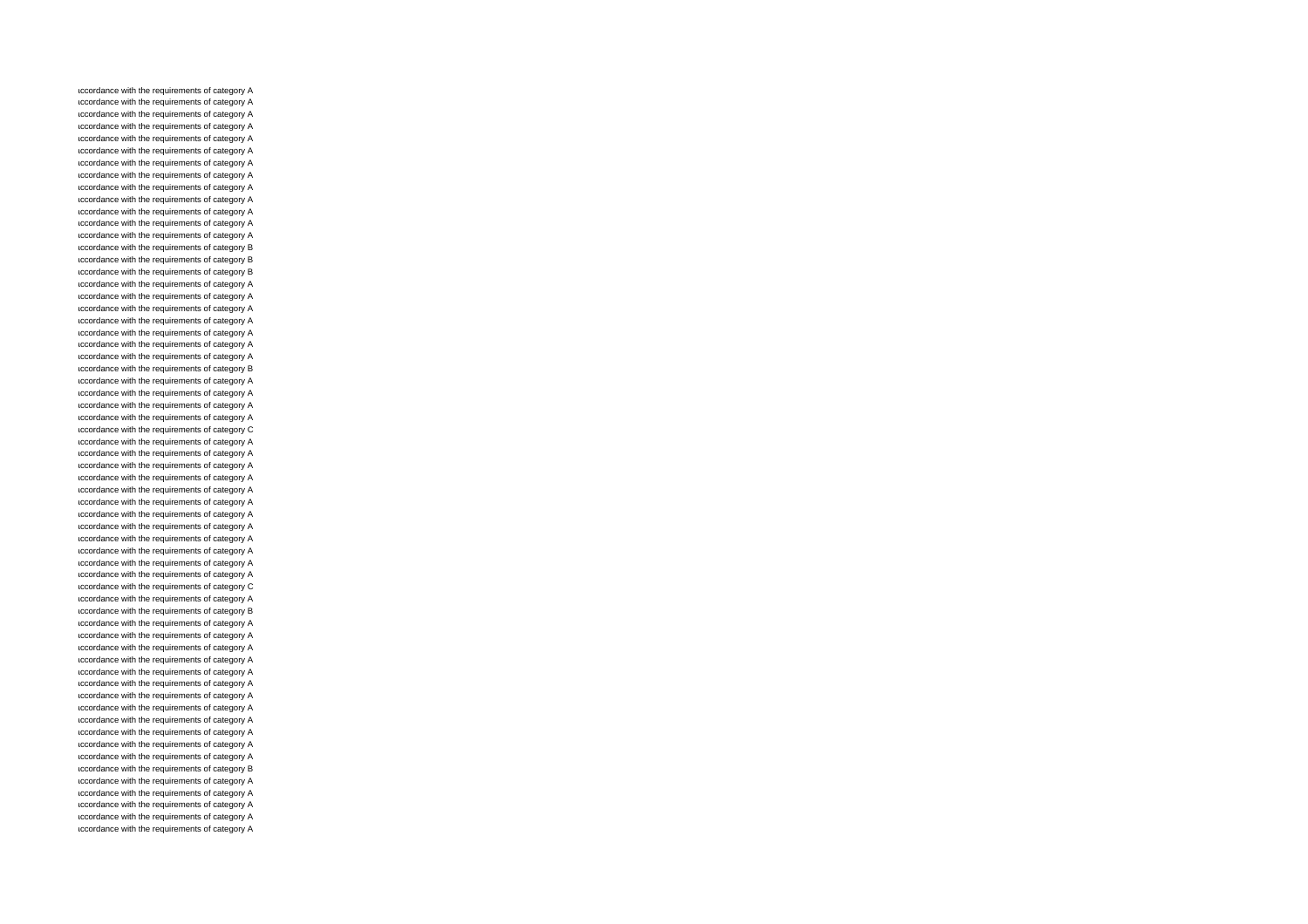accordance with the requirements of category A accordance with the requirements of category A accordance with the requirements of category A accordance with the requirements of category A accordance with the requirements of category B accordance with the requirements of category A accordance with the requirements of category A accordance with the requirements of category A accordance with the requirements of category A accordance with the requirements of category A accordance with the requirements of category C accordance with the requirements of category A accordance with the requirements of category A accordance with the requirements of category A accordance with the requirements of category A accordance with the requirements of category A accordance with the requirements of category A accordance with the requirements of category A accordance with the requirements of category A accordance with the requirements of category A accordance with the requirements of category A accordance with the requirements of category A accordance with the requirements of category A accordance with the requirements of category A accordance with the requirements of category A accordance with the requirements of category A accordance with the requirements of category A accordance with the requirements of category A accordance with the requirements of category A accordance with the requirements of category A accordance with the requirements of category A accordance with the requirements of category B accordance with the requirements of category C accordance with the requirements of category A accordance with the requirements of category A accordance with the requirements of category C accordance with the requirements of category B accordance with the requirements of category B accordance with the requirements of category B accordance with the requirements of category A accordance with the requirements of category A accordance with the requirements of category A accordance with the requirements of category A accordance with the requirements of category A accordance with the requirements of category A accordance with the requirements of category A accordance with the requirements of category A accordance with the requirements of category B accordance with the requirements of category A accordance with the requirements of category A accordance with the requirements of category A accordance with the requirements of category A accordance with the requirements of category A accordance with the requirements of category A accordance with the requirements of category A accordance with the requirements of category B accordance with the requirements of category A accordance with the requirements of category A accordance with the requirements of category A accordance with the requirements of category A accordance with the requirements of category A accordance with the requirements of category A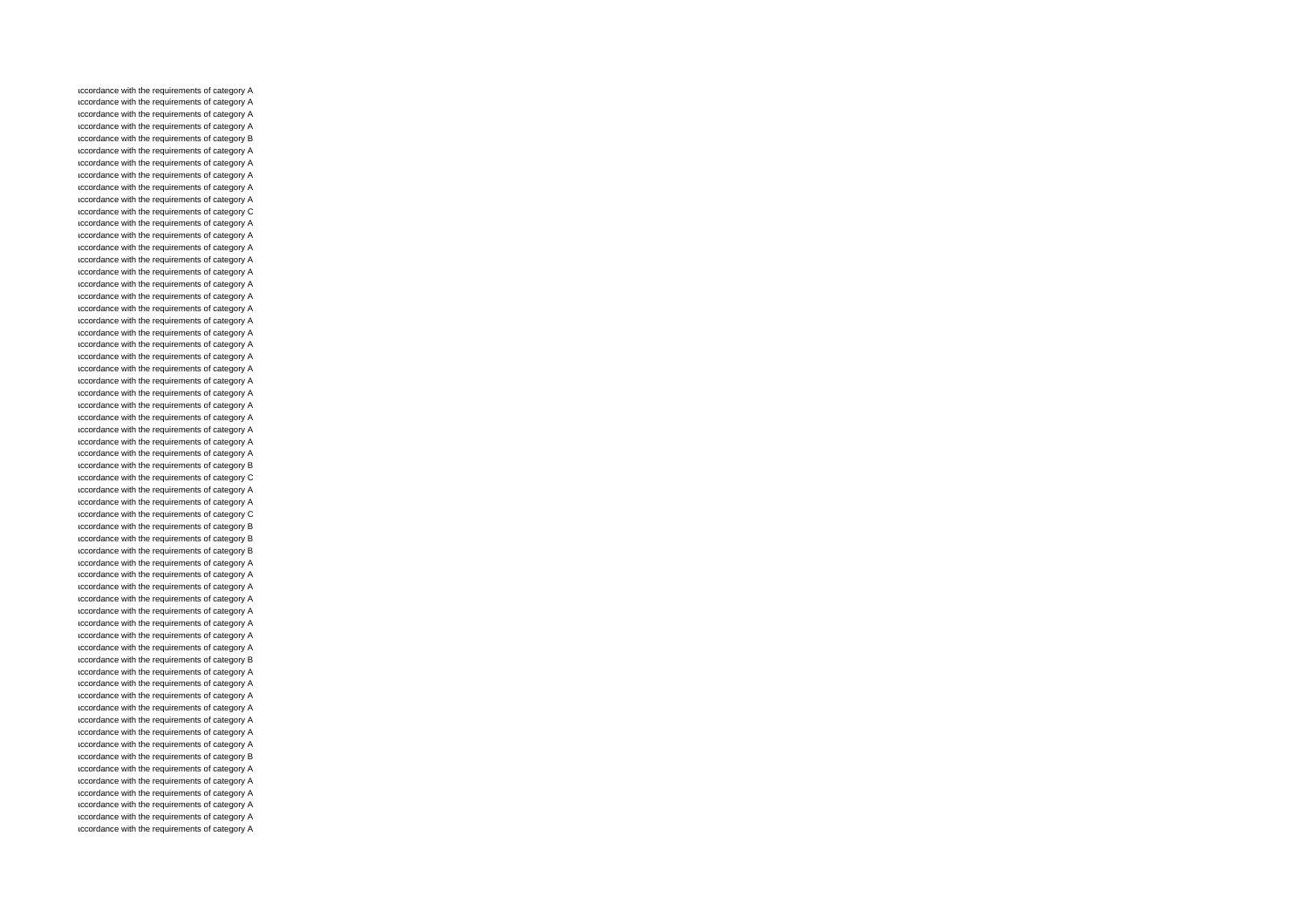accordance with the requirements of category A accordance with the requirements of category B accordance with the requirements of category A accordance with the requirements of category A accordance with the requirements of category A accordance with the requirements of category A accordance with the requirements of category A accordance with the requirements of category A accordance with the requirements of category A accordance with the requirements of category A accordance with the requirements of category A accordance with the requirements of category A accordance with the requirements of category A accordance with the requirements of category A accordance with the requirements of category A accordance with the requirements of category A accordance with the requirements of category A accordance with the requirements of category B accordance with the requirements of category A accordance with the requirements of category A accordance with the requirements of category A accordance with the requirements of category A accordance with the requirements of category A accordance with the requirements of category A accordance with the requirements of category A accordance with the requirements of category A accordance with the requirements of category A accordance with the requirements of category A accordance with the requirements of category A accordance with the requirements of category A accordance with the requirements of category A accordance with the requirements of category A accordance with the requirements of category A accordance with the requirements of category A accordance with the requirements of category B accordance with the requirements of category A accordance with the requirements of category B accordance with the requirements of category A accordance with the requirements of category A accordance with the requirements of category A accordance with the requirements of category B accordance with the requirements of category A accordance with the requirements of category A accordance with the requirements of category A accordance with the requirements of category A accordance with the requirements of category A accordance with the requirements of category A accordance with the requirements of category A accordance with the requirements of category A accordance with the requirements of category C accordance with the requirements of category A accordance with the requirements of category A accordance with the requirements of category A accordance with the requirements of category A accordance with the requirements of category A accordance with the requirements of category A accordance with the requirements of category A accordance with the requirements of category A accordance with the requirements of category A accordance with the requirements of category A accordance with the requirements of category A accordance with the requirements of category A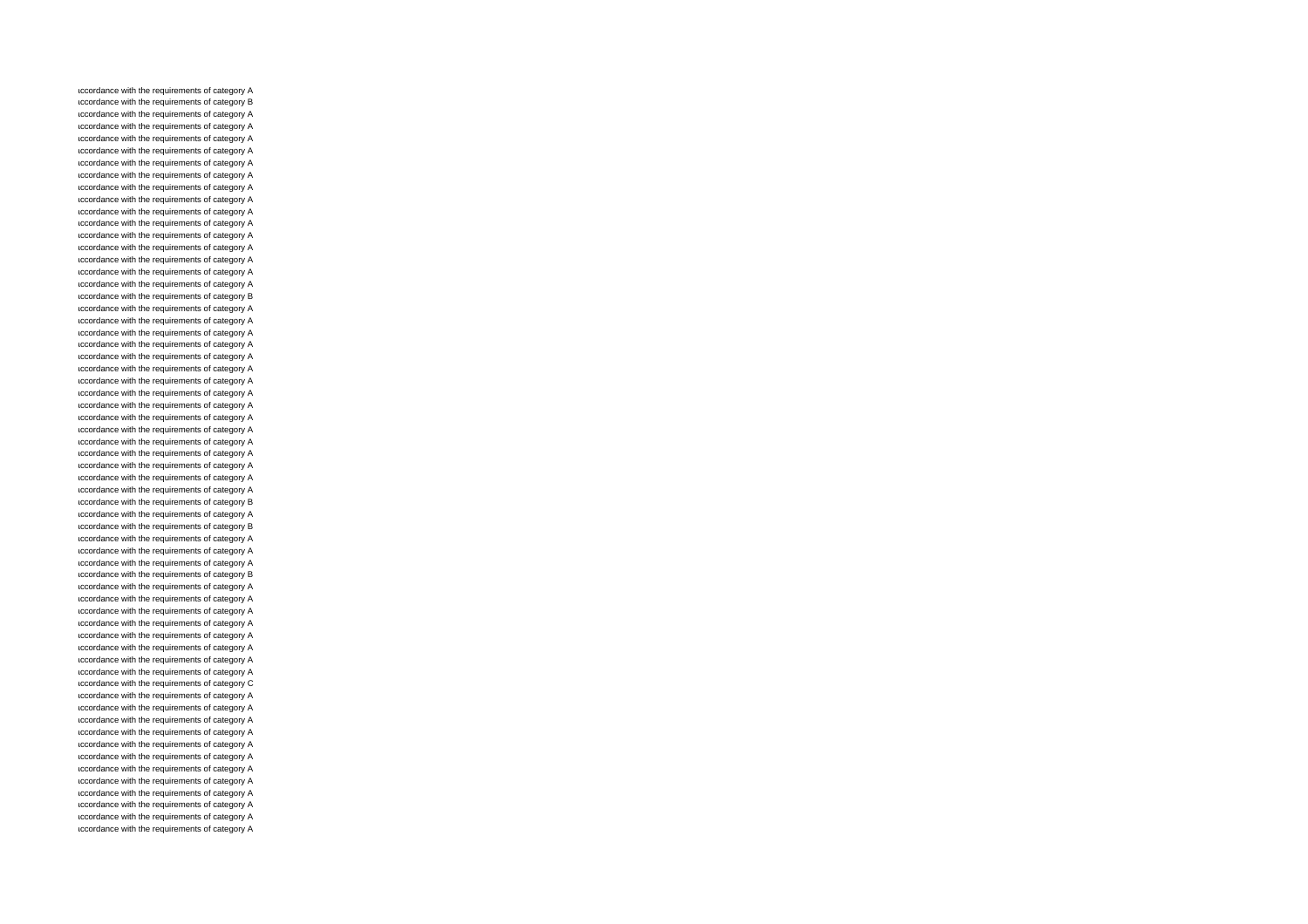accordance with the requirements of category A accordance with the requirements of category A accordance with the requirements of category A accordance with the requirements of category B accordance with the requirements of category A accordance with the requirements of category A accordance with the requirements of category A accordance with the requirements of category A accordance with the requirements of category C accordance with the requirements of category A accordance with the requirements of category A accordance with the requirements of category B accordance with the requirements of category A accordance with the requirements of category A accordance with the requirements of category A accordance with the requirements of category A accordance with the requirements of category A accordance with the requirements of category C accordance with the requirements of category A accordance with the requirements of category A accordance with the requirements of category A accordance with the requirements of category A accordance with the requirements of category A accordance with the requirements of category A accordance with the requirements of category A accordance with the requirements of category A accordance with the requirements of category A accordance with the requirements of category A accordance with the requirements of category B accordance with the requirements of category A accordance with the requirements of category A accordance with the requirements of category A accordance with the requirements of category A accordance with the requirements of category B accordance with the requirements of category A accordance with the requirements of category A accordance with the requirements of category A accordance with the requirements of category B accordance with the requirements of category A accordance with the requirements of category A accordance with the requirements of category A accordance with the requirements of category C accordance with the requirements of category A accordance with the requirements of category A accordance with the requirements of category A accordance with the requirements of category B accordance with the requirements of category A accordance with the requirements of category A accordance with the requirements of category A accordance with the requirements of category A accordance with the requirements of category A accordance with the requirements of category B accordance with the requirements of category A accordance with the requirements of category A accordance with the requirements of category B accordance with the requirements of category A accordance with the requirements of category A accordance with the requirements of category B accordance with the requirements of category A accordance with the requirements of category B accordance with the requirements of category A accordance with the requirements of category A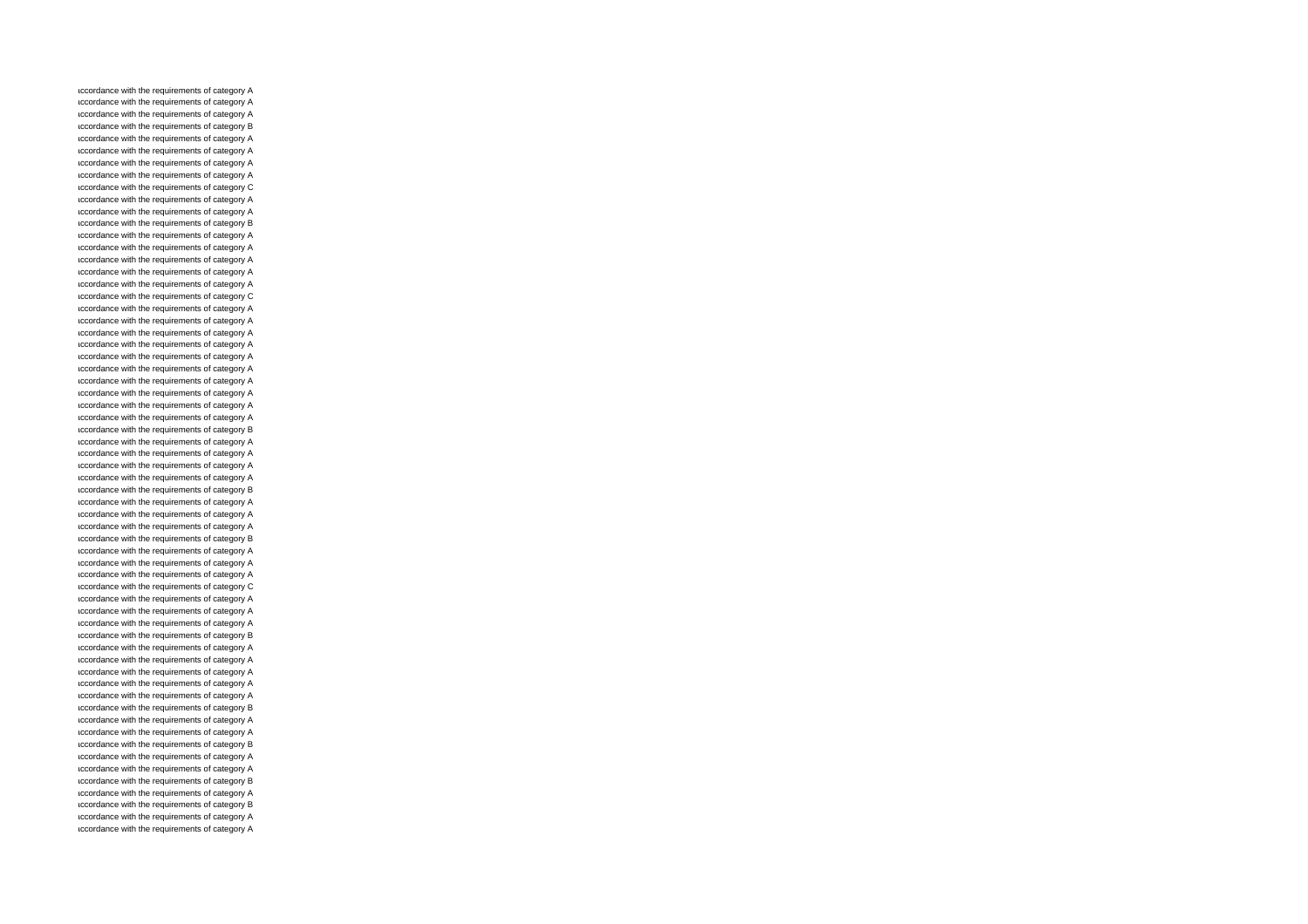accordance with the requirements of category A accordance with the requirements of category A accordance with the requirements of category A accordance with the requirements of category A accordance with the requirements of category A accordance with the requirements of category A accordance with the requirements of category A accordance with the requirements of category B accordance with the requirements of category B accordance with the requirements of category A accordance with the requirements of category A accordance with the requirements of category A accordance with the requirements of category A accordance with the requirements of category A accordance with the requirements of category A accordance with the requirements of category A accordance with the requirements of category A accordance with the requirements of category B accordance with the requirements of category A accordance with the requirements of category A accordance with the requirements of category A accordance with the requirements of category A accordance with the requirements of category A accordance with the requirements of category A accordance with the requirements of category A accordance with the requirements of category A accordance with the requirements of category A accordance with the requirements of category A accordance with the requirements of category A accordance with the requirements of category A accordance with the requirements of category A accordance with the requirements of category A accordance with the requirements of category A accordance with the requirements of category C accordance with the requirements of category A accordance with the requirements of category A accordance with the requirements of category B accordance with the requirements of category A accordance with the requirements of category A accordance with the requirements of category A accordance with the requirements of category A accordance with the requirements of category A accordance with the requirements of category A accordance with the requirements of category A accordance with the requirements of category A accordance with the requirements of category A accordance with the requirements of category A accordance with the requirements of category A accordance with the requirements of category A accordance with the requirements of category A accordance with the requirements of category A accordance with the requirements of category A accordance with the requirements of category A accordance with the requirements of category C accordance with the requirements of category A accordance with the requirements of category C accordance with the requirements of category A accordance with the requirements of category A accordance with the requirements of category B accordance with the requirements of category A accordance with the requirements of category A accordance with the requirements of category A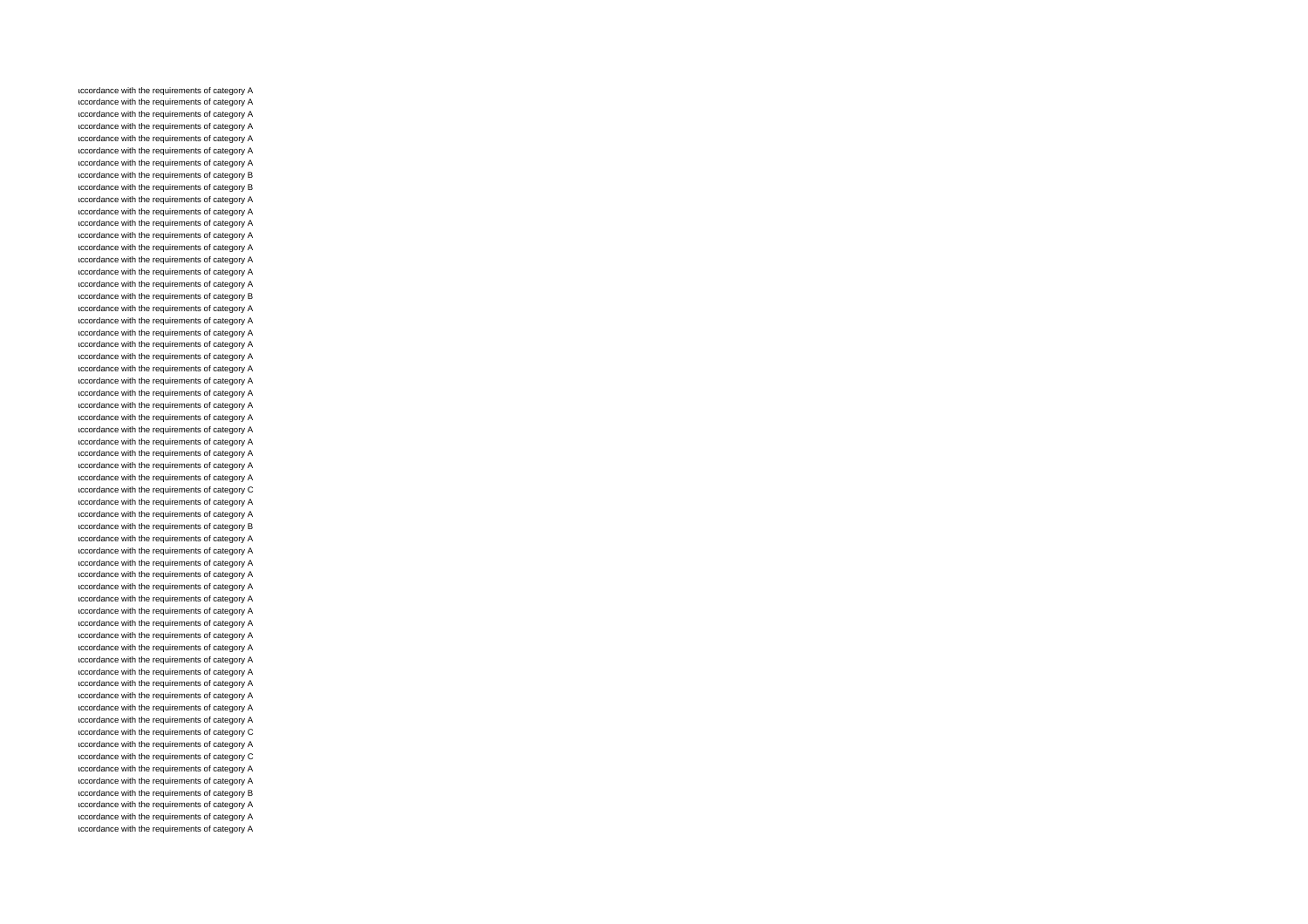accordance with the requirements of category A accordance with the requirements of category A accordance with the requirements of category A accordance with the requirements of category A accordance with the requirements of category A accordance with the requirements of category A accordance with the requirements of category A accordance with the requirements of category A accordance with the requirements of category B accordance with the requirements of category A accordance with the requirements of category A accordance with the requirements of category A accordance with the requirements of category A accordance with the requirements of category A accordance with the requirements of category A accordance with the requirements of category A accordance with the requirements of category A accordance with the requirements of category A accordance with the requirements of category B accordance with the requirements of category A accordance with the requirements of category A accordance with the requirements of category A accordance with the requirements of category A accordance with the requirements of category A accordance with the requirements of category A accordance with the requirements of category A accordance with the requirements of category A accordance with the requirements of category A accordance with the requirements of category A accordance with the requirements of category A accordance with the requirements of category B accordance with the requirements of category A accordance with the requirements of category A accordance with the requirements of category A accordance with the requirements of category A accordance with the requirements of category A accordance with the requirements of category A accordance with the requirements of category A accordance with the requirements of category A accordance with the requirements of category A accordance with the requirements of category A accordance with the requirements of category A accordance with the requirements of category A accordance with the requirements of category A accordance with the requirements of category A accordance with the requirements of category A accordance with the requirements of category A accordance with the requirements of category A accordance with the requirements of category C accordance with the requirements of category A accordance with the requirements of category B accordance with the requirements of category A accordance with the requirements of category A accordance with the requirements of category A accordance with the requirements of category A accordance with the requirements of category A accordance with the requirements of category A accordance with the requirements of category A accordance with the requirements of category A accordance with the requirements of category A accordance with the requirements of category A accordance with the requirements of category B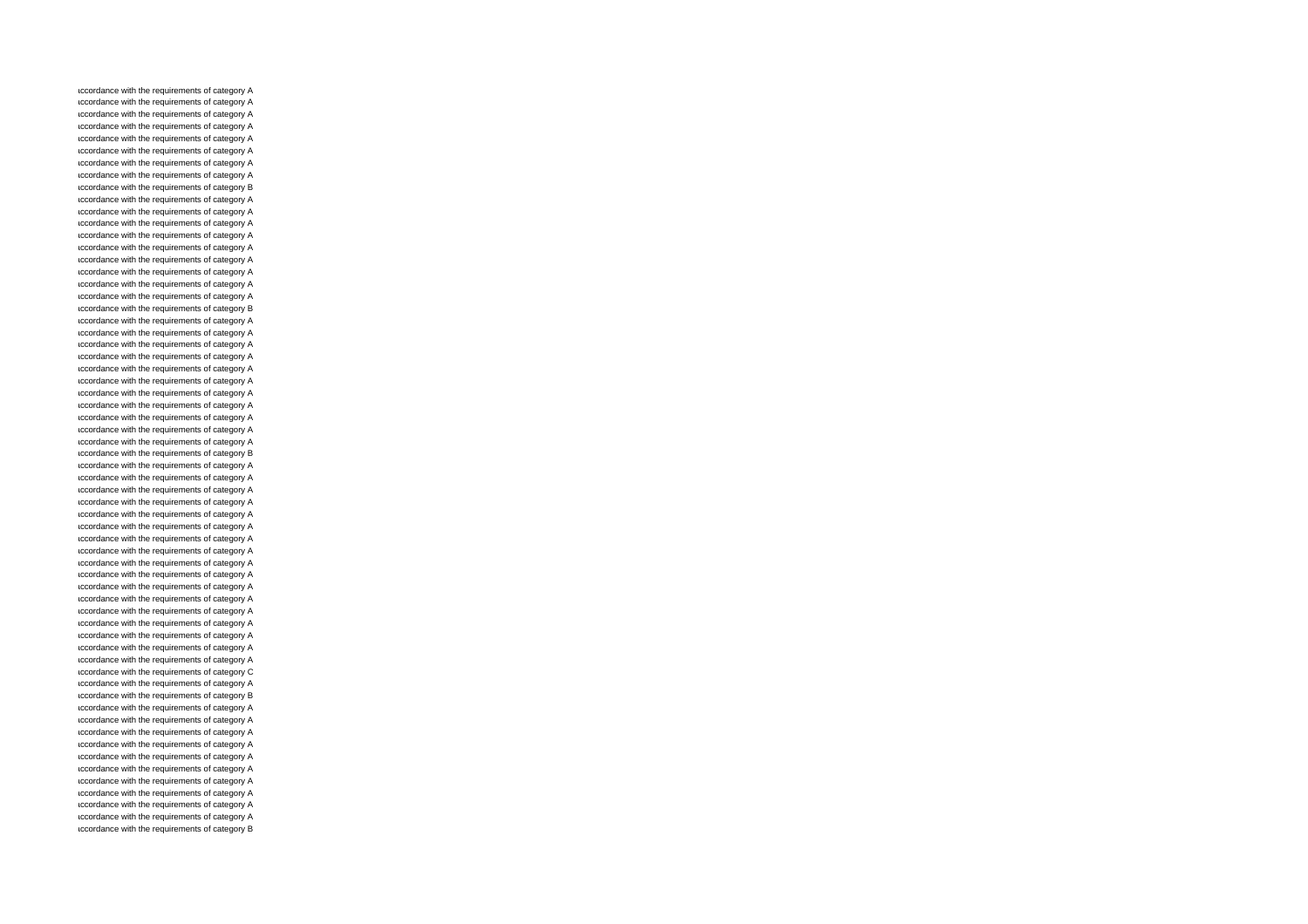accordance with the requirements of category A accordance with the requirements of category A accordance with the requirements of category A accordance with the requirements of category A accordance with the requirements of category A accordance with the requirements of category A accordance with the requirements of category A accordance with the requirements of category A accordance with the requirements of category A accordance with the requirements of category A accordance with the requirements of category A accordance with the requirements of category A accordance with the requirements of category A accordance with the requirements of category A accordance with the requirements of category A accordance with the requirements of category A accordance with the requirements of category A accordance with the requirements of category A accordance with the requirements of category A accordance with the requirements of category A accordance with the requirements of category A accordance with the requirements of category A accordance with the requirements of category B accordance with the requirements of category A accordance with the requirements of category A accordance with the requirements of category A accordance with the requirements of category A accordance with the requirements of category A accordance with the requirements of category A accordance with the requirements of category B accordance with the requirements of category A accordance with the requirements of category C accordance with the requirements of category A accordance with the requirements of category A accordance with the requirements of category A accordance with the requirements of category B accordance with the requirements of category A accordance with the requirements of category A accordance with the requirements of category B accordance with the requirements of category B accordance with the requirements of category A accordance with the requirements of category A accordance with the requirements of category A accordance with the requirements of category A accordance with the requirements of category B accordance with the requirements of category A accordance with the requirements of category A accordance with the requirements of category B accordance with the requirements of category B accordance with the requirements of category A accordance with the requirements of category A accordance with the requirements of category A accordance with the requirements of category A accordance with the requirements of category A accordance with the requirements of category A accordance with the requirements of category A accordance with the requirements of category A accordance with the requirements of category A accordance with the requirements of category A accordance with the requirements of category A accordance with the requirements of category A accordance with the requirements of category A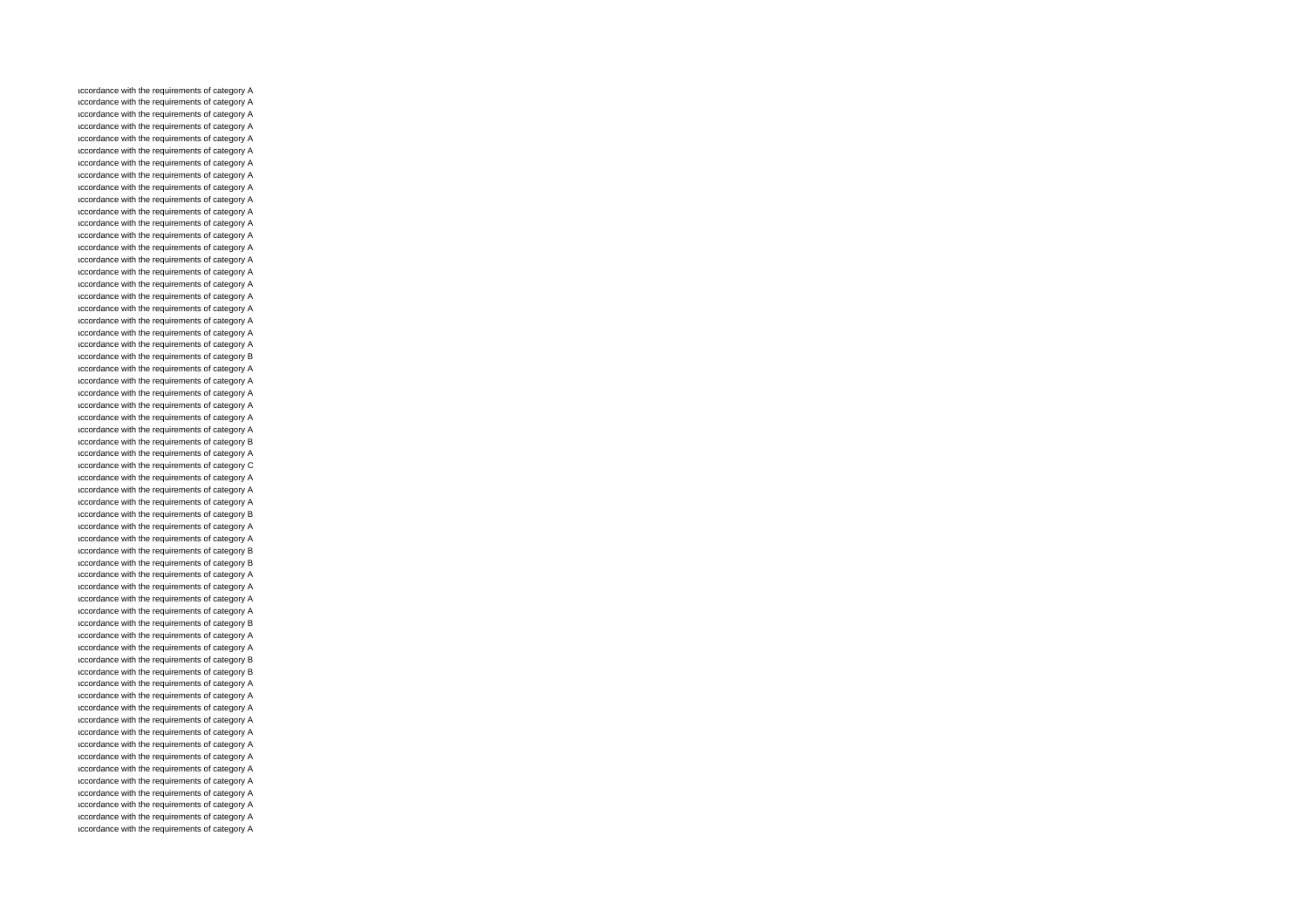accordance with the requirements of category A accordance with the requirements of category A accordance with the requirements of category A accordance with the requirements of category A accordance with the requirements of category A accordance with the requirements of category A accordance with the requirements of category A accordance with the requirements of category A accordance with the requirements of category A accordance with the requirements of category A accordance with the requirements of category A accordance with the requirements of category A accordance with the requirements of category A accordance with the requirements of category A accordance with the requirements of category A accordance with the requirements of category B accordance with the requirements of category A accordance with the requirements of category A accordance with the requirements of category A accordance with the requirements of category A accordance with the requirements of category A accordance with the requirements of category A accordance with the requirements of category A accordance with the requirements of category A accordance with the requirements of category A accordance with the requirements of category A accordance with the requirements of category A accordance with the requirements of category A accordance with the requirements of category A accordance with the requirements of category A accordance with the requirements of category A accordance with the requirements of category A accordance with the requirements of category A accordance with the requirements of category A accordance with the requirements of category A accordance with the requirements of category A accordance with the requirements of category A accordance with the requirements of category A accordance with the requirements of category B accordance with the requirements of category A accordance with the requirements of category A accordance with the requirements of category A accordance with the requirements of category A accordance with the requirements of category A accordance with the requirements of category A accordance with the requirements of category A accordance with the requirements of category B accordance with the requirements of category A accordance with the requirements of category A accordance with the requirements of category A accordance with the requirements of category A accordance with the requirements of category A accordance with the requirements of category A accordance with the requirements of category A accordance with the requirements of category A accordance with the requirements of category A accordance with the requirements of category A accordance with the requirements of category A accordance with the requirements of category A accordance with the requirements of category A accordance with the requirements of category A accordance with the requirements of category A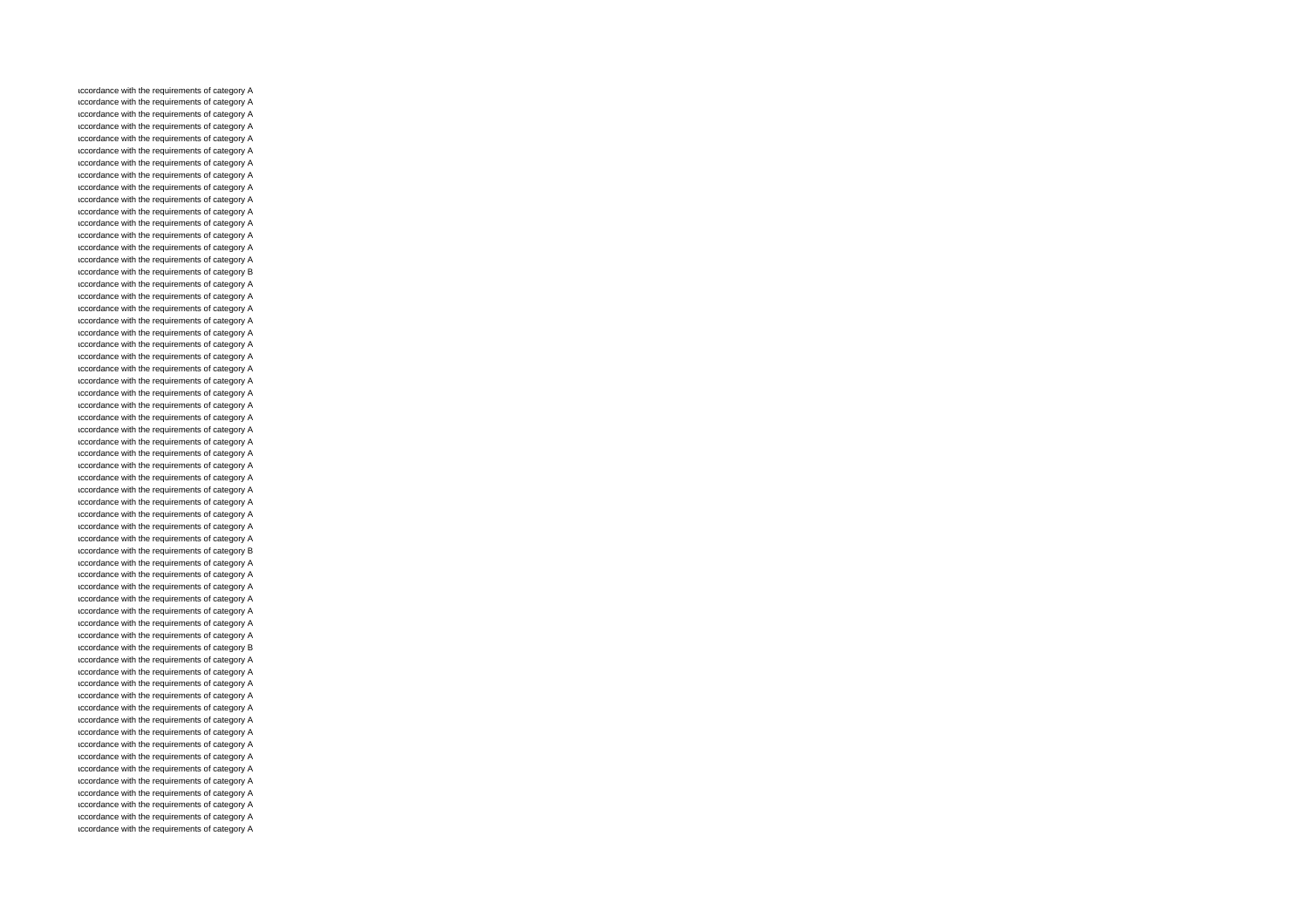accordance with the requirements of category A accordance with the requirements of category A accordance with the requirements of category A accordance with the requirements of category A accordance with the requirements of category A accordance with the requirements of category A accordance with the requirements of category A accordance with the requirements of category A accordance with the requirements of category A accordance with the requirements of category A accordance with the requirements of category A accordance with the requirements of category A accordance with the requirements of category A accordance with the requirements of category A accordance with the requirements of category B accordance with the requirements of category A accordance with the requirements of category A accordance with the requirements of category A accordance with the requirements of category A accordance with the requirements of category A accordance with the requirements of category A accordance with the requirements of category A accordance with the requirements of category A accordance with the requirements of category A accordance with the requirements of category B accordance with the requirements of category A accordance with the requirements of category A accordance with the requirements of category A accordance with the requirements of category A accordance with the requirements of category A accordance with the requirements of category B accordance with the requirements of category A accordance with the requirements of category A accordance with the requirements of category A accordance with the requirements of category A accordance with the requirements of category A accordance with the requirements of category A accordance with the requirements of category A accordance with the requirements of category A accordance with the requirements of category A accordance with the requirements of category A accordance with the requirements of category A accordance with the requirements of category A accordance with the requirements of category B accordance with the requirements of category A accordance with the requirements of category A accordance with the requirements of category C accordance with the requirements of category B accordance with the requirements of category A accordance with the requirements of category A accordance with the requirements of category B accordance with the requirements of category A accordance with the requirements of category A accordance with the requirements of category A accordance with the requirements of category A accordance with the requirements of category A accordance with the requirements of category A accordance with the requirements of category A accordance with the requirements of category A accordance with the requirements of category A accordance with the requirements of category A accordance with the requirements of category A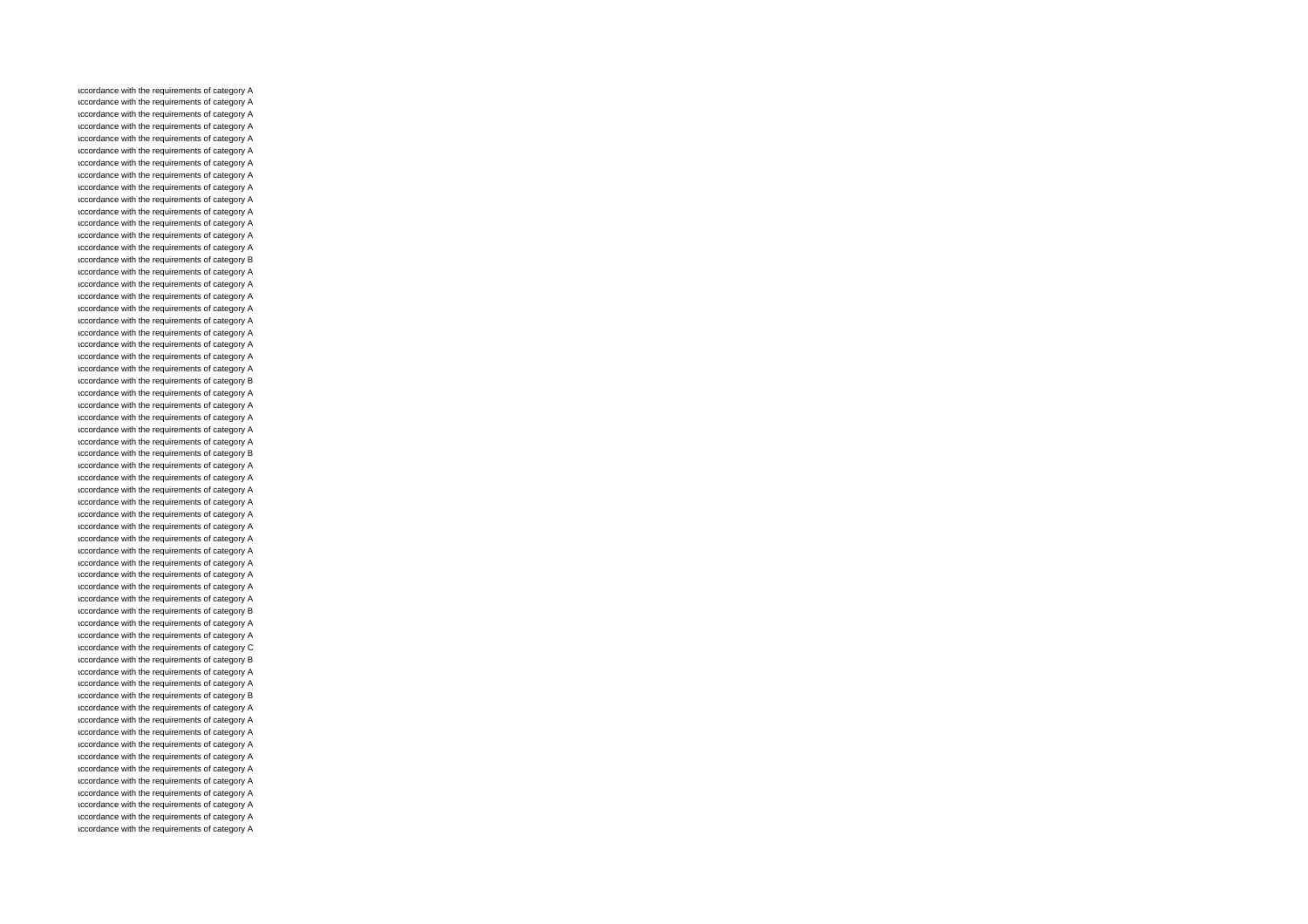accordance with the requirements of category B accordance with the requirements of category A accordance with the requirements of category A accordance with the requirements of category A accordance with the requirements of category A accordance with the requirements of category A accordance with the requirements of category A accordance with the requirements of category A accordance with the requirements of category A accordance with the requirements of category A accordance with the requirements of category A accordance with the requirements of category A accordance with the requirements of category A accordance with the requirements of category A accordance with the requirements of category A accordance with the requirements of category A accordance with the requirements of category A accordance with the requirements of category A accordance with the requirements of category A accordance with the requirements of category A accordance with the requirements of category B accordance with the requirements of category A accordance with the requirements of category A accordance with the requirements of category B accordance with the requirements of category A accordance with the requirements of category A accordance with the requirements of category A accordance with the requirements of category A accordance with the requirements of category A accordance with the requirements of category A accordance with the requirements of category A accordance with the requirements of category B accordance with the requirements of category A accordance with the requirements of category B accordance with the requirements of category A accordance with the requirements of category B accordance with the requirements of category A accordance with the requirements of category A accordance with the requirements of category A accordance with the requirements of category A accordance with the requirements of category A accordance with the requirements of category A accordance with the requirements of category A accordance with the requirements of category A accordance with the requirements of category C accordance with the requirements of category A accordance with the requirements of category A accordance with the requirements of category A accordance with the requirements of category A accordance with the requirements of category A accordance with the requirements of category B accordance with the requirements of category A accordance with the requirements of category A accordance with the requirements of category A accordance with the requirements of category A accordance with the requirements of category A accordance with the requirements of category A accordance with the requirements of category A accordance with the requirements of category B accordance with the requirements of category B accordance with the requirements of category B accordance with the requirements of category A